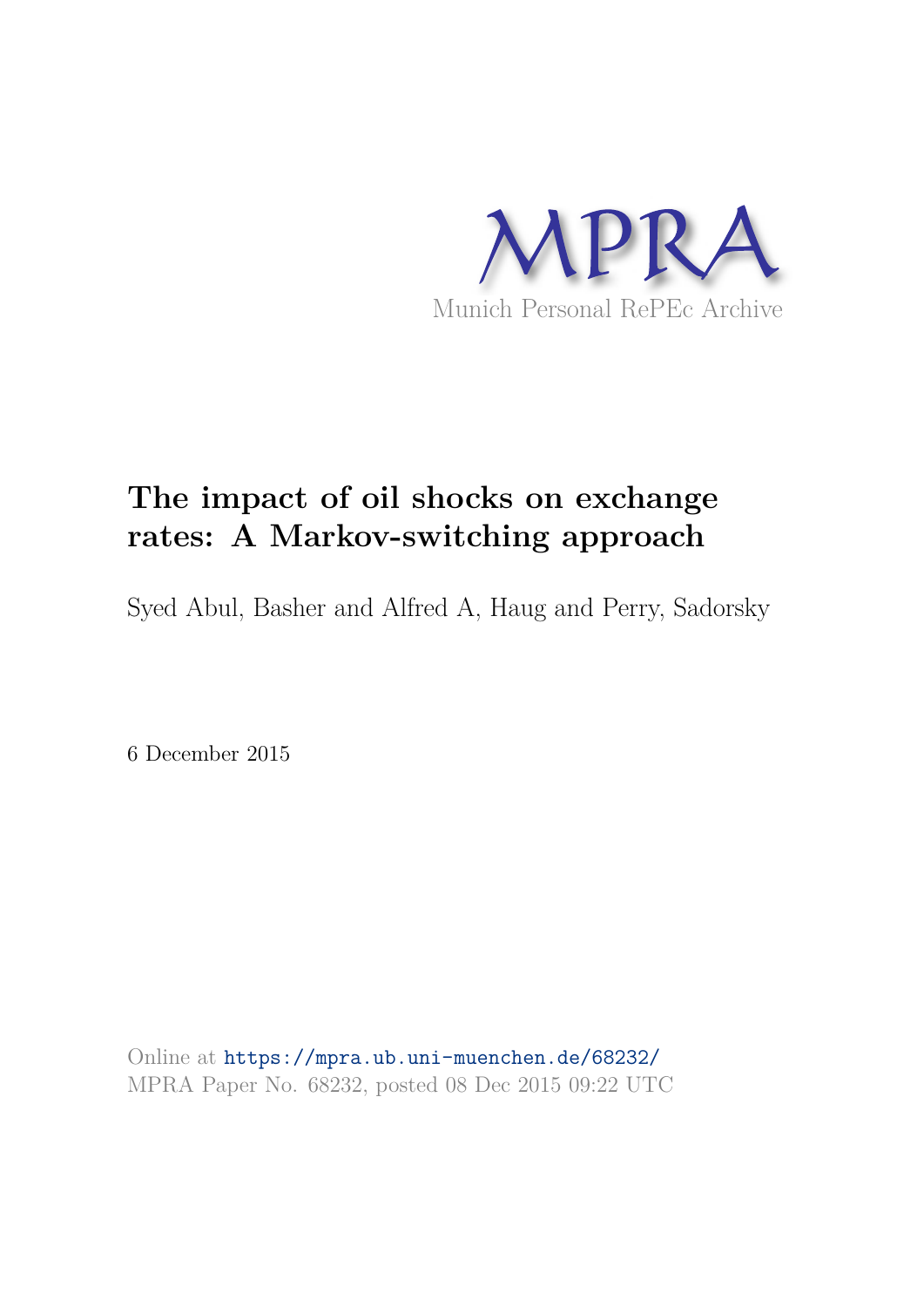# **The impact of oil shocks on exchange rates: A Markov-switching approach**

Syed Abul Basher Department of Economics, East West University, Plot No - A/2, Aftabnagar Main Road, Dhaka 1219, Bangladesh

Email: [syed.basher@gmail.com](mailto:syed.basher@gmail.com) 

Alfred A. Haug Department of Economics, University of Otago, PO Box 56, Dunedin 9054, New Zealand Email: [alfred.haug@otago.ac.nz](mailto:alfred.haug@otago.ac.nz) 

Perry Sadorsky Schulich School of Business, York University, 4700 Keele Street, Toronto, Ontario, M3J 1P3, Canada Email: [psadorsk@schulich.yorku.ca](mailto:psadorsk@schulich.yorku.ca) Telephone: +1 416 736 5067, Fax: +1 416 736 5687

October 2015

#### **Abstract**

This paper uses Markov-switching models to investigate the impact of oil shocks on real exchange rates for a sample of oil exporting and oil importing countries. This is an important topic to study because an oil shock can affect a country's terms of trade which can affect its competitiveness. We detect significant exchange rate appreciation pressures in oil exporting economies after oil demand shocks. We find limited evidence that oil supply shocks affect exchange rates. Global economic demand shocks affect exchange rates in both oil exporting and importing countries, though there is no systematic pattern of appreciating and depreciating real exchange rates. The results lend support to the presence of regime switching for the effects of oil shocks on real exchange rates.

**JEL Classification**: F31, G15, Q43

**Keywords**: Markov-switching; exchange rates; oil shocks.

**Acknowledgements**: The authors thank three anonymous reviewers and Latika Lagalo, as well as other participants, at the 2015 WEAI Conference in Honolulu for very helpful and constructive comments.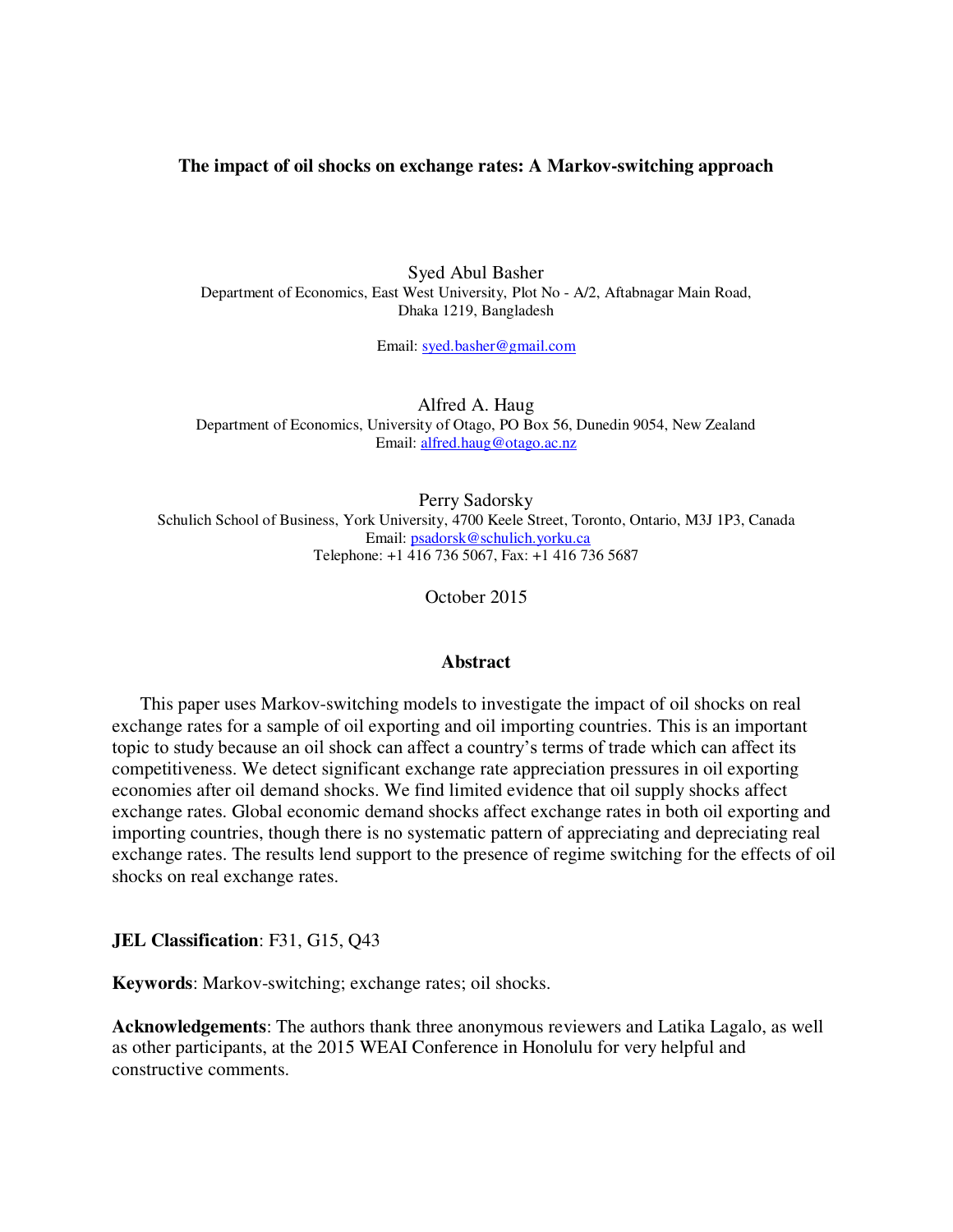# **1. Introduction**

Numerous studies have explored the empirical relationship between oil prices and exchange rates with mainly three different types of econometric tools: cointegration methods, Grangercausality tests, and vector autoregression (VAR) models. An example for the application of linear cointegration tests to this relationship is Amano and van Norden (1998a). They find evidence, as did others, in favor of cointegration between the real price of oil and the real effective US dollar exchange rate over the period from 1972 to 1993. Also, real oil prices are shown to Granger-cause real exchange rates and an oil price increase leads to an appreciation of the US dollar in the long run. Bénassy-Quéré et al. (2008) confirm this result with data up to 2004 using similar econometric tools. However, they observe that in the period from 2002 to 2004 the US dollar depreciated while the oil price increased and suggest that a structural break, or regime change, occurred in 2002, though the post-break sample is too small to meaningfully test for breaks. Sadorsky (2000) studies linear vector error-correction models and associated Granger causality for futures prices of crude oil with a trade-weighted index of exchange rates. Cointegration is supported and exchange rates transmit exogenous shocks to energy futures prices in the period 1987 to 1997.

Reboredo (2012) considers instead linear and non-linear correlation, along with copula functions that capture symmetric, asymmetric and time-varying co-movements between the nominal oil price and various US dollar exchange rates for several oil exporting and oil importing, as well as developed and emerging economies, in the period 2000 to 2010. Comovement is found to be weak, especially among oil-importing countries, but has generally increased after the global financial crisis from mid-2008, a break date associated with the global economic recession. On the other hand, Akram (2009) applies a structural VAR model and finds instead that a weaker (real) US dollar leads to higher real oil prices in the period 1990 to 2007. Fratzscher et al. (2014) also employ a structural VAR that includes the effective US dollar exchange rate along with a measure of options exchange market volatility and a proxy for the financialisation of the oil market. Five episodes of different time-varying correlation (heteroscedasticity) regimes are calculated from VAR residuals in order to aid with the identification of structural shocks. They find bi-directional causality between the US dollar and nominal oil prices since the early 2000s. They claim that their model can account for the strong and rising negative correlation between oil prices and the US dollar since the early 2000s.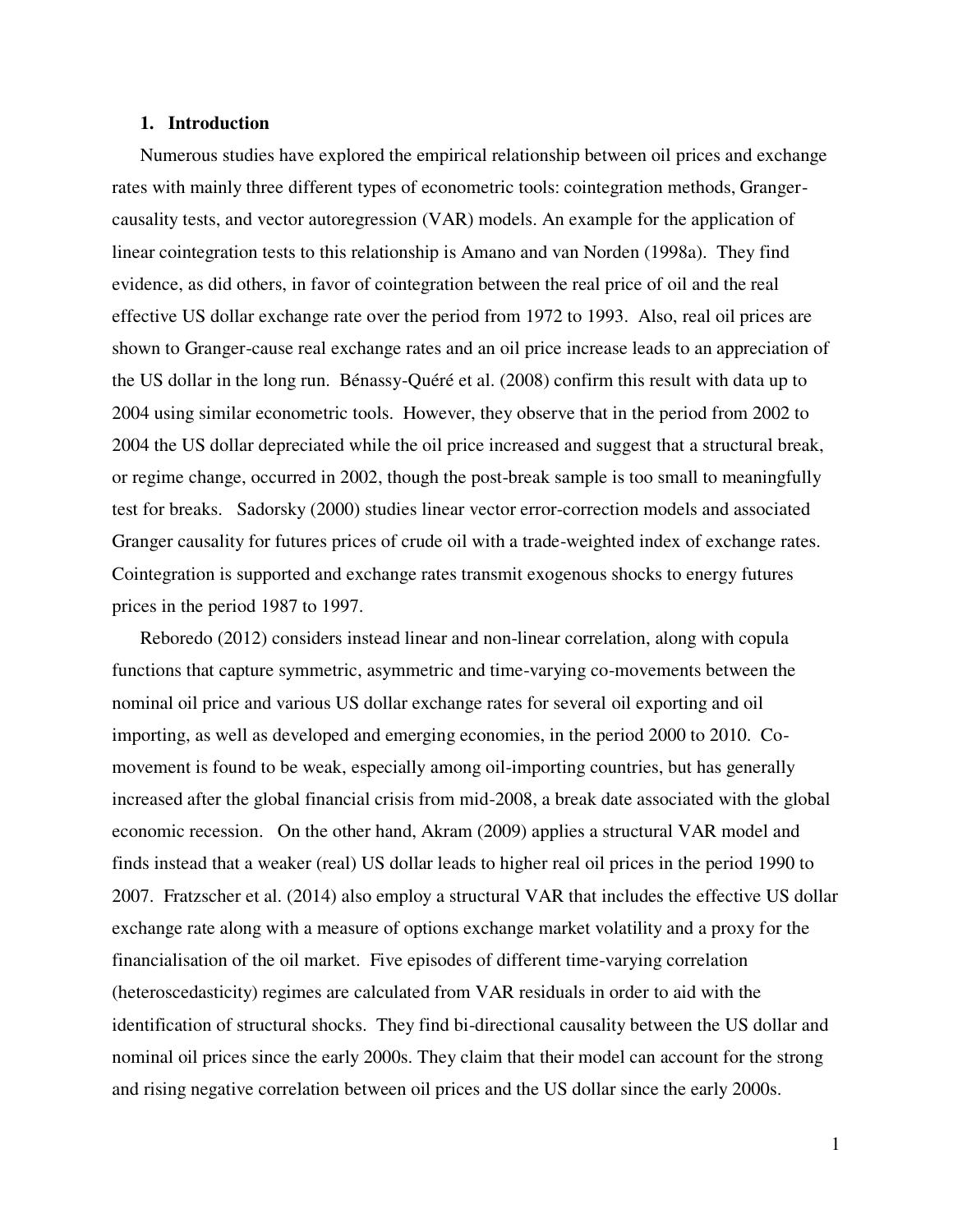In a previous paper (Basher et al., 2012), we have used a structural VAR in order to model the oil market with oil supply and demand as advocated in a seminal paper by Kilian (2009), in contrast to the above studies that do not separate out the underlying sources of the oil price movements. Kilian (2009) shows that the impact of oil price changes on the economy depends upon whether the oil price change originates from an oil supply shock, an oil-market specific demand shock, or a global economic demand shock. We find in our paper no significant effects of oil supply shocks on the exchange rate for emerging economies, whereas a positive global demand shock leads to a depreciation of the US dollar, which appears consistent with a declining US dollar over the period 2002-2008. However, we did not explore structural changes.

In this paper, we contribute to the literature by allowing for nonlinearity for the effects of the three oil shocks, constructed according to Kilian (2009), on real exchange rates for a set of representative oil exporting and oil importing countries at the developed level and the emerging economies level: Canada, Norway and the United Kingdom; Brazil, Mexico, and Russia; India, Japan and South Korea. The nonlinearity that we consider is in the form of different regimes for the effects of the three oil shocks, with constant parameters within a regime but different parameters across regimes. We apply the Markov-switching model for this purpose.<sup>1</sup> Hamilton (1994, Ch. 22) gives an introduction to Markov-switching models. The Markov approach allows for time-varying causality across regimes instead of linear models with constant parameters and no regime (structural) changes. The Markov-switching model has the advantage that it uses in the estimation information about the varying regime-switching probabilities of being in a particular regime instead of a linear model that would have to be estimated for each regime completely separately. Estimation with linear models is therefore often not feasible due to subsamples being too small when there are several breaks present in a sample. In other words, more observations are used for estimation in a Markov regime approach. The estimation of parameters in one regime uses partly the dynamics of the system in another regime.<sup>2</sup> Furthermore, to keep

 $1$  We rely on stationary variables. The oil shocks in our analysis are generally covariance-stationary variables, as are the real exchange rate returns (expressed as first differences of the logs of real exchange rates) for the various countries. Hence, cointegration modelling is not called for in our framework.

 $2$  An alternative approach to ours would be a threshold or smooth transition model with an exponential or logistic transition function (Granger and Teräsvirta, 1993). However, this approach requires choosing a variable that triggers the transition between usually two or three regimes with abrupt (threshold) or smooth transition. It is not obvious which variable could fulfill that function in the relationship between the three oil price shocks and exchange rates. The transition variable is not a variable that is observable and it could feasibly be a different transition variable for each of the three oil shocks considered here.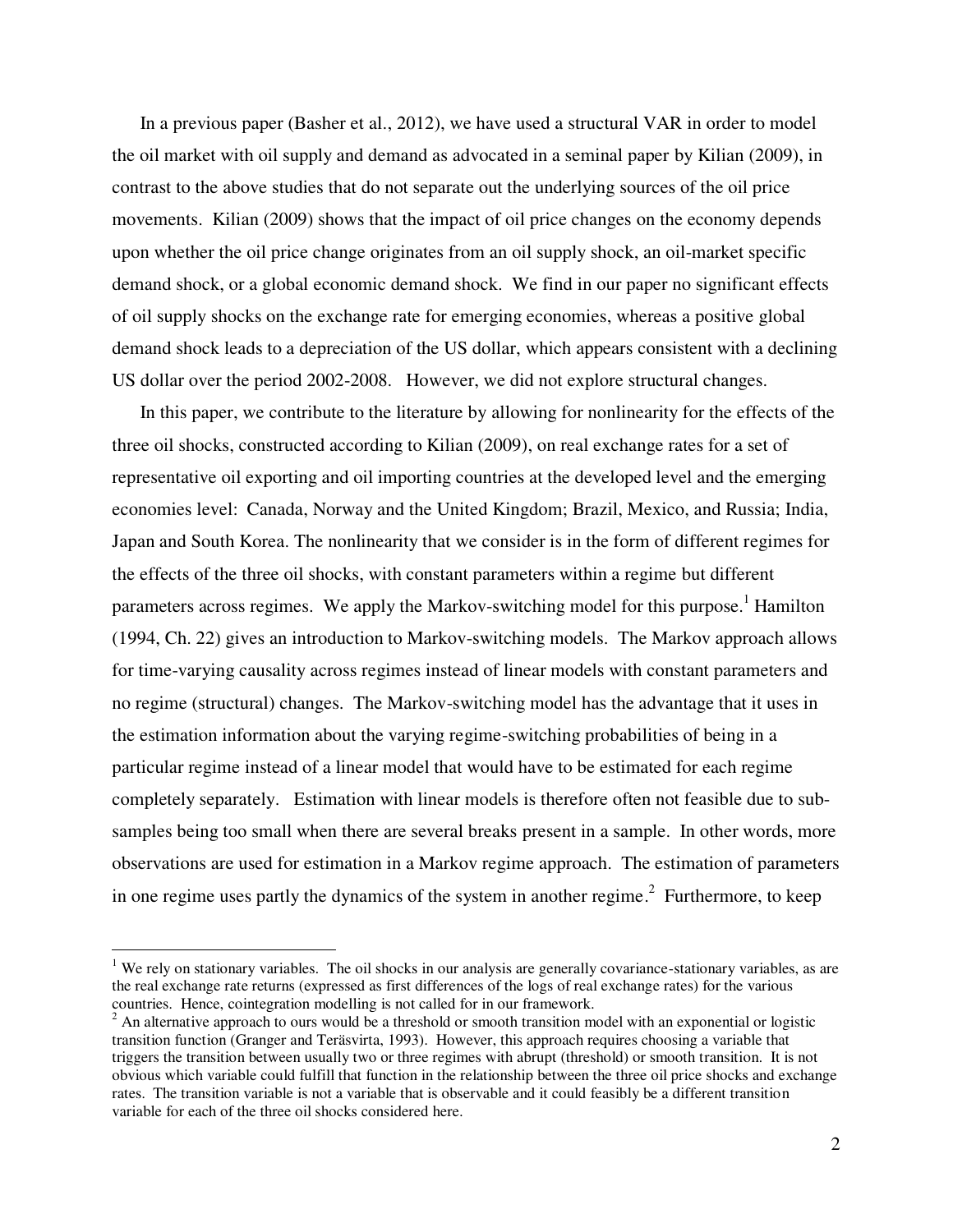the Markov-switching model parsimonious, we limit ourselves to a two-regime Markovswitching model. This is motivated by the work of Engel and Hamilton (1990), Dumas (1992), and Engel (1994). Dumas (1992) shows that, under the assumption of spatially separated countries and shipping costs, the real exchange rate switches between two states and exhibits mean reversion within each regime. Engel and Hamilton (1990) and Engel (1994) show that a simple two-state Markov-switching random walk model with drift allowing both the constant term and variance of innovations to vary during times of appreciation and depreciation is a fitting representation of nominal exchange rate regimes. On the other hand Mork (1989) argues for asymmetric effects of oil price changes, with increases in the real price of oil having much more predictive power for US real output growth than declines. Hamilton (2003, 2005, 2009) uses a net oil price increase as the relevant variable to model the effect of oil prices on the economy. His oil price measure includes only oil price increases that represent new highs relative to the recent experience, or reversals of recent decreases. Various definitions have been used with varying degrees of looking backwards to determine new highs of the oil price.<sup>3</sup> Instead, the Markov-switching model has the advantage that it determines regimes from the data without imposing a strict formula for switches as Hamilton's net oil price does. The Markov-switching model has recently been applied to the relationship between oil prices and exchange rates by Beckmann and Czudaj (2013). They use a different framework and do not study the sources of price shocks, as we do, when analyzing the Markov-switching dynamics between oil prices and exchange rates. Their short-run nonlinear error-correction follows a Markov-switching regime that is embedded within a long-run linear cointegrating relationship (with no Markov-switching).

We follow Kilian (2009) and apply a two-stage approach to examine the response of real exchange rates of selected individual countries to oil shocks. We first estimate a structural VAR model à la Kilian (2009) based on monthly data and use a Cholesky decomposition to obtain three different structural shocks: global economic demand, oil supply and oil-market specific demand shocks. We then analyze the impact of these shocks on real exchange rates in a Markovswitching framework that captures the dynamic relationship between oil prices and exchange rates across different regimes within our sample. We find significant currency appreciation in oil exporting economies after an oil demand shock but not for an oil supply shock. The adjustment

 $3$  Kilian and Vigfusson (2011a, b) discuss further econometric complications with this measure of oil prices. See also the reply by Hamilton (2011).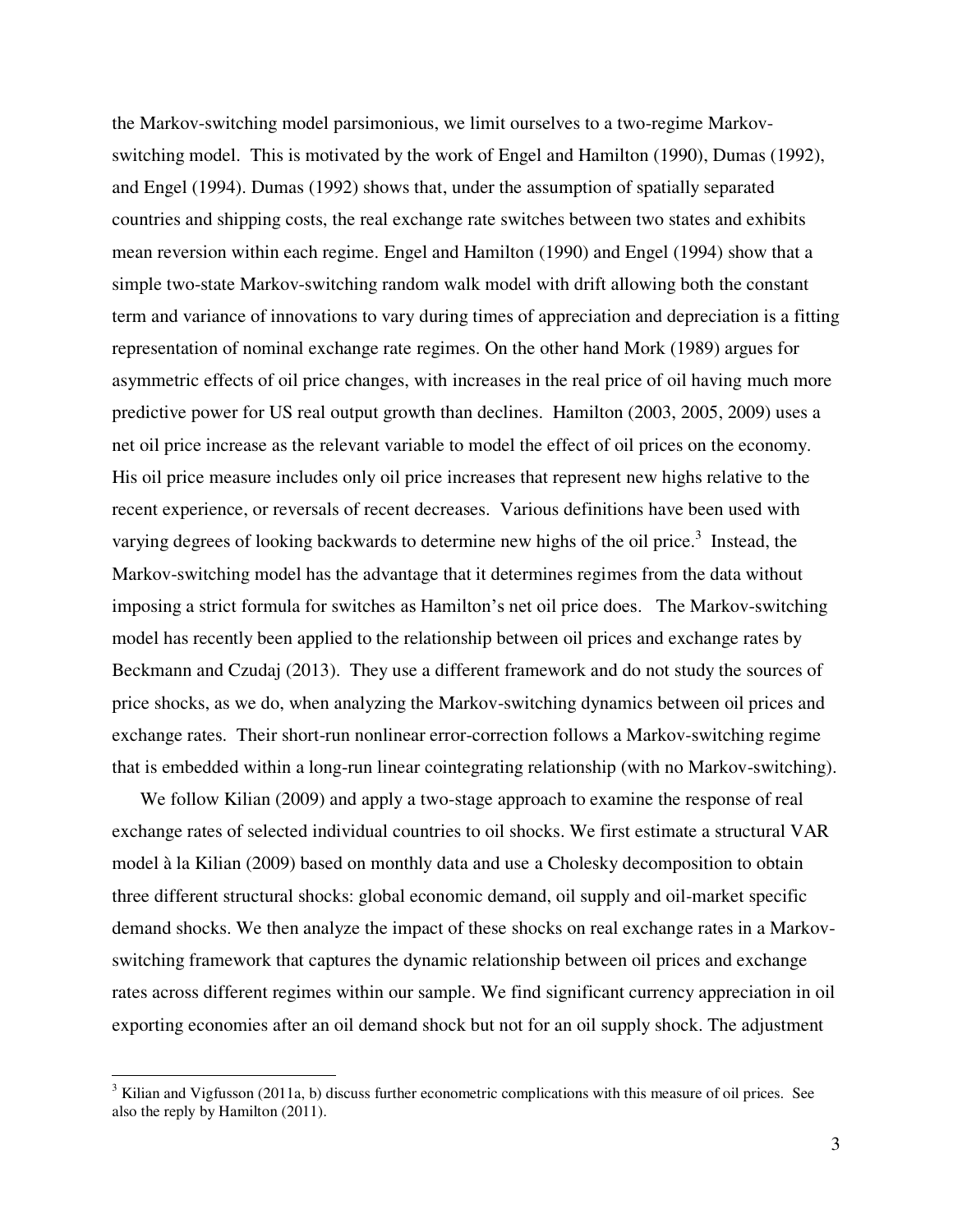of exchange rates to a global economic demand shock reveals no particular pattern across oilexporting or oil-importing countries. Our results support the presence of regime switching for the effects of oil shocks on real exchange rates.

The paper is organized as follows. Section 2 offers a brief discussion of theoretical transmission channels between oil prices and exchange rates and an overview of the related literature. Section 3 discusses the empirical strategy, whereas Section 4 describes the data. Section 5 presents the empirical results. Section 6 concludes the paper.

# **2. Theoretical considerations and literature review**

From a theoretical perspective, an oil price shock may be transmitted to a country's exchange rate through two distinct channels: the terms of trade and wealth effect channels. The terms of trade channel impacts both oil-exporting and oil-importing countries, albeit in different ways (e.g., Cordon and Neary, 1982; Amano and van Norden, 1998a,b; Backus and Crucini, 2000; Chen and Rogoff, 2003; and Cashin et al., 2004). For oil-importing countries, an increase in oil prices generally leads to a deterioration of the trade balance and subsequently to a depreciation of the local currency (Fratzscher et al., 2014). Whereas, for the oil-exporting countries, a positive terms of trade shock may eventually lead to a Dutch Disease phenomenon by driving up the price of the non-tradable goods and an appreciation of the real exchange rate (Buetzer et al., 2012). Empirical evidence for this view is provided by Backus and Crucini (2000), who showed that the variation in oil prices determines most of the variation in the terms of trade.

The distinction between oil-exporting and oil-importing countries appears particularly relevant when we consider transmission through the wealth effect channel. According to this view, an increase in oil prices is associated with wealth transfer from oil-importers to oilexporters, which leads to a real depreciation (appreciation) of the exchange rates of oil-importing (oil-exporting) economies through current account imbalances and portfolio reallocation, respectively (e.g., Rasmussen and Roitman, 2011; Buetzer et al., 2012; and Fratzscher et al., 2014). The basic theoretical framework of this channel is developed by Golub (1983) and Krugman (1983), whereas the related empirical evidence can be found in Bénassy-Quéré et al. (2007), Kilian et al. (2009), and Bodenstein et al. (2011).

The empirical literature on the relationship between oil prices and exchange rate has evolved along multiple directions. Early research on the relationship between oil prices and exchange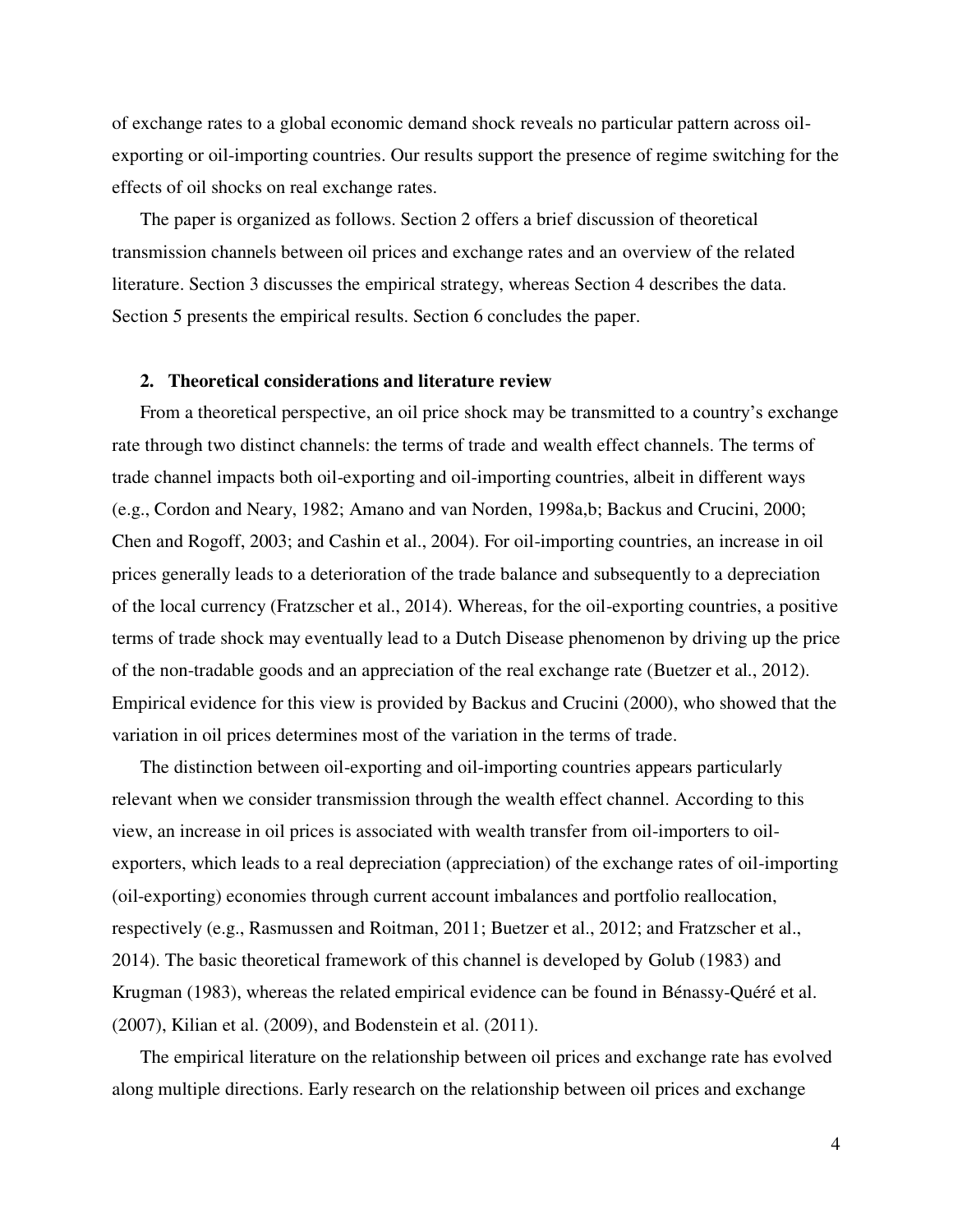rates often used cointegration techniques and many studies have found evidence of an appreciation of the US dollar in response to rising oil prices (e.g., Amano and Van Norden, 1998a ; Bénassy-Quéré et al., 2007; Chen and Chen, 2007; and Coudert et al., 2008). Coudert et al. (2008) find that real oil prices, the real US dollar effective exchange rate and US net foreign assets are cointegrated. Based on their analysis, oil prices affect exchange rates through the impact that oil prices have on US net foreign assets. Cashin et al. (2006) investigate the relationship between the exchange rates of commodity exporting countries and the real prices of commodity exports for a sample of 58 developing countries. For approximately one third of the countries studied, they find a long-run relationship between exchange rates and commodity prices. Cheng (2008) estimates an error correction model between commodity prices, the US dollar, world industrial production, the Federal Funds rate, and commodity inventories. He finds that higher oil prices are associated with a depreciating US dollar and the effect is strongest over a period of several years. Lizardo and Mollick (2010) use cointegration techniques and find that an increase in the real price of oil leads to a depreciation of the U.S. dollar against the currencies of oil exporters like Canada, Mexico, and Russia. For oil importers, an increase in oil prices leads to a depreciation of local currency. Exchange rate forecasting models that include oil, tend to outperform those without oil. Akram (2009) estimates a structural VAR on quarterly data of OECD industrial production, real US short-term interest rates, the real trade weighted US dollar exchange rate, and commodity prices (one of which is oil). He finds that a dollar depreciation is associated with higher commodity prices. In reviewing the large and growing literature on the relationship between exchange rates and oil prices, Coudert et al. (2011) find a long-run elasticity between commodity prices and exchange rates of 0.5 for commodity exporting countries and an elasticity value of 0.3 for oil exporting countries.

Given the uncertainty about the direction of causality between oil prices and asset prices (including exchange rates), Fratzscher et al. (2014) use an identification procedure in a structural VAR that exploits the heteroscedasticity in the data that allows them to separate the contemporaneous causality between oil prices and exchange rates from changes due to other observable and unobservable factors. Their results reveal that the causality between exchange rates and oil prices runs in both directions: a 10% increase in the price of oil leads to a 0.28% depreciation of the US dollar effective exchange rate on impact; whereas, a weakening of the US dollar by 1% causes oil price to rise by 0.73%. Interestingly, their variance decomposition shows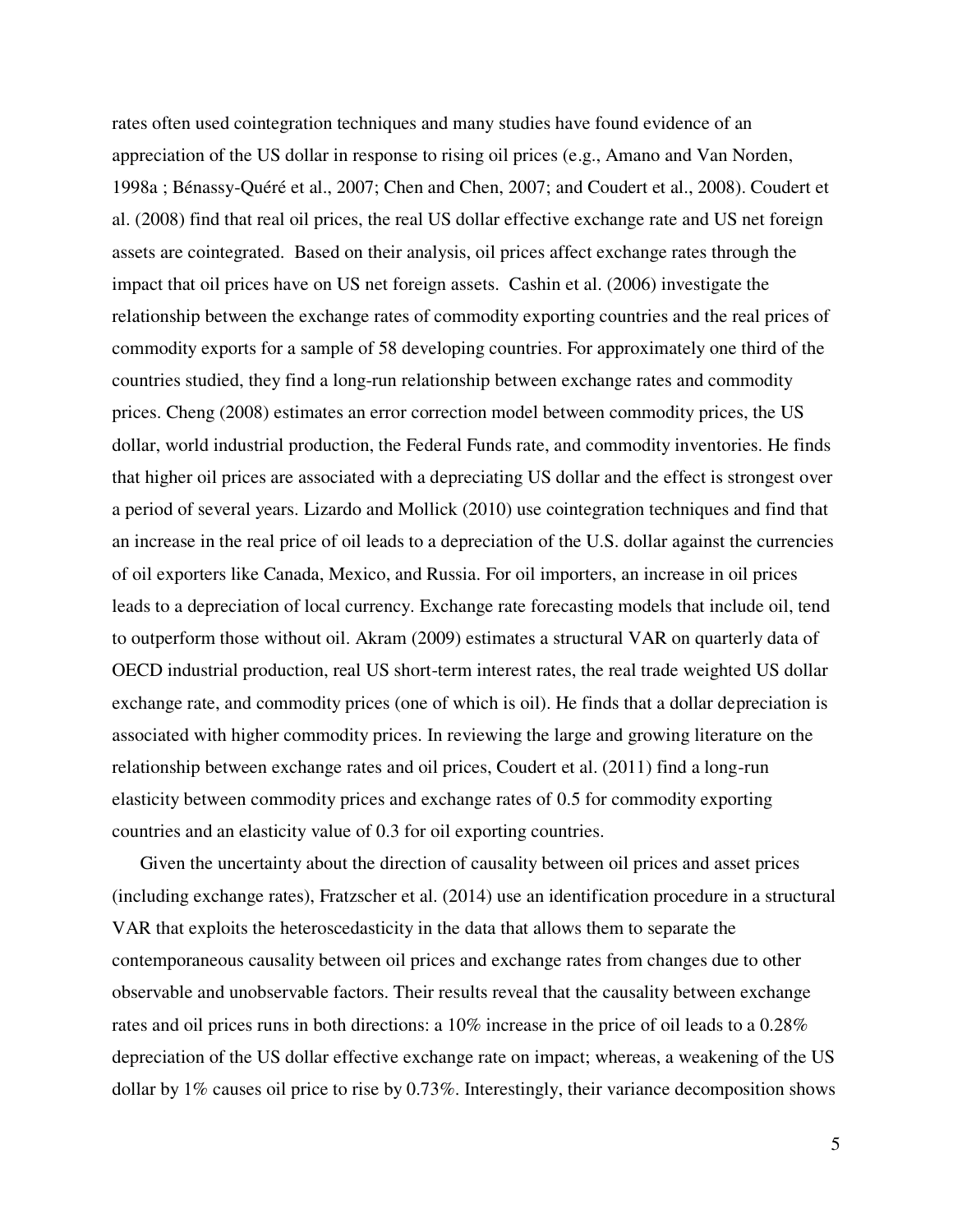that a good portion of the observed negative oil price–exchange rate correlation is explained by risk shocks (e.g., the 2008-09 global financial crisis) and the financialisation process of oil markets. These results are in line with Grisse (2010) and Beckmann and Czudaj (2013) who also find that the causality runs in both directions.

In contrast to the above studies, Buetzer et al. (2012) use a two-step approach that is similar to ours (in this paper) in the context of assessing the impact of oil price shocks on exchange rates.<sup>4</sup> They first obtain different oil shocks using Kilian's (2009) framework, and then analyze their impact on nominal and real exchange rates, as well as stock returns, for a large database comprising 44 advanced and emerging countries. Contrary to the predictions of the theory, they find no evidence of a systematic relative appreciation of oil exporters' currencies against those of oil importers' following oil shocks that increase the real price of oil. However, they document that an oil demand shock exerts significant appreciation pressures on currencies of oil exporters, which they tend to counter by accumulating foreign exchange reserves. Basher et al. (2012) extend Kilian's (2009) three-variable structural VAR model of the crude oil market with other key macroeconomic variables and use a much less restrictive set-up (i.e., a non-recursive identification scheme) for the analysis of oil shocks in the context of emerging markets. We find in that paper no visible effects of oil supply shocks on the exchange rates, whereas an unanticipated global demand expansion has a downward (i.e., depreciation) impact on the US dollar. In comparison, the impact of a positive oil demand shock is negative (reflecting the socalled *numeraire* effect) and lasts only for five months. This finding supports the conclusion that exchange rate movements are determined primarily by current account movements (Krugman, 1983). Recently, Atems et al. (2015) apply Kilian's (2009) methodology to examine the impact of oil shocks on exchange rates of six developed countries. Their linear model shows that following an oil-specific demand shock, exchange rates depreciate and the response is identical across oil exporting and importing countries. They also consider a nonlinear specification, where nonlinearity (or asymmetry) is defined depending on whether shocks are large/small or positive/negative. In general, they find that large and positive shocks have more significant bearings on exchange rates, than small and negative shocks.

<sup>&</sup>lt;sup>4</sup> Baxter (1994), Huizinga (1987) and Carida and Gali (1994) establish the importance of real shocks in affecting exchange rates.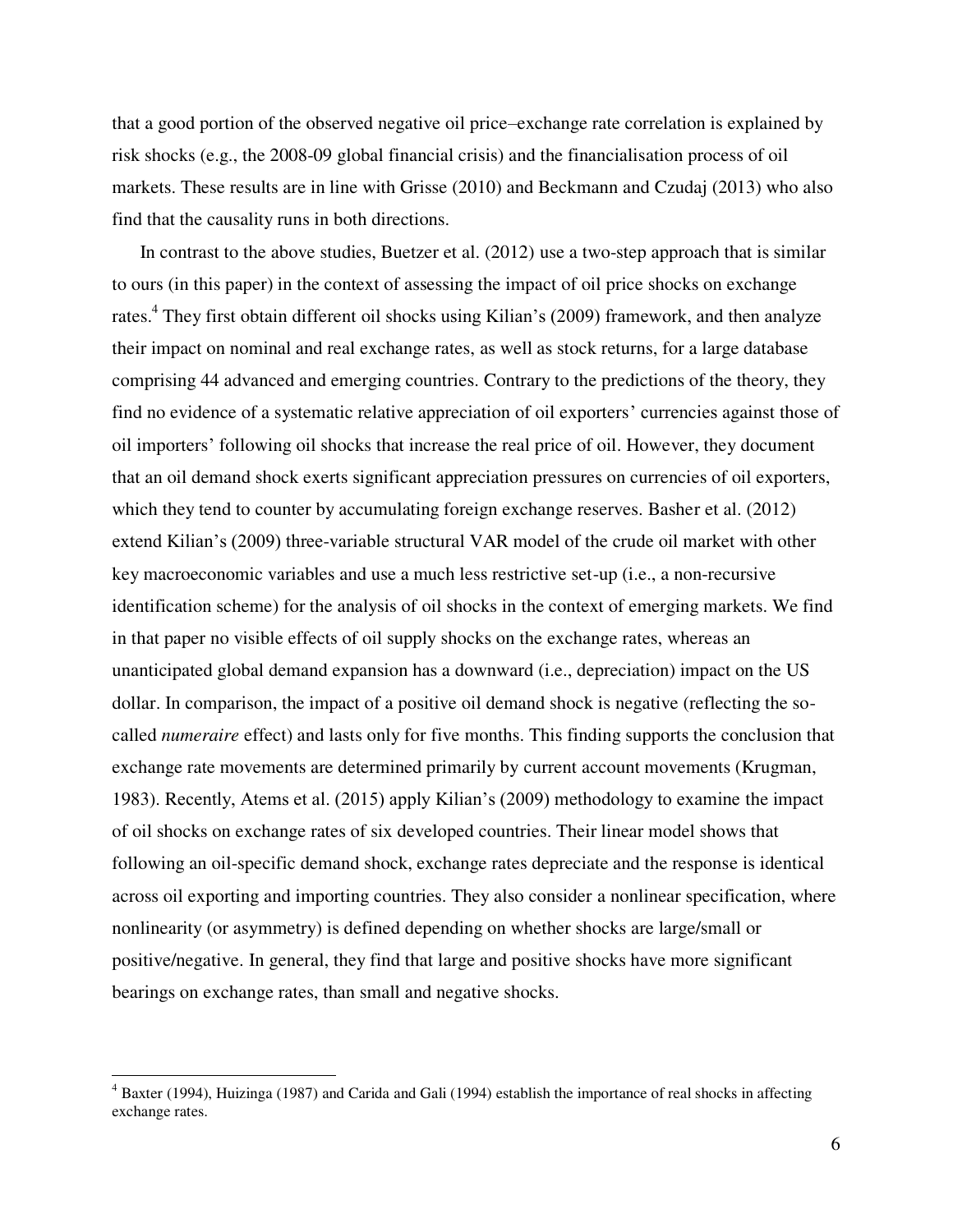We differ from Buetzer et al. (2012) by incorporating nonlinearities for the effects of the various oil shocks on exchange rates by modeling a Markov-switching process. Beckmann and Czudaj (2013) also apply the Markov-switching model to study the relationship between oil prices and exchange rates. However, they do not model the oil market as in Kilian (2009) and hence do not separate out the sources of oil price shocks. They use a vector-error correction model (VECM) with the monthly oil price, the domestic CPI, the foreign (US) CPI, and the exchange rate against the US dollar from mostly the 1970s to 2011. Also, comparatively few studies have examined the question of how the impact of oil price shocks differs between oilexporting and oil-importing countries. For oil-exporting countries, Beckmann and Czudaj (2013) document a causality from exchange rates to oil prices for Brazil, Canada and Russia, whereas for Mexico and Norway an increase in oil prices is related to a depreciation against the dollar. In contrast, their results do not provide a clear pattern of causality for oil-importing countries. They also document evidence of nonlinear adjustment between oil prices and exchange rates stemming from different degrees of volatility and co-movements between these two quantities, as well as oil price shocks triggered by exogenous factors. Similar asymmetric adjustments between oil prices and exchange rates have also been documented by Roboredo (2012), who found that the oil–exchange rate co-movement has intensified in the aftermath of the global financial crisis.<sup>5</sup> This result is somewhat different than that of Fratzscher et al. (2014), who documented a steep decline in the correlation between exchange rates and oil prices during the period of the financial crisis in a linear VAR.

The Markov-switching approach in a VAR (MS-VAR) has been applied in addition to study changes in Granger causality when regimes switch for the relationship between oil prices and stock markets. Balcilar and Ozdemir (2013) use monthly data for crude oil futures prices and a sub-group of the Standard and Poors' (S&P) 500 index in a two-variable MS-VAR with four regimes. For the period from 1995 to 2011, they find that oil futures prices predict the S&P 500 sub-group index but not vice versa. Further, Balcilar et al. (2015) use a Markov-switching model with two regimes, a low and high volatility regime, in a VECM setting. They examine the impact of oil price shocks on the S&P 500 index for monthly data from 1859 to 2013. They find in this two-variable model that high volatility regimes are more prevalent prior to the Great Depression and after 1973. They also detect a tendency towards high volatility in recessionary periods.

<sup>&</sup>lt;sup>5</sup> He applied non-linear measures of dependence: Spearman's rho, Kendall's tau and tail dependencies in copulas.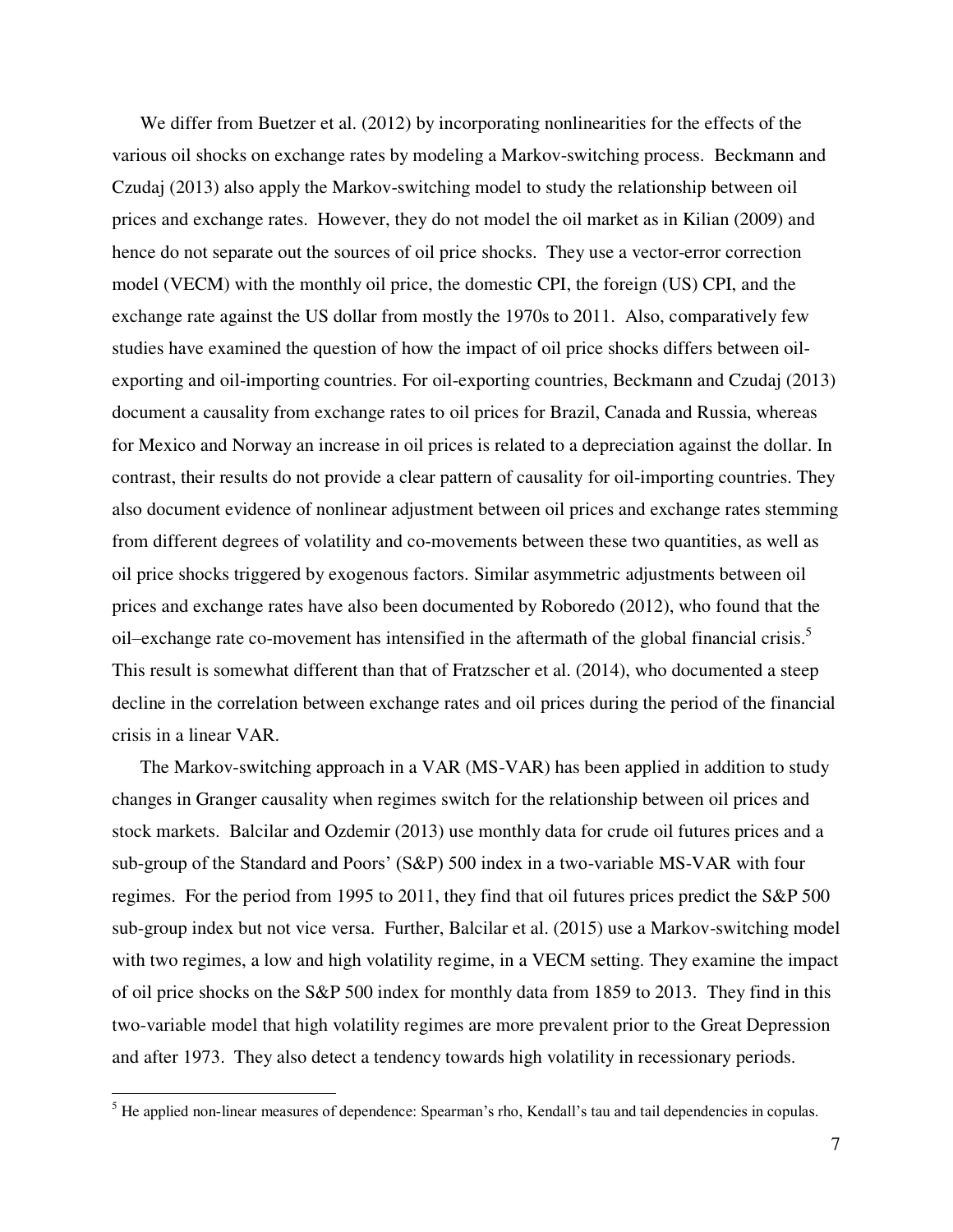## **3. Empirical approach**

We employ a two-stage approach where we first construct the demand and supply shocks in the crude oil market using the identification procedure developed by Kilian (2009). Then, we empirically assess in the second stage the responses of exchange rates of selected oil-exporting and oil-importing countries to the demand and supply shocks in the crude oil market in a Markov-switching framework. In a regression context this means that the thus constructed oil shocks are orthogonal variables. Such variables are, as long as orthogonality holds, uncorrelated with other included and other omitted regression variables in the second-stage analysis and their regression coefficient estimates are unbiased. In this case, the only effect of omitted variables is to increase the residual variance in the second stage Markov-switching regressions.

The Markov-switching model captures potential nonlinearity or asymmetry in the process that drives the adjustment of the exchange rate to oil shocks. The Markov-switching framework has been proven to be useful in cases where the adjustment seems to be mainly driven by exogenous events. There are numerous examples of such events in our sample period: the Iranian revolution in 1979, the Iraqi invasion of Kuwait in 1990, the Asian financial crisis in 1997/98, production target cuts by OPEC in 1999, the dot-com bubble crisis in 2000, the terrorist attack on the World Trade Center in 2001, the Iraq War in 2003, the Global Financial Crisis in 2007/08, OPEC oil production cuts in 2009, and the European sovereign debt crisis starting in 2009, among others. We would like to emphasize that these events are treated as exogenous only with respect to triggering a regime switch for the Markov process and not with respect to their effects on the oil market and macroeconomic variables because we use Kilian's (2009) approach to modelling the relationship between oil market events and the macro-economy. In other words, the Markov regime generating process is exogenous. Furthermore, the correlation between oil prices and exchange rates has historically fluctuated between positive and negative values. For example, the recent decline in oil prices has interesting parallels with the collapse in oil prices in 1985-86, when the price of oil declined by 61% (from \$24.68 to \$9.62 per barrel) between January-July 1986 (World Bank, 2015). However, unlike today, the US dollar appreciated sharply during 1980-84 before depreciating even more sharply in 1985-87. This nonlinear or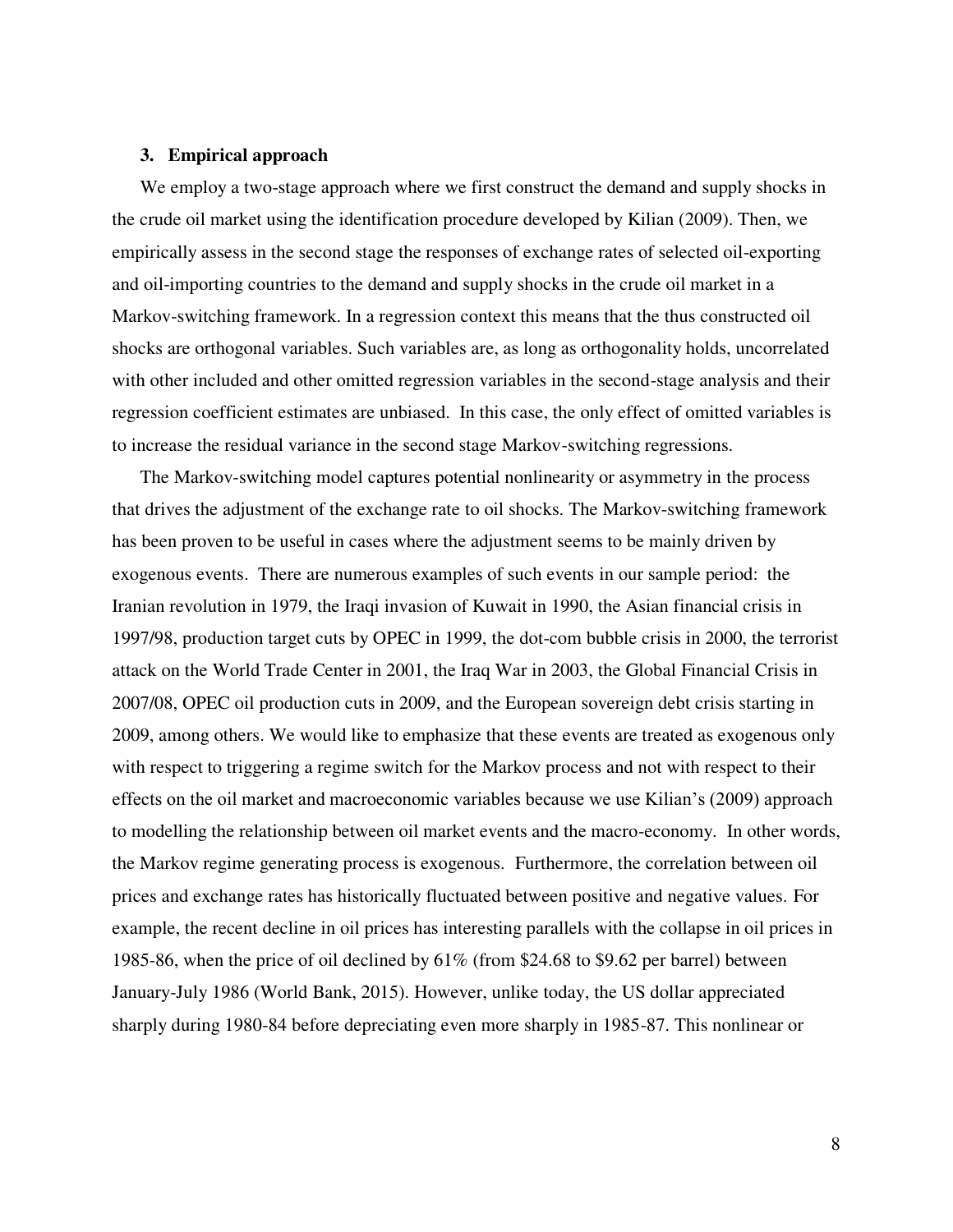asymmetric interaction between oil prices and exchange rates can be suitably captured by using the two-regime Markov-switching model.<sup>6</sup>

## **3.1 The identification of global oil shocks**

 $\overline{a}$ 

The starting point of the analysis is a structural VAR (SVAR) model specified as

$$
A_0 y_t = A(L) y_{t-1} + \varepsilon_t \tag{1}
$$

where  $y_t$  includes (i) global oil production, (ii) a measure of global economic activity and (iii) the real oil price in US dollars, described further in the data section;  $\varepsilon_t$  denotes the vector of serially and mutually uncorrelated structural innovations that have an economic interpretation. The structural innovations are derived by imposing exclusion restrictions on  $A_0^{-1}$  in  $e_t = A_0^{-1} \varepsilon_t$ , where  $e_t$  is a vector of errors in a VAR (see Kilian, 2009):

$$
y_t = A_0^{-1} A(L) y_{t-1} + A_0^{-1} \varepsilon_t \tag{2}
$$

In particular, the three structural shocks are attributed as follows:  $\varepsilon_{1t}$  denotes shocks to the global supply of crude oil (hereafter "oil supply shock");  $\varepsilon_{2t}$  represents shocks to the global demand for all industrial commodities that are driven by global real economic activity ("aggregate demand shock"); and  $\varepsilon_{3t}$  captures an oil-market specific demand shock ("oil-specific demand shock"). The identification of  $A_0^{-1}$  in equation (2) is achieved by imposing the following exclusion restrictions:

$$
e_{t} = \begin{pmatrix} e_{1t}^{\Delta prod} \\ e_{2t}^{rea} \\ e_{3t}^{rpo} \end{pmatrix} = \begin{bmatrix} a_{11} & 0 & 0 \\ a_{21} & a_{22} & 0 \\ a_{31} & a_{32} & a_{33} \end{bmatrix} \begin{pmatrix} \varepsilon_{1t}^{oil \, supply \, shock} \\ \varepsilon_{2t}^{aggregate \, demand \, shock} \\ \varepsilon_{3t}^{oil-specific \, demand \, shock} \end{pmatrix}
$$
(3)

The identifying restriction in this structural model assumes that crude oil supply (production) does not respond to innovations to the demand for oil within the same month; i.e., the short-run supply curve of crude oil is vertical. Next, global real economic activity is driven by shocks that are specific to the oil market, but with a delay of at least a month. This restriction is in line with the sluggish adjustment of global real economic activity due to movements in oil prices. Finally, the real price of oil is assumed to respond to innovation to both oil production and global real

<sup>&</sup>lt;sup>6</sup> For an application of the two-regime Markov-switching model to capture US business cycle expansion and contraction phases (regimes) that closely match the dates established ex-post by the National Bureau of Economic Research, see Hamilton (1989). Hamilton (1990) provides the econometric theory for Markov switching. In addition, Engel and Hamilton (1990), Engel (1994), and Bergman and Hansson (2005) conclude that several real exchange rates can be described by a Markov switching autoregressive model.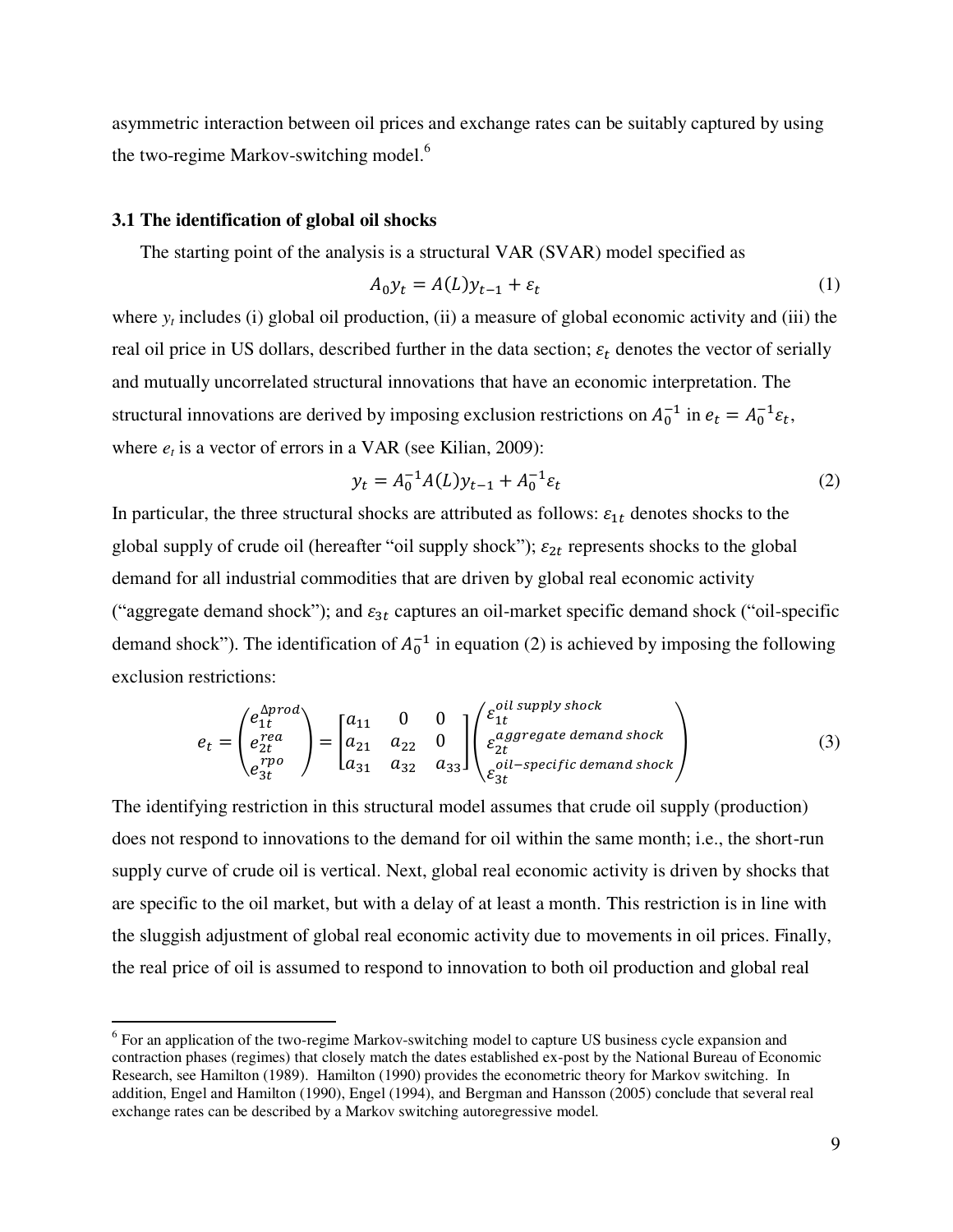economic activity within the same month. This restriction is plausible as any exogenous changes in crude oil supply or the real economy are immediately reflected in oil prices. See Kilian (2009, pp. 1059-1060) for a more detailed explanation on these identification schemes. In the estimation of the SVAR we follow Kilian (2009) and use the first difference of the natural logarithm of world oil supply, the de-trended index of real global economic activity, and the natural logarithm of real oil prices.

As is quite common in the empirical VAR literature, we follow Kilian (2009) and do not impose unit roots and cointegration on the VAR.<sup>7</sup> Sims et al. (1990) show that consistent parameter estimates can be obtained by applying least squares to levels VARs, even when unit roots and cointegration are ignored. Hamilton (1994, pp. 651-653) provides further discussion on this approach and points out pitfalls of imposing invalid cointegration restrictions.

# **3.2 Markov-switching**

 $\overline{a}$ 

As a starting point and in order to provide some baseline results, a linear regression model is estimated for each exchange rate.

$$
\Delta f x_{i,t} = \beta_{0,i} + \beta_{1,i} \varepsilon_{i,t}^s + \beta_{2,i} \varepsilon_{i,t}^d + \beta_{3,i} \varepsilon_{i,t}^p + \beta_{4,i} \Delta f x_{i,t-1} + u_{i,t}
$$
(4)

Where  $\Delta f x_i$  is the first difference of the log real exchange rate for country *i*. The oil shock variables are from the SVAR model described in the previous section (oil supply shock  $(\varepsilon^s)$ , global economic demand shock ( $\varepsilon^d$ ), oil demand shock ( $\varepsilon^p$ )). Notice that we make the assumption that the oil shocks are pre-determined. This is consistent with Kilian  $(2009, pp. 1065 - 1066)$ . We also do not include lags of the oil shocks as explanatory variables because exchange rate markets are very efficient and new information is quickly absorbed by the exchange rate market when the shock occurs. A one period lag of the dependent variable is included as an explanatory variable because this specification provided better regression fit and residual diagnostics than a model without the lagged dependent variable.

In order to account for the possible non-linear relationship between real exchange rates and oil shocks, a Markov-switching model for equation (4) is specified as follows.

$$
\Delta f x_{i,t} = \beta_{0,i,s_t} + \beta_{1,i,s_t} \varepsilon_{i,t}^s + \beta_{2,i,s_t} \varepsilon_{i,t}^d + \beta_{3,i,s_t} \varepsilon_{i,t}^p + \beta_{4,i,s_t} \Delta f x_{i,t-1} + u_{i,t} \tag{5}
$$

<sup>&</sup>lt;sup>7</sup> Standard tests show clear evidence in favor of unit roots and cointegration for the change of the log of global oil production and the log of the real oil price, which are the variables that we used in our VAR. On the other hand, the global economic activity index is stationary in levels.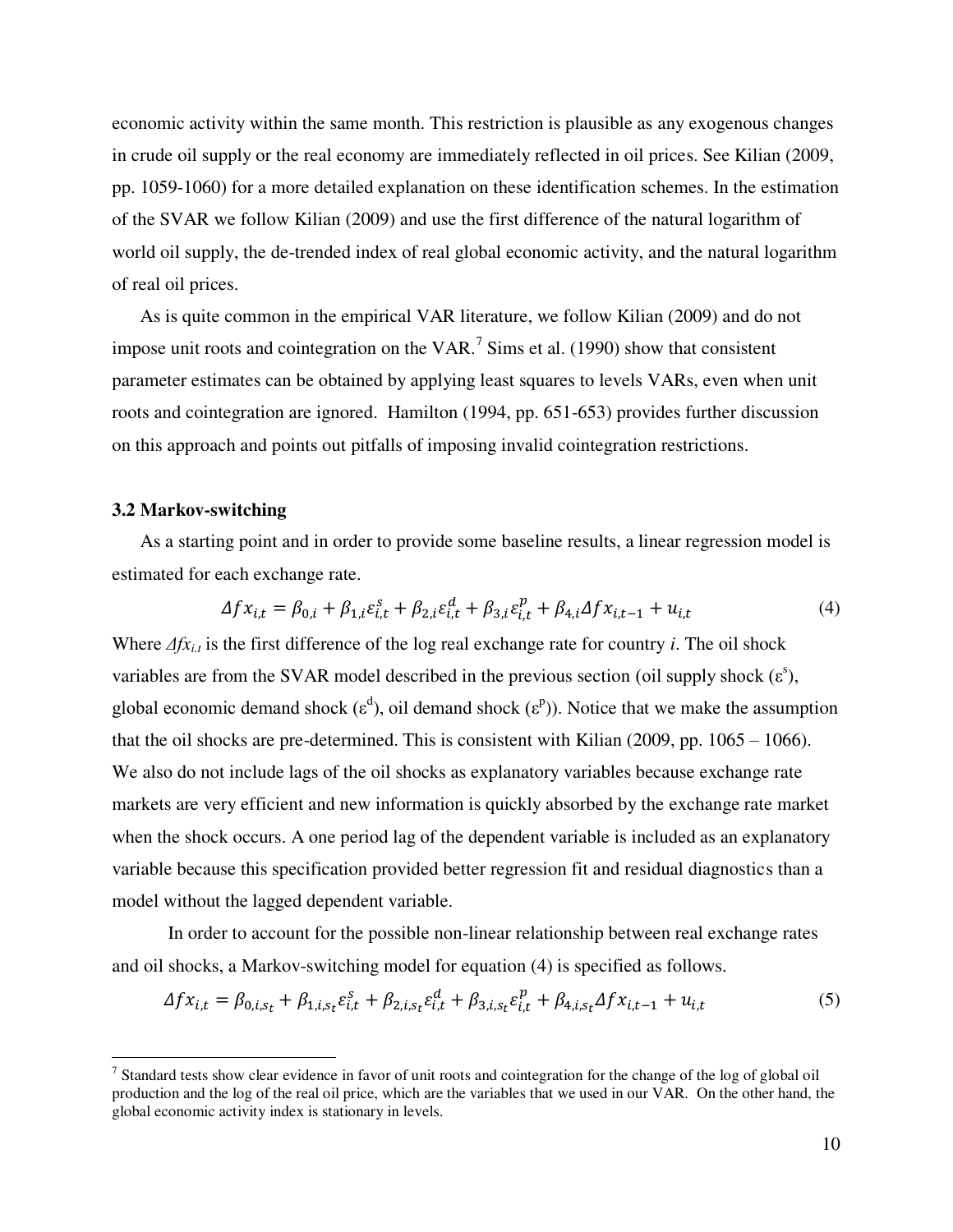The Markov-switching model takes into account the possibility that the impact of oil shocks on exchange rates is state (*st*) dependent. The probability of transition from state l at time period *t* to state *m* at time period  $t+1$  depends upon the state at time period t and not any other state.<sup>8</sup> It is assumed that the stochastic regime generating process follows an ergodic, homogeneous, firstorder Markov chain with a finite number of regimes (*M*) and constant transition probabilities.

$$
p_{lm} = \Pr(s_{t+1} = m \mid s_{t+1} = l), p_{lm} \ge 0, \sum_{m=1}^{M} p_{lm} = 1 \tag{6}
$$

The Markov-switching models for exchange rates were estimated using the fMarkovSwitching package in R (Perlin, 2008). The models were estimated with two states, state dependent regression coefficients and state dependent volatility for the error process. Exchange rates are known to exhibit volatility clustering which is why we allow volatility to vary across regimes. Models were estimated using two different assumptions about the error term (normal, Student-t).

Since the Markov chain is unobservable, the estimation output includes the probabilities of being in a specific state. A good fitting Markov-switching model is one that provides a sharp classification of regimes and has smoothed probabilities that are either close to one or zero. The regime classification measure (RCM) of Ang and Bekaert (2002) is used to determine the accuracy of the Markov-switching models. This statistic is computed using the following formula:

$$
RCM(S) = 100S^{2} \frac{1}{T} \sum_{t=1}^{T} \prod_{j=1}^{S} \tilde{p}_{j,t}
$$
\n(7)

The RCM is computed as the average of the product of smoothed probabilities  $\tilde{p}$ , where S is the number of regimes (states, S). The switching variable follows a Bernoulli distribution and as a result, the RCM provides an estimate of the variance. The RCM statistic ranges between 0 (perfect regime classification) and 100 (failure to detect any regime classification) with lower values of the RCM preferable to higher values of the RCM. Thus to ensure significantly different regimes, it is important that a model's RCM is close to zero and its smoothed probability indicator be close to 1.

#### **4 Data**

<sup>&</sup>lt;sup>8</sup> It should be noted that, within each regime, the Markov switching is conditionally linear; and the switching between regimes is inherently stochastic. The switching between regimes is assumed to be stochastic based on a time-varying transition probability matrix. In our model, the transition probability matrix changes depending on the values of the intercept, the variance, the three oil shocks and the one period lag of the dependent variable.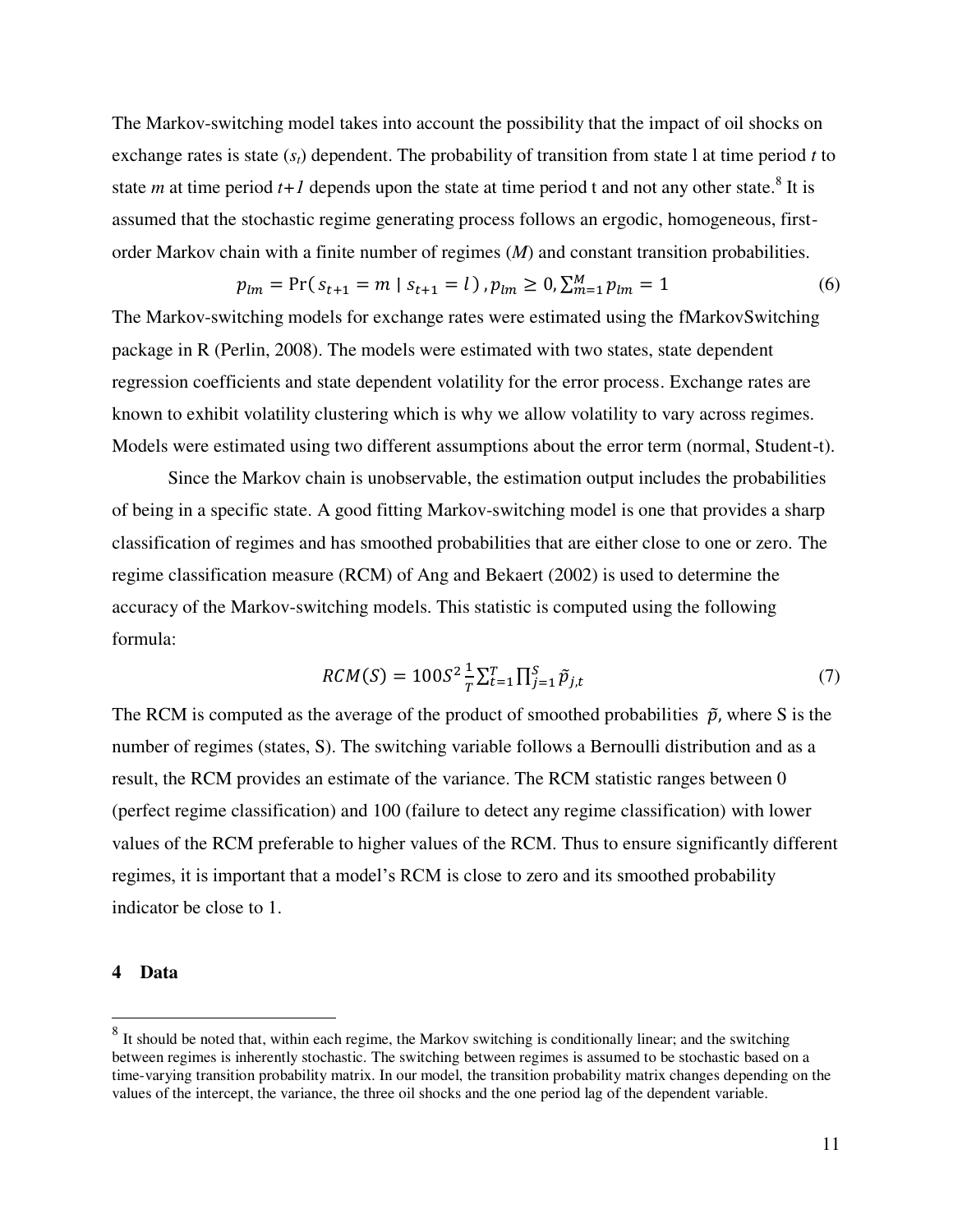For this study, monthly data are required on world oil supply, global real economic activity, oil prices, and exchange rates. Real oil prices in dollars per barrel are measured using US refiner acquisition cost of crude oil [\(http://www.eia.gov/petroleum/data.cfm#prices\)](http://www.eia.gov/petroleum/data.cfm#prices) deflated by the US CPI. World oil supply (in millions of barrels per day) and oil prices are sourced from the US Energy Information Administration [\(http://www.eia.gov/totalenergy/data/monthly/index.cfm](http://www.eia.gov/totalenergy/data/monthly/index.cfm) ). An index of global real economic activity is taken from Lutz Kilian's website ([http://www](http://www-personal.umich.edu/~lkilian/paperlinks.html)[personal.umich.edu/~lkilian/paperlinks.html\)](http://www-personal.umich.edu/~lkilian/paperlinks.html). The data are similar to those used by Kilian (2009) and Kilian and Park (2007).

Nominal exchange rate data for Brazil, Canada, Mexico, Norway, India, Japan, South Korea, and the United Kingdom are sourced from the St. Louis Federal Reserve's FRED database [\(http://research.stlouisfed.org/fred2/categories/15\)](http://research.stlouisfed.org/fred2/categories/15). Except for the UK, exchange rates are quoted as foreign currency per US dollar. For the UK the exchange rate is quoted as US dollars per pound.<sup>9</sup> Nominal exchange rates are converted to real exchange rates using the appropriate price (CPI) ratio between the two countries. The CPI data are available from the OECD (http://stats.oecd.org/Index.aspx?querytype=view&queryname=221). The exchange rate between the Russian ruble and the U.S. dollar is sourced from Quandl [\(https://www.quandl.com/\)](https://www.quandl.com/). Brazil, Canada, Mexico, Norway, and Russia and the United Kingdom are classified as oil exporting countries. The United Kingdom became a net oil importer in 2005 but for most of the estimation period the U.K. was a net oil exporter. India, Japan, and South Korea are classified as oil importing countries. The estimation sample period varies by country due to data limitations. For Canada, Norway, India, Japan, and the United Kingdom, models are estimated over the period February 1976 to February 2014. For the other countries the estimation period is: Brazil (February 1995 to February 2014), Mexico (December 1993 to February 2014), Russia (February 1998 to February 2014), and South Korea (May 1981 to February 2014). Consistent with previous studies, our choice of countries is determined by data availability of large oil exporting or importing countries with flexible exchange rates. Some large oil exporters (e.g. countries in the Middle East) and large oil importers (China) are excluded from our analysis because they have exchange rates fixed to the US dollar.

 $9$  We have stayed with the conventional way of quoting currency. Since the US dollar is the dominant traded currency, most exchange rates are quoted in direct form (the amount of foreign currency one US dollar buys). Currencies for commonwealth countries like England and Australia are, for historical reasons, quoted in indirect form (e.g., how much US currency one British pound buys). We have decided to stay with this convention.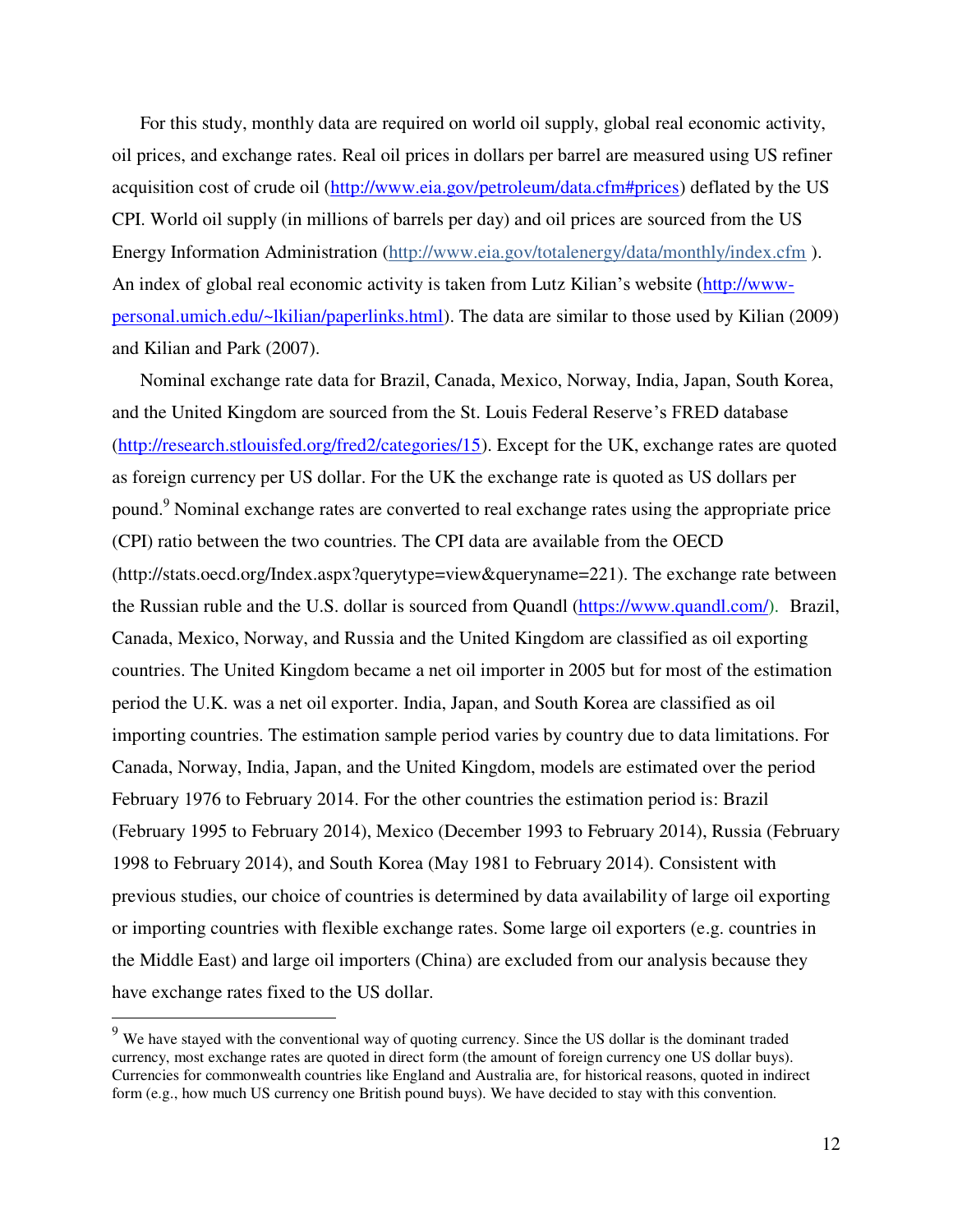Analysis is conducted for a group of oil exporting countries (Brazil, Canada, Mexico, Norway, Russia and the United Kingdom) and oil importing countries (India, Japan, South Korea). The plots of real exchange rates for oil exporting countries (Figure 1) and oil importing countries (Figure 2) show that each real exchange rate has experienced considerable variability across time. The real exchange rates of Mexico and Russia show a sharp appreciation followed by a long slow depreciation. The Indian real exchange rate has appreciated slightly over the sample period while the Japanese real exchange rate has depreciated. Notice that for several of the countries (Brazil, Canada, Mexico, Norway, South Korea, and the UK) the starting and ending values for their respective real exchange rates are similar.

The structural oil supply, demand, and oil price shocks are derived from the SVAR in equation (2). The SVAR was estimated with 24 lags. All of the characteristic roots are within the unit circle and the residuals are randomly distributed indicating a good fit for the SVAR. The structural shocks are plotted in Figure 3. Oil supply shocks show more variability in the first half of the data sample. Global economic demand shocks show more variability after the 2008 – 2009 global economic recession. Oil demand shocks display more variability in the latter portion of the plot.

For each country, monthly real returns on exchange rates are constructed using  $r_t =$  $100*ln(p_t/p_{t-1})$  where  $p_t$  is the real exchange rate in period t. Summary statistics on the shocks and real exchange rate returns are presented in Table 1. The mean value of each of the three shock variables is zero (to three decimal places) and each shock has a standard deviation close to unity. Each shock displays similar variability (difference between the maximum value and minimum value). Average exchange rate returns are small compared to their respective standard errors. The Russian Ruble has the greatest amount of variability (as measured by the difference between the maximum and minimum value). The currencies of Canada and Norway have the least variability. Compared to the other currencies, the currencies of Russia and South Korea have very high amounts of kurtosis. According to the Shapiro-Wilk test (normtest.w and pvalues denoted by normtest.p in Table 1), none of the variables are distributed normally.

In order to further investigate the time series properties of the data, a series of unit root tests were conducted for each data series (Table 2). Two versions of the Elliot, Rothenberg and Stock (1996) Dickey-Fuller unit root test (DF-GLS) are shown: one with a constant (c) term and one with a trend (t). For these tests, 12 lags were chosen. In addition two versions of the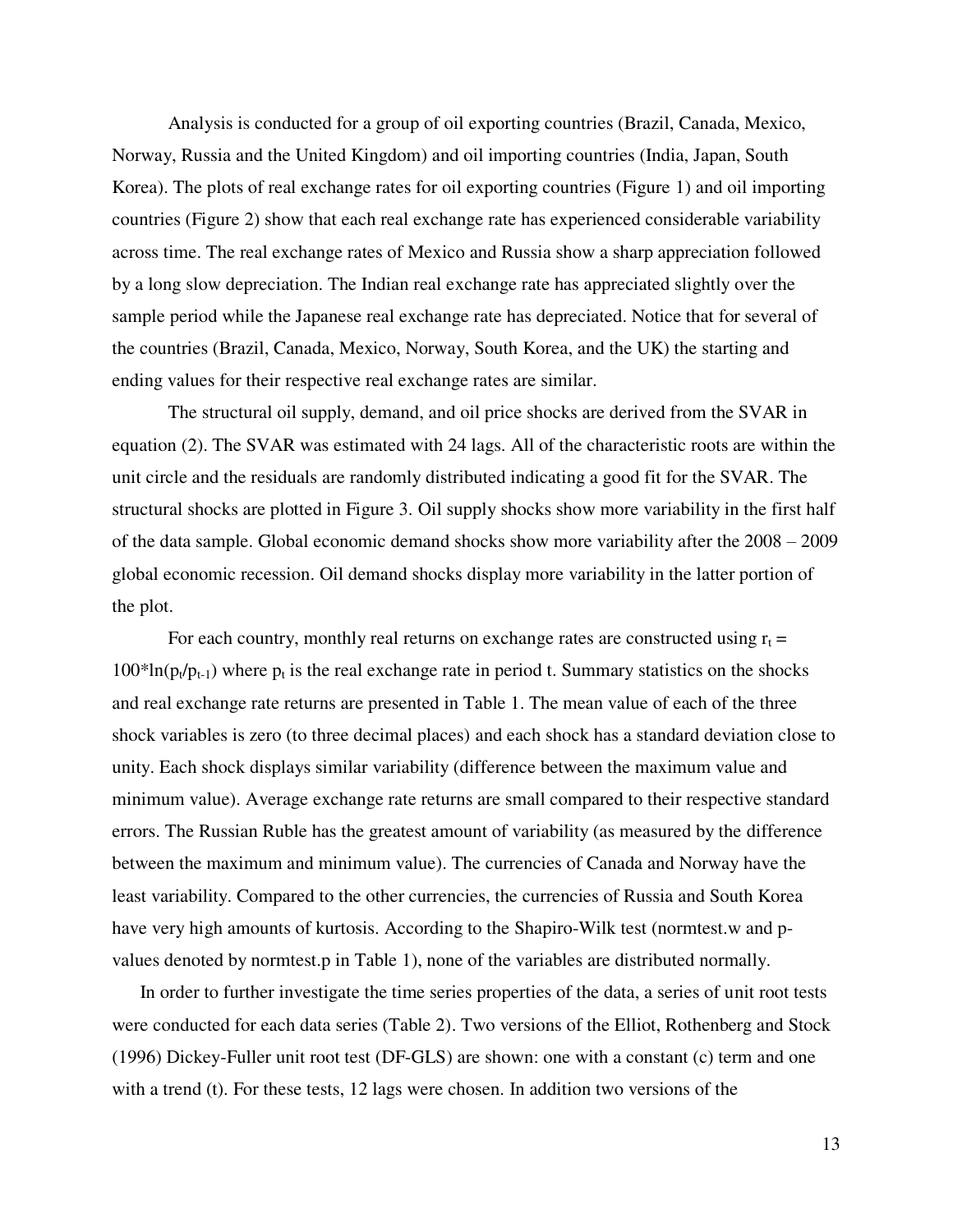Kwiatkowski et al. (1992) KPSS tests are calculated (one with a constant  $(\mu)$  and one with a trend  $(\tau)$ ). For the KPSS tests, the number of lags, for a sample size of n, was chosen according to  $\sqrt[4]{4} \times (\frac{n}{100})$ .<sup>10</sup> In summary, there is ample evidence that each variable is stationary. Based on the DF-GLS and KPSS test results, the three oil shocks seems to follow stationary processes, except for the DF-GLS test with a deterministic time trend for the supply shock. Further, the DF-GLS test supports that the real exchange rate returns follow stationary processes at the 5% significance level for almost all cases, whether a trend is included or not, except for India where only the trend specification supports it and Canada where the "constant only" case is supported at the 10% level. The KPSS test results are in agreement with these results, except that for stationarity for Russia requires excluding the trend.

The BDS test (Brock et al. 1987 and Brock et al. 1996) is used to investigate the spatial dependence of the real exchange rate returns. The BDS test is one of the most popular tests for nonlinearity. This test is carried out by testing if increments to a data series are independent and identically distributed (iid). This test is asymptotically distributed as standard normal under the null hypothesis of iid increments. The BDS test is based on the concept of a correlation integral. A correlation integral is a measure of the frequency with which temporal patterns are repeated in the data. For each real return exchange rate series, the null hypothesis that the data are iid is rejected for most combinations of m (embedding dimension) and ε (epsilon value for close points) at conventional levels of significance (Table 3). The plots of the real exchange rates (Figures 1 and 2) indicate little evidence of a linear structure. This observation combined with the results from the BDS test indicates there is likely to be a nonlinear structure in the real foreign exchange rate data.

# **5 Results**

 $\overline{a}$ 

# **5.1 The impact of oil shocks on real exchange rates.**

 $10$  Kwiatkowski et al. (1992) study the performance of the KPSS test in Monte Carlo simulations when the lag length is increased in small samples of typical size encountered in applications. They find that there is a trade-off between better size properties and a loss of power. They look at replacing 4 under the radical with 12 and find that power losses are quite large, though size accuracy improves. They point out that, in contrast to other related tests, the distribution of their test under the alternative hypothesis depends on the ratio of lags to sample size, even asymptotically, so that choosing more lags will cost power. Hence, we opt for less lags here in order to achieve reasonable test powers, as recommended by Kwiatkowski et al. (1992). However, we also re-estimated the KPSS tests using 12 lags and found the results to be similar to those reported in Table 2.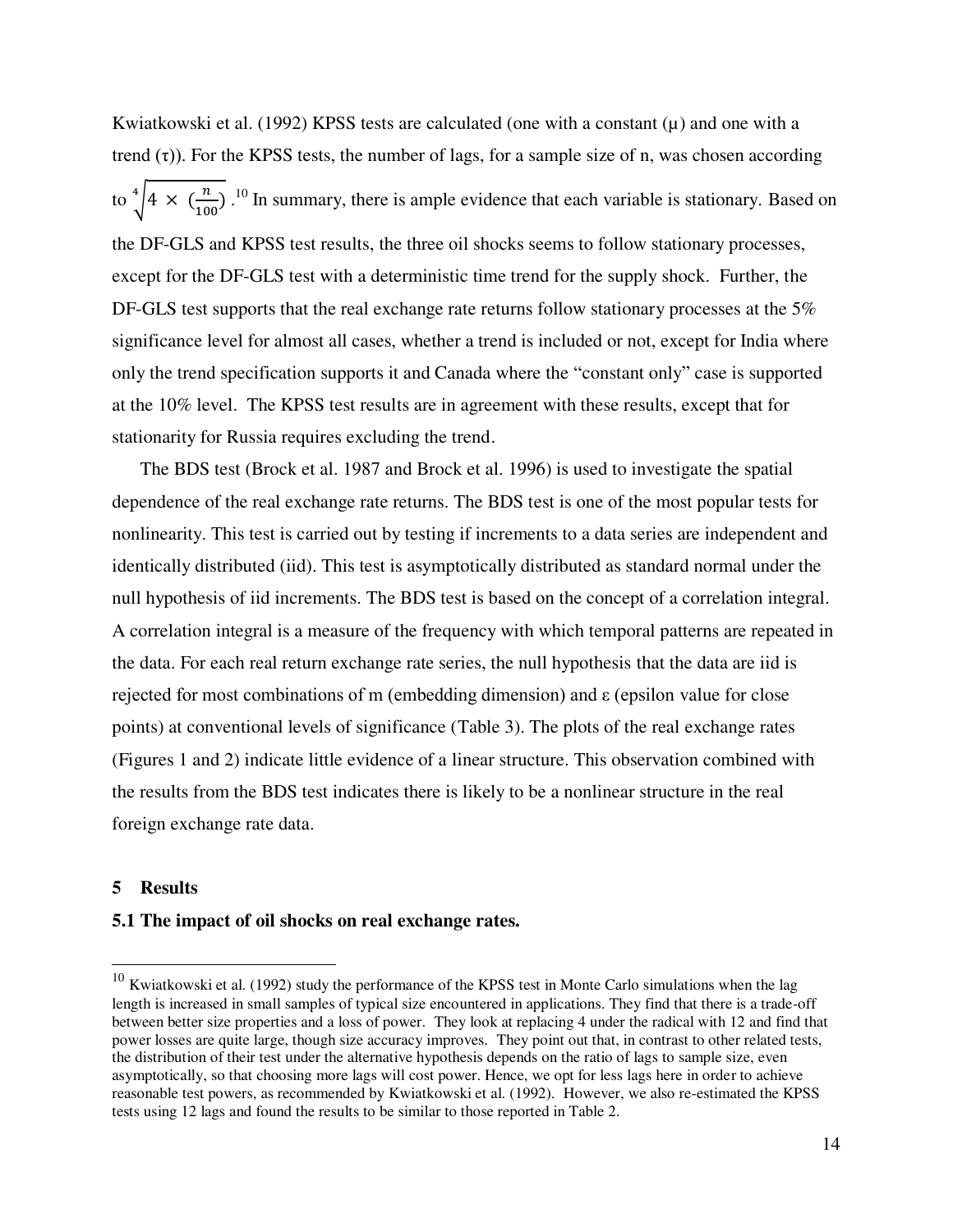As a first look at the impact of oil shocks on real exchange rates, a series of linear regression models (equation (4)) is estimated where each country's real exchange rate (FX) monthly return is regressed on the oil shocks and a one period lag of the real exchange rate monthly return (Table 4). These results can be viewed as baseline results showing the relationship between real exchange rates and oil shocks in the absence of any switching effects. The R-squared values for these regression range from a low of 0.0450 (Mexico) to a high of 0.1976 (South Korea). For each country the one period lag of exchange rates has a positive and statistically significant coefficient with values ranging from a low of 0.0677 (Russia) to a high of 0.4374 (S. Korea) indicating a low to moderate degree of persistence in the real exchange rates. The results indicate that oil supply shocks have no statistically significant effects on real exchange rates in any country. This is consistent with the findings in Atems et al. (2015). For Canada, demand and oil price shocks each have negative and statistically significant impacts on real exchange rates. Shocks to these variables weaken the real \$C/\$US exchange rate which corresponds to an appreciation of the Canadian dollar relative to the US dollar. For Norway and Russia the estimated coefficient on the oil price shock variable is negative and statistically significant. For the United Kingdom, the estimated coefficient on the demand shock is positive and statistically significant indicating that a global demand shock raises the real US/UK exchange rate. For Brazil, Mexico, India, Japan, and South Korea oil shocks have no statistically significant impact on real exchange rates. Overall, for five of the nine countries studied, oil shocks have no statistically significant impact on real exchange rates. This may in fact be the case or it is also possible that the relationship between exchange rates and oil shocks is non-linear and not being detected by a linear regression framework.

To investigate the possibility of a non-linear relationship between exchange rates and oil shocks we now turn to the results from the Markov-switching models (equation (5)). A number of features stand out. For the oil exporting countries (Brazil, Canada, Mexico, Norway, Russia, and the UK), the estimated coefficient on the lagged exchange rate variable is statistically significant in at least one of the regimes (Table 5). This result is important in showing that the importance of lagged exchange rates varies by regime. This pattern is also observed for the oil importing countries (India, Japan, and South Korea). For the oil exporting countries the estimated coefficient on the oil price shock variable is negative and statistically significant in at least one regime for Brazil, Canada, Norway and Russia. These results indicate that positive oil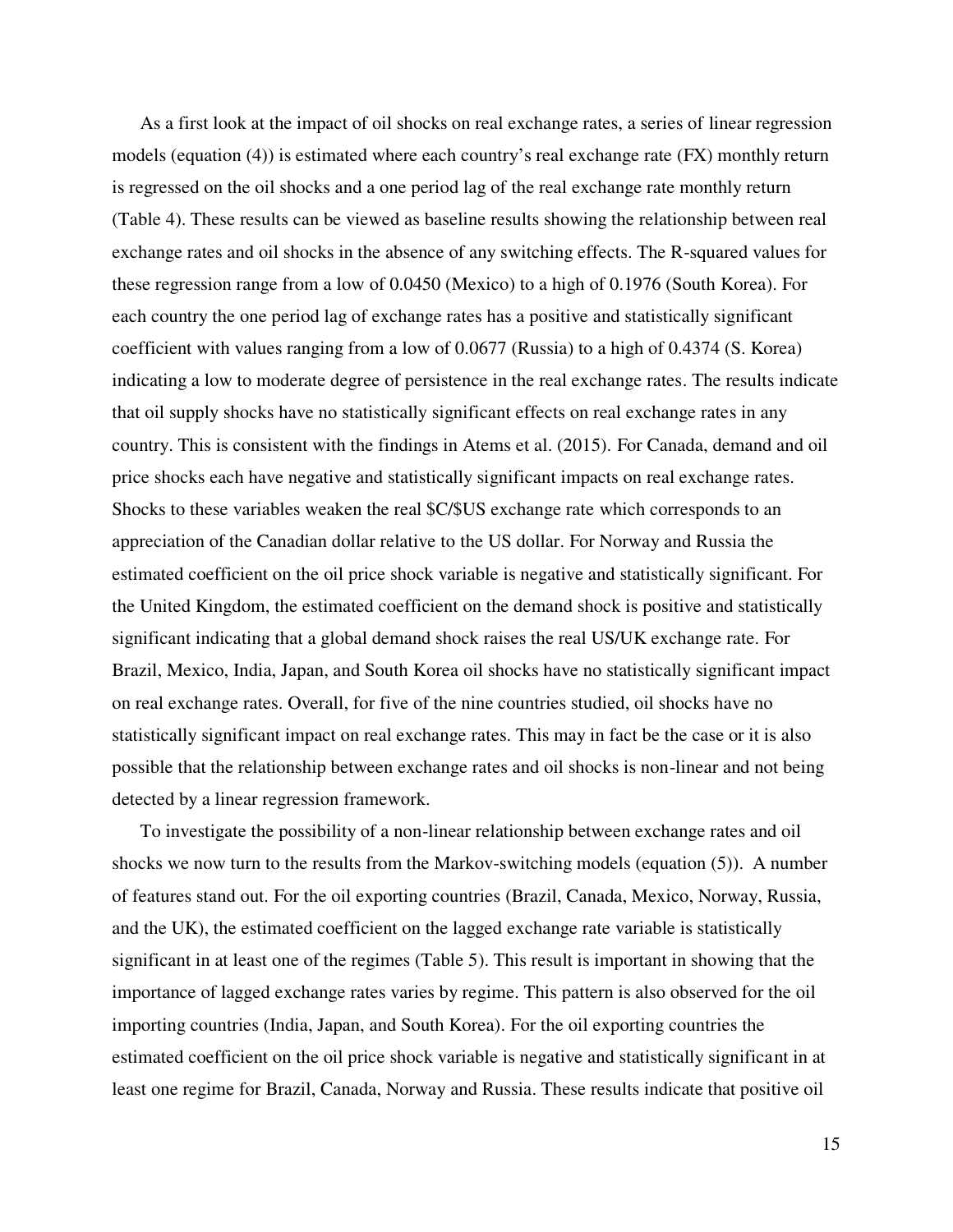price shocks have a negative impact on real exchange rates (measured as domestic currency per 1 \$US) indicating an appreciation of the local currency relative to the US dollar. For the United Kingdom, a positive oil price shock has a positive impact on US/UK exchange rate, indicating a real appreciation. This is consistent with prior expectations and empirical evidence that rising oil prices cause an appreciation of an oil exporter's currency. In the case of Mexico, however, oil price shocks have no statistically significant (albeit negative) impact on exchange rates. Global economic demand shocks have a significant impact on exchange rates in Canada, Mexico and the United Kingdom. For both Canada<sup>11</sup> and the United Kingdom, a positive global demand shock appreciates the real exchange rates, while it causes a real depreciation for Mexico. A global demand-driven shock would affect the oil exporters' currencies both through a change in the price of oil and through a change in the demand for other goods they exports. Typically, this results in an appreciation of the domestic currency, thus generating a Dutch-disease-type effect. However, depending on the share of commodity exports to a country's total exports, central banks have incentives to actively counter appreciation pressure by accumulating foreign exchange reserves (see Buetzer et al. (2012) for empirical evidence). This effect may lessen a systematic appreciation of exchange rates in oil-exporting countries (as predicted by the theory) in response to a positive global demand shock. Except for Brazil, oil supply shocks do not have a statistically significant impact on exchange rates for oil exporting countries, which may seem surprising because for some countries (Canada, Norway, and the United Kingdom) the sample starts in the middle of the 1970s, which coincide with the large production cuts during the second energy crisis in 1979. However, the energy crises of the 1970s were soon overshadowed by the oil glut in the 1980s. Comparing the RCM values for the oil exporting countries, we see that the Markov-switching model fits the data for the United Kingdom the best (smallest RCM value) while the poorest fit is recorded for Norway (largest RCM value).

Turning now to the oil importing countries, we find that in response to a positive oil price shock the real exchange rates of India and Japan switch between depreciating and appreciating regimes. However, the variance of the appreciating/depreciating state is different between the two countries. Although it is difficult to pinpoint an exact rationale for these results, the swings may originate from economic fundamentals. For example, Kaminsky (1993) argues that if

 $11$  Charnavoki and Dolado (2014) find that a positive global demand shock appreciates the real exchange rate for Canada.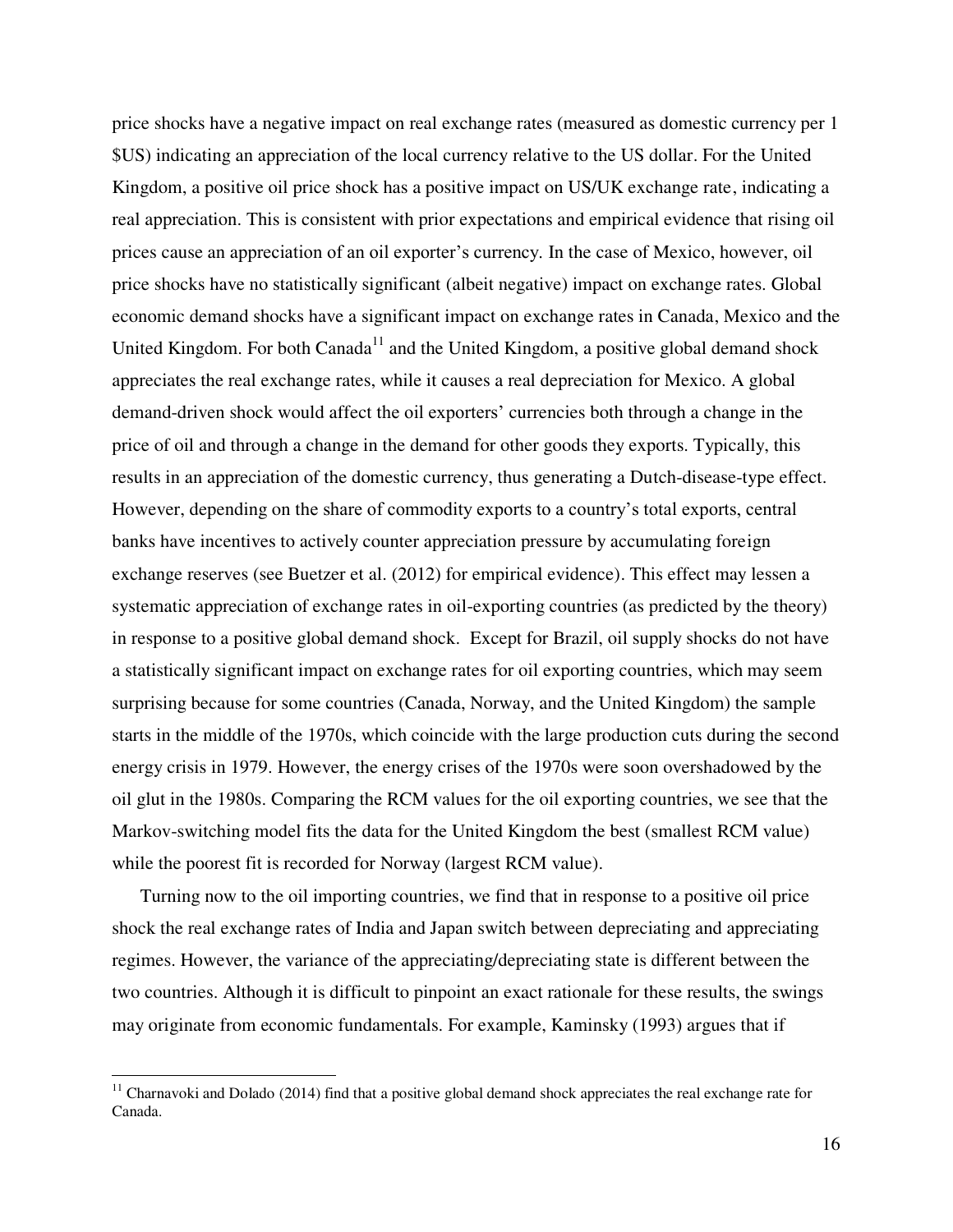economic growth is relevant for exchange rates, then business cycle differences between countries can lead to persistent swings. Moreover, Evans and Lewis (1995) point out that rational traders' forecast of the future exchange rate might explain the exchange rate switches between appreciating and depreciating regimes. Interestingly, both oil supply and demand shocks have a negative (i.e., appreciating) effects on the real exchange rate of South Korea, while a positive global demand shock causes a real depreciation, with all impacts being statistically significant in state 1 only. This counterintuitive finding that a positive oil price shock causes the oil importer's real exchange rate to appreciate implies that a deterioration in the oil component of South Korea's trade balance is not offset by an improvement in the non-oil trade balance, especially in the high volatility regime. Although in state 2 (low volatility regime) an oil shock leads to a real depreciation, the effect is not statistically significant. By comparison, global demand shocks have a positive and significant impact on exchange rates for South Korea. Note that, by definition, global demand shocks are symmetric shocks, hitting both producers and consumers, in the same direction at the same time. Overall, the responses of the real exchange rates to various oil shocks vary substantially across oil-exporting and oil-importing countries, reflecting that exchange rates are affected by various country-specific differences in monetary and fiscal policies, exchange rate regimes, and product and labor market rigidities (Cashin et al., 2014).

Among the oil importing countries, the RCM indicates the Markov-switching model has the highest classification for India and the lowest classification for Japan. This is confirmed by the very low values of the expected duration of being in a particular state (the Du1 or Du2 values reported in Table 5). Furthermore, based on the smoothed probability for all countries, each regime is highly persistent, as evidenced by the large constant regime probabilities  $p_{11}$  and  $p_{22}$ , respectively.

Notice also that the estimated coefficient on sigma is positive in each country and statistically significant in both states for each country except state 2 for Russia.<sup>12</sup> Sigma refers to the standard deviation of each regime. It provides the magnitude of volatility (measured by the standard deviation) of each regime. The state with the largest estimated coefficient on sigma is the "high" volatility regime, while the state with the smallest estimated coefficient on sigma is the "low"

 $12$  As with any numerically intensive optimization calculation there can be instances where standard errors fail to compute even after convergence of the estimation process. When this occurs, the table entries read NA. This can arise when the distribution assumption is not able to fully capture the properties of the data. In Table 6, the Markovswitching model for Russia fits better and all of the coefficient standard errors are computed.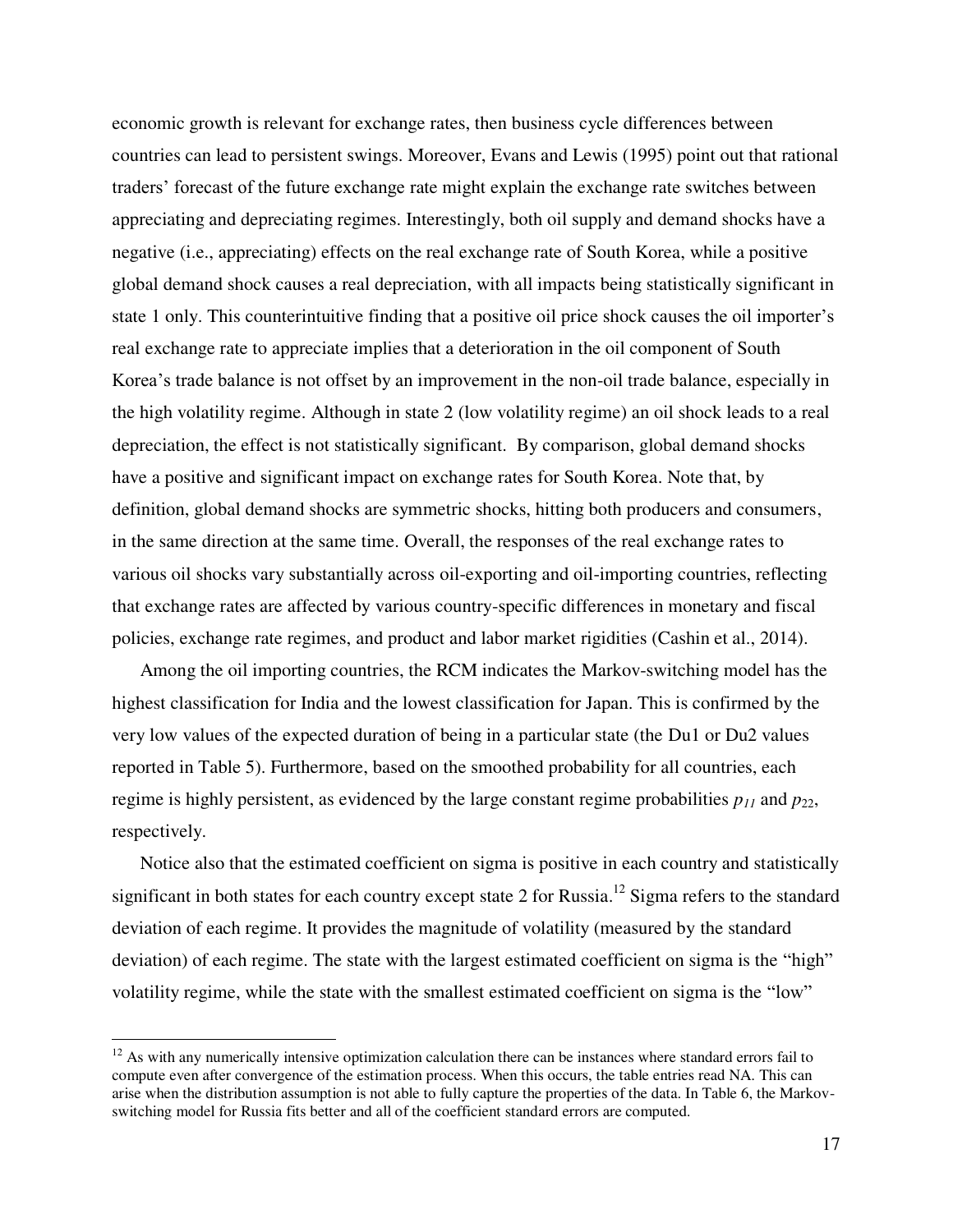volatility regime. The estimated coefficients of sigma support this switching between high- and low-volatility regimes. Table 5, for example, shows that for exchange rates of three emerging countries (Brazil, Mexico, and Russia), there is a strong distinction between a high- and lowvolatility regime, where the unconditional variance in the former is three to four times as large. The relative strength of the high volatility and low volatility regime is smaller in other countries. Except for India, the estimated sigma value in state 1 is larger than the estimated sigma value in state 2 indicating that state 1 has more volatility for eight of the nine countries studied. In the case of India, state 2 is the high volatility state. The RCM values are in agreement with the plots of the smoothed probabilities of being in the high volatility state (Figures 4 and 5). Smaller RCM values correspond to a clearer pattern in switching between states.<sup>13</sup> According to the RCM values, the Markov-switching model with normal errors fits the best for India (smallest RCM) and the poorest for Norway (largest RCM).

These results are different from the estimates in Atems et al. (2015), who find that the responses of exchange rates to oil price shocks are identical (i.e., depreciation) for exporting and importing countries. The most likely explanation seems to be that we use a non-linear framework, while Atems et al. (2015) employ a linear framework. Although they conduct some non-linear (or asymmetric) analyses in terms of how the effect of oil shocks vary between large and small countries and whether positive or negative shocks matter for exchange rates, their regression framework is essentially linear. Our analysis, therefore, emphasizes the need to use a non-linear framework to obtain theoretically consistent results.

## **5.2 A robustness check on the error distribution**

 $\overline{a}$ 

In this section we investigate how robust the results of the Markov-switching model are to the choice of the probability distribution for the errors. In particular, we re-estimate the Markovswitching model using a *t* distribution for the errors (Table 6). The use of a t-distribution is particularly useful in regime-switching models as it enhances the stability of regimes. This is because, with a normal distribution, "a large innovation in the low-volatility period will lead to a switch to the high-volatility regime earlier, even if it is a single outlier in an otherwise tranquil

 $13$  The transition probabilities vary across countries. It is not surprising that the responses of the real exchange rates to various oil shocks vary substantially across oil-exporting and oil-importing countries given the fact that, in practice, exchange rates are affected by a myriad of factors including the degree of pro- and counter-cyclicality of monetary and fiscal policies across countries, their exchange rate regimes, the degree of trade and financial openness, and the types of nonlinearities (e.g., real wage rigidities) that are present in the product and labor markets.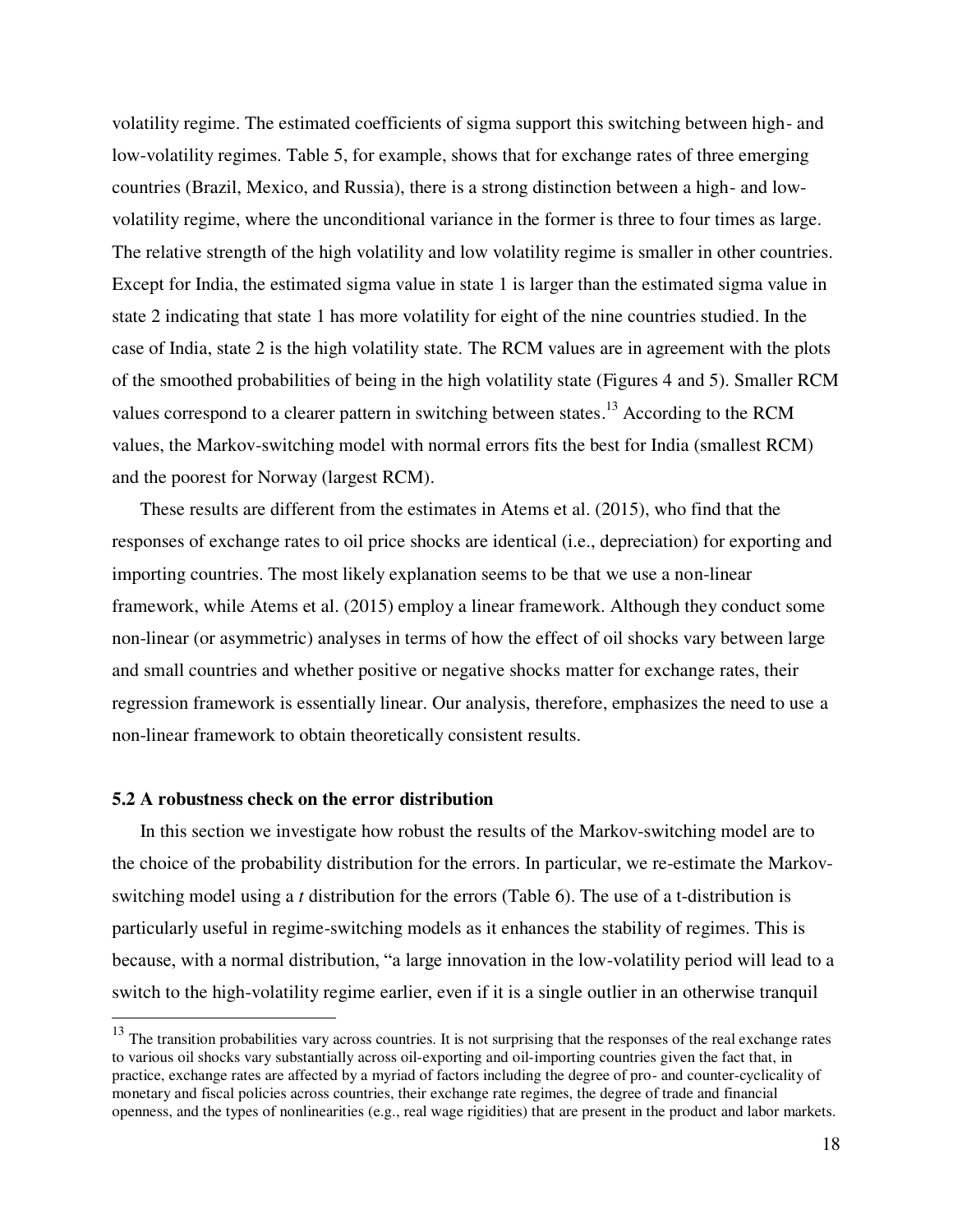period" (Klaassen, 2002; p. 368). See Hamilton and Susmel (1994) for an early Markovswitching approach with t-distributed innovations. A comparison of the RCM values for each country shows that the Markov-switching model with a t distribution fits better (lower RCM value) for Mexico, Norway, Russia, India, Japan, and South Korea. For Brazil, Canada, and the United Kingdom, the Markov-switching model with a normal distribution fits better.

Lagged exchange rates have a positive and significant impact on exchange rates in each country (Table 6). Also of interest is the fact that the estimated coefficient on the oil price variable is negative and statistically significant in at least one state for each of the oil exporting countries (Brazil, Canada, Mexico, Norway, and Russia) and positive and significant in the case of the United Kingdom. This is consistent with the view that for oil exporting countries, higher oil prices lead to an appreciation of the local currency. Global economic demand shocks have a negative and statistically significant impact on exchange rates for Canada, Norway and Russia, and a positive and significant impact on exchange rates for Mexico. For the United Kingdom, the estimated coefficient on the global economic shock is positive and significant in state 1 and negative and significant in state 2. This is interpreted as an appreciation of the local exchange rate in state 1 and a depreciation of the local currency in state 2. An oil supply shock has a negative impact on Brazil's exchange rate in state one and a positive and significant impact on exchange rates in state two. In the case of Mexico, an oil supply shock has a negative significant impact on exchange rates in state two. For the United Kingdom, a supply shock decreases the real exchange rate (\$US/\$UK).

For the oil importing countries, there is evidence that oil price shocks impact exchange rates in India, Japan, and South Korea. There is evidence of global economic demand shocks affecting exchange rates in Japan and South Korea. Overall, there is more evidence to show that oil shocks affect the exchange rates of oil exporting countries.

Except for Brazil and Canada, the estimated coefficient on sigma is larger in state 1 than state 2 indicating higher volatility in state 1 for these countries. Plots of being in the high volatility state are shown in Figures 6 and 7. The Markov-switching model with a t-distribution produces very clear state switching for Russia, India and South Korea which are consistent with the low RCM values recorded for these countries. In the case of Russia, for example, real exchange rates are in the high volatility state during the late 1990s and from 2008 onwards. The smoothed probability of the high volatility state for South Korea is even more pronounced with exchange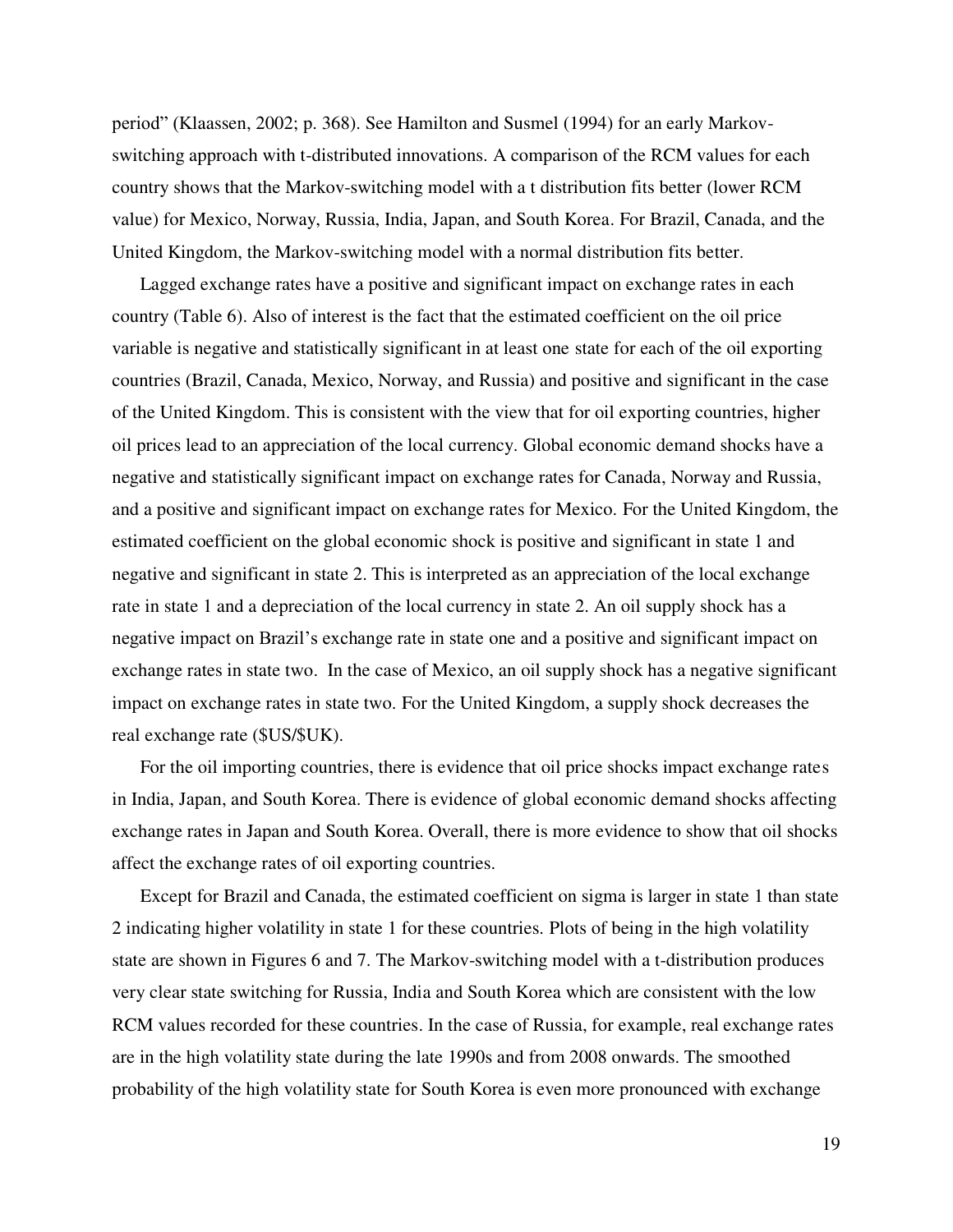rates in the high probability state from 1996 to the end of the sample period. A general pattern emerges from the analysis that indicates that the Markov-switching model delivers clear regime inferences for most countries, as the RCMs are far from 100 (except for Canada) and the smoothed probability plots show clear evidence of switching between states.

A reviewer asked a question about which set of results (those in Table 5 or those in Table 6) we prefer. If we have to choose between the two results, we should select the one with the *t*distribution.<sup>14</sup> This is because, when residuals are normally distributed, a large innovation in the low-volatility period will lead to a switch to the high-volatility regime earlier, even if it is a single outlier in an otherwise tranquil period. Allowing for a *t*-distribution will thus enhance the stability of the regimes. Indeed, our results show that the staying probabilities  $p_{11}$  and  $p_{22}$  in a particular regime are relatively higher when the residual has a *t*-distribution (see Tables 5 and 6). Likewise, the expected duration of regimes (expressed in months) is slightly higher with a *t*distribution. As such, the *t*-distribution includes the normal distribution as the limiting case where the degrees of freedom go to infinity. Also notice that the RCM values for the Markovswitching model estimated with a t-distribution are lower than the comparative values for the Markov-switching model estimated with a normal distribution for 6 of the 9 countries.

# **6 Conclusions and implications**

 $\overline{a}$ 

There is a considerable literature looking at the impact of oil prices and oil price shocks on exchange rates. This is an important topic to study because an oil shock can affect a country's terms of trade which can affect its competitiveness. The impact of oil shocks on exchange rates will differ depending upon whether a country is a net oil exporter of net oil importer. Most of the literature uses linear models to estimate the impact of oil prices on exchange rates.

Our approach in this paper is to estimate the impact of oil shocks on real exchange rates using Markov-switching models. This approach has the advantage of capturing possible nonlinear impacts of oil shocks on exchange rates that linear models would be unable to detect. Moreover, in addition to including an oil price shock we also include variables to account for oil demand and oil supply shocks. This provides a more complete understanding of how the oil market affects real exchange rates.

 $14$  Marcucci (2005) illustrates the importance of fat tailed innovations, particularly for the purpose of regime identification.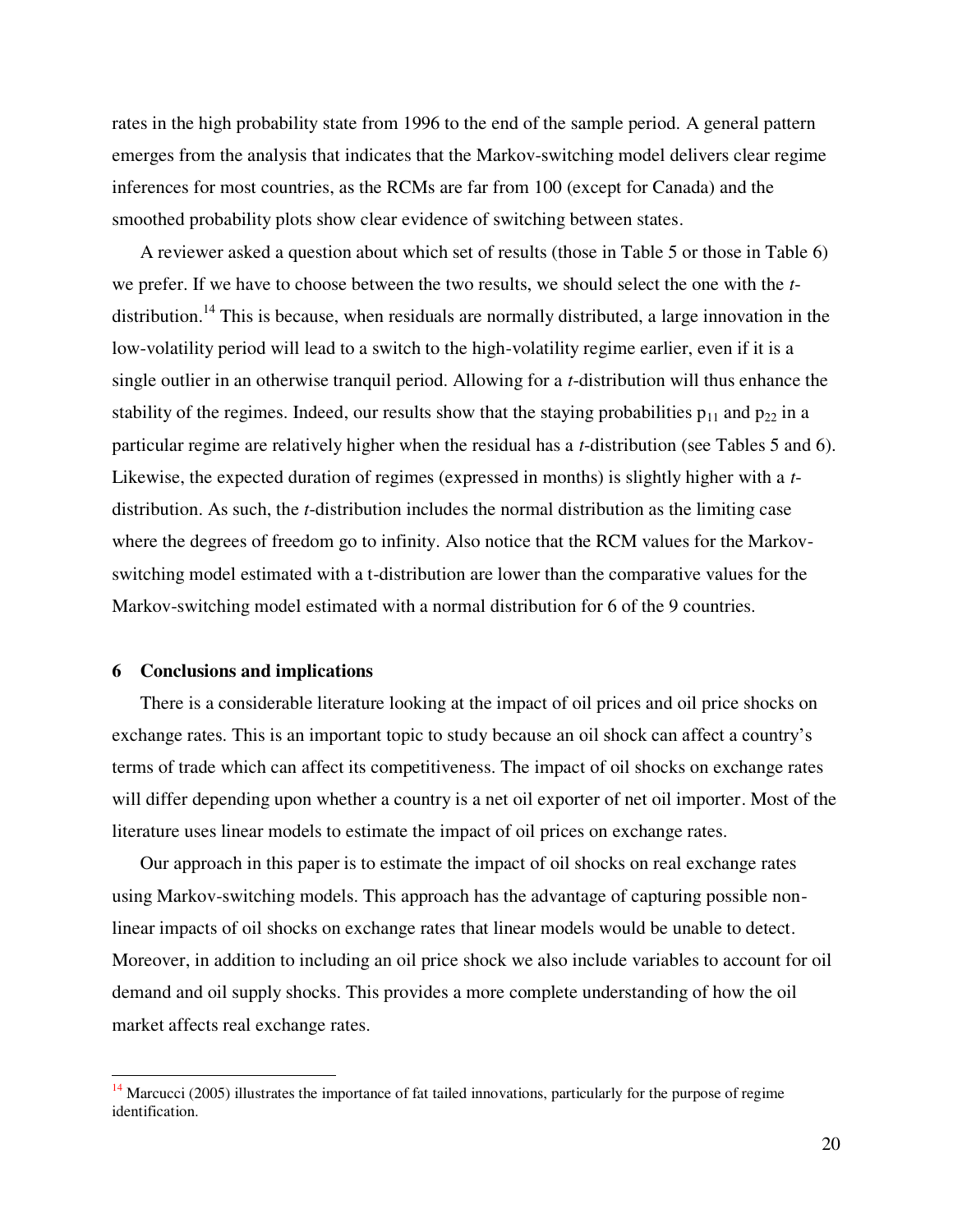There are several important findings that stem from the present analysis. First, the application of Markov-switching regime models with two regimes lends support to the underlying nonlinearities between the real exchange rate and oil shocks (demand and supply) for both oil exporting and importing economies. In the linear regression model, oil shocks had a statistically insignificant impact on exchange rates for five of the nine countries studied, indicating that with a linear model evidence of oil shocks affecting real exchange rates is limited. In the Markovswitching model, oil shocks had a statistically significant impact on exchange rates in at least one state for each country providing more substantial evidence of oil shocks affecting real exchange rates. Additionally, the regime classification measure of Ang and Bekaert (2002) confirms that the estimated Markov-switching models distinguished very well between the two regimes.

Second, we detect significant appreciation pressures in oil exporting economies after oil demand shocks. These results are robust across two different assumptions regarding the error distribution of residuals (normal and t distribution). In the case of oil importing countries the impact of oil demand shocks on exchange rates is more complex. We find only limited evidence that oil supply shocks affect exchange rates for either oil exporting or oil importing countries.

Third, global economic demand shocks affect both oil exporting and oil importing countries, but the adjustments of exchange rates may differ according to their relative competitiveness in international markets. Therefore, a main implication of our findings is that oil (demand) shocks are an important factor in exchange rate configurations in oil exporting countries.

#### **References**

Akram, Q.F. (2009). Commodity prices, interest rates and the dollar. *Energy Economics* 31, 838- 851.

Amano, R. and van Norden, S. (1998a). Oil prices and the rise and fall of the US real exchange rate. *Journal of International Money and Finance* 17, 299–316.

Amano, R. and van Norden, S. (1998b). Exchange rates and oil prices. *Review of International Economics* 6, 683–694.

Ang, A. and Bekaert, G. (2002). Regime switches in interest rates. *Journal of Business and Economic Statistics* 20, 163–182.

Atems, B., Kapper, D. and Lam, E. (2015). Do exchange rates respond asymmetrically to shocks in the crude oil market? *Energy Economics* 49, 227-238.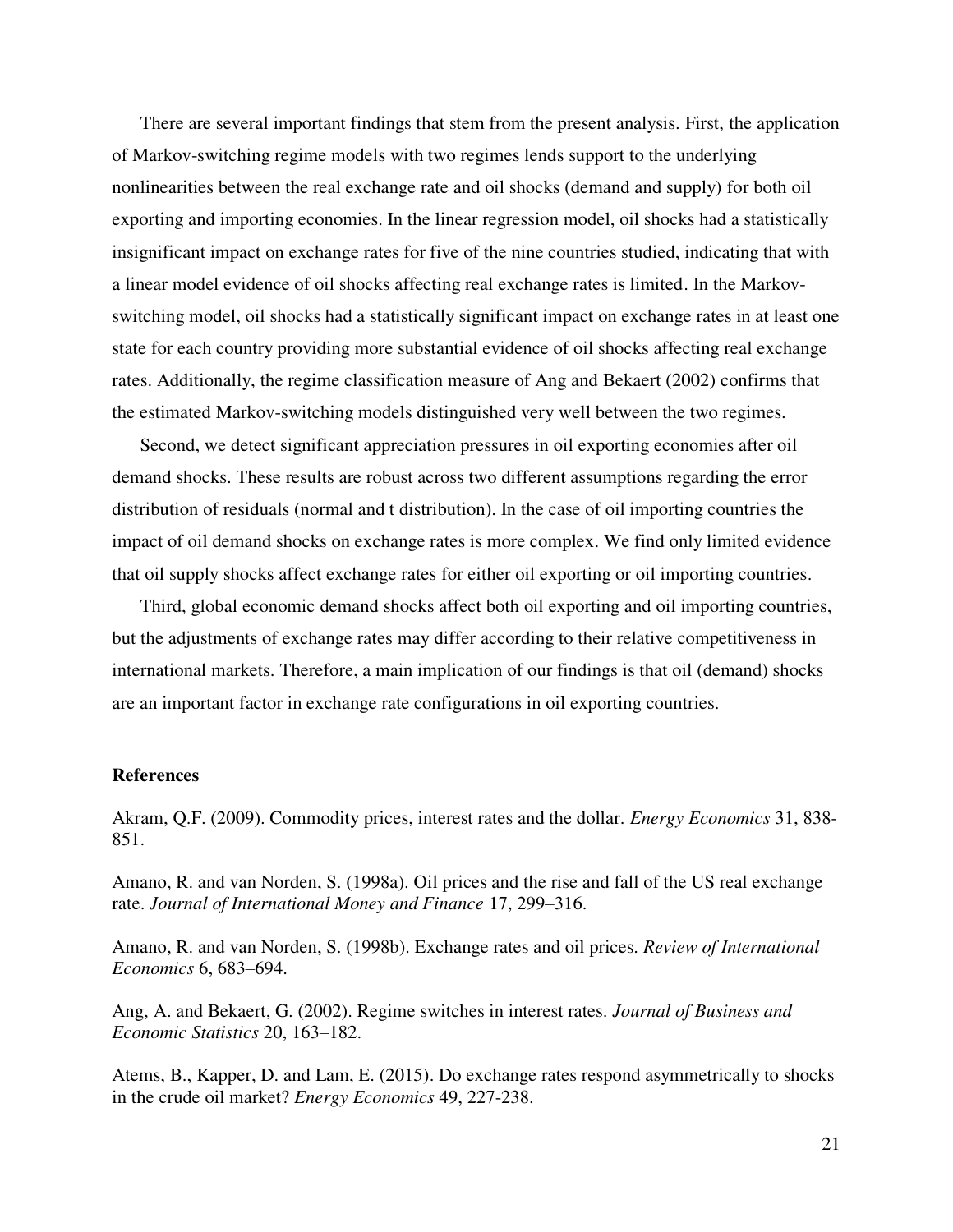Backus, D.K. and Crucini, M.J. (2000). Oil prices and the terms of trade. *Journal of International Economics* 50, 185-213.

Balcilar, M., Gupta, R. and Miller, S.M. (2015). Regime switching model of US crude oil and stock market prices: 1859 to 2013. *Energy Economics*, doi: 10.1016/j.eneco.2015.01.026

Balcilar, M. and Ozdemir, Z.A. (2013). The causal nexus between oil prices and equity market in the U.S.: A regime switching model. Energy Economics 39, 271-282.

Basher, S.A., Haug, A.A. and Sadorsky, P. (2012). Oil prices, exchange rates and emerging stock markets. *Energy Economics* 34, 227-240.

Baxter, M. (1994). Real exchange rates, real interest differentials, and government policy: Theory and evidence. *Journal of Monetary Economics* 33, 5–37.

Beckmann, J. and Czudaj, R. (2013). Is there a homogenous causality pattern between oil prices and currencies of oil importers and exporters? *Energy Economics* 40, 665-678.

Bénassy-Quéré, A., Mignon, V. and Penot, A. (2007). China and the relationship between the oil price and the dollar. *Energy Policy* 35, 5795–5805.

Bergman, M.U. and Hansson, J. (2005). Real exchange rates and switching regimes. *Journal of International Money and Finance* 24, 121-138.

Bodenstein, M., Erceg, C.J. and Guerrieri, L. (2011). Oil shocks and external adjustment. *Journal of International Economics* 83, 168-184.

Brock, W.A., Dechert W.D. and Sheinkman J.A. (1987). A test of independence based on the correlation dimension. SSRI No. 8702, Department of Economics, University of Wisconsin, Madison.

Brock, W.A., Dechert,W.D., Scheinkman, J.A. and LeBaron, B. (1996). A test for independence based on the correlation dimension. *Econometric Reviews* 15, 197-235.

Buetzer, S., Habib, M.M. and Stracca, L. (2012). Global exchange rate configurations: do oil shocks matter? Working Paper Series No 1442, European Central Bank.

Cashin, P., Cespedes, L.F. and Sahay, R. (2004). Commodity currencies and the real exchange rate. *Journal of Development Economics* 75, 239-268.

Cashin, P.,Mohaddes, K., Raissi, M. and Raissi, M. (2014). The differential effects of oil demand and supply shocks on the global economy. *Energy Economics* 44, 113-134.

Charnavoki, V. and Dolado, J.J. (2014). The effects of global shocks on small commodityexporting economies: Lessons from Canada. *American Economic Journal: Macroeconomics* 6, 207-37.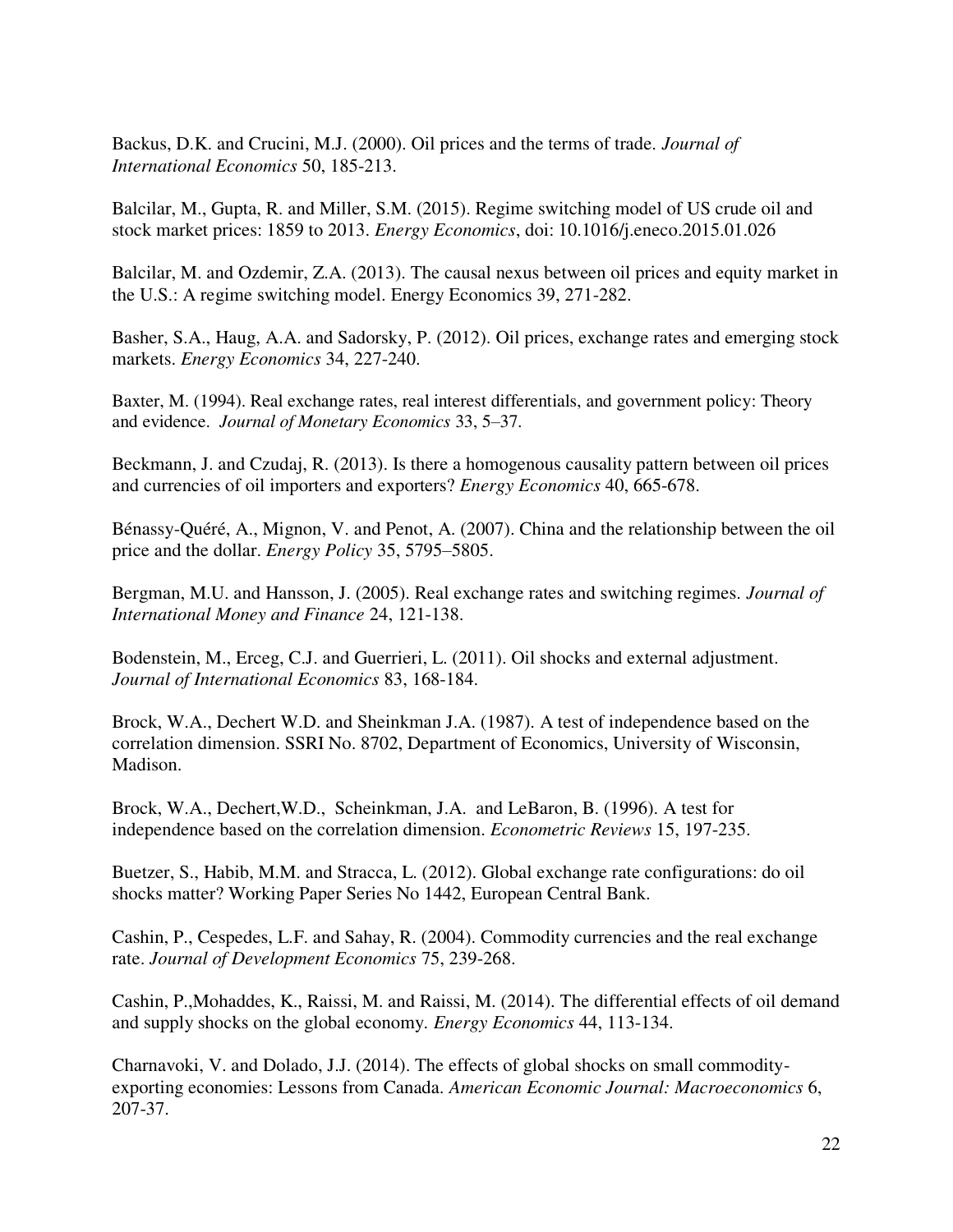Chen, S.S. and Chen, H.C. (2007). Oil prices and real exchange rates. *Energy Economics* 29, 390–404.

Chen, Y,-C. and Rogoff, K. (2003). Commodity currencies. *Journal of International Economics* 60, 133-160.

Cheng, K.C. (2008). Dollar depreciation and commodity prices. IMF World Economic Outlook, 72-75.

Clarida, R.H. and Gali, J. (1994). Sources of real exchange rate fluctuations: How important are nominal shocks? *Carnegie-Rochester Conference Series on Public Policy* 41, 1-56.

Corden, W.M. and Neary, J.P. (1982). Booming sector and de-industrialization in a small open economy. *Economic Journal* 92, 825-848.

Coudert, V., Mignon, V. and Penot, A. (2008). Oil price and the dollar. *Energy Studies Review* 15, Article 3.

Coudert, V., Couharde, C. and Mignon, V. (2011). Does euro or dollar pegging impact the real exchange rate? The case of oil and commodity currencies. *World Economy* 34, 1557-1592.

Dumas, B. (1992). Dynamic equilibrium and the real exchange rate in a spatially separated world. *Review of Financial Studies* 5, 153-180.

Elliott, G., Rothenberg, T.J. and Stock, J.H. (1996). Efficient tests for an autoregressive unit root. *Econometrica* 64, 813–836

Engel, C. and Hamilton, J.D. (1990). Long swings in the dollar: are they in the data and do markets know it? *American Economic Review* 80, 689-713.

Engel, C. (1994). Can the Markov switching model forecast exchange rates? *Journal of International Economics* 36, 151-165.

Evans, M. and Lewis, K. (1995). Do long-term swings in the dollar affect estimates of the risk premia? *Review of Financial Studies* 8, 709-742.

Fratzscher, M., Schneider, D. and Van Robays, I. (2014). Oil prices, exchange rates and asset prices. Working Paper Series No 1689, European Central Bank.

Granger, C.W.J. and Teräsvirta, T. (1993). *Modeling nonlinear economic relationships*. Oxford University Press, Oxford, UK.

Golub, S.S. (1983). Oil prices and exchange rates. *Economic Journal* 93, 576-593.

Grisse, C. (2010). What drives the oil-dollar correlation? Mimeo.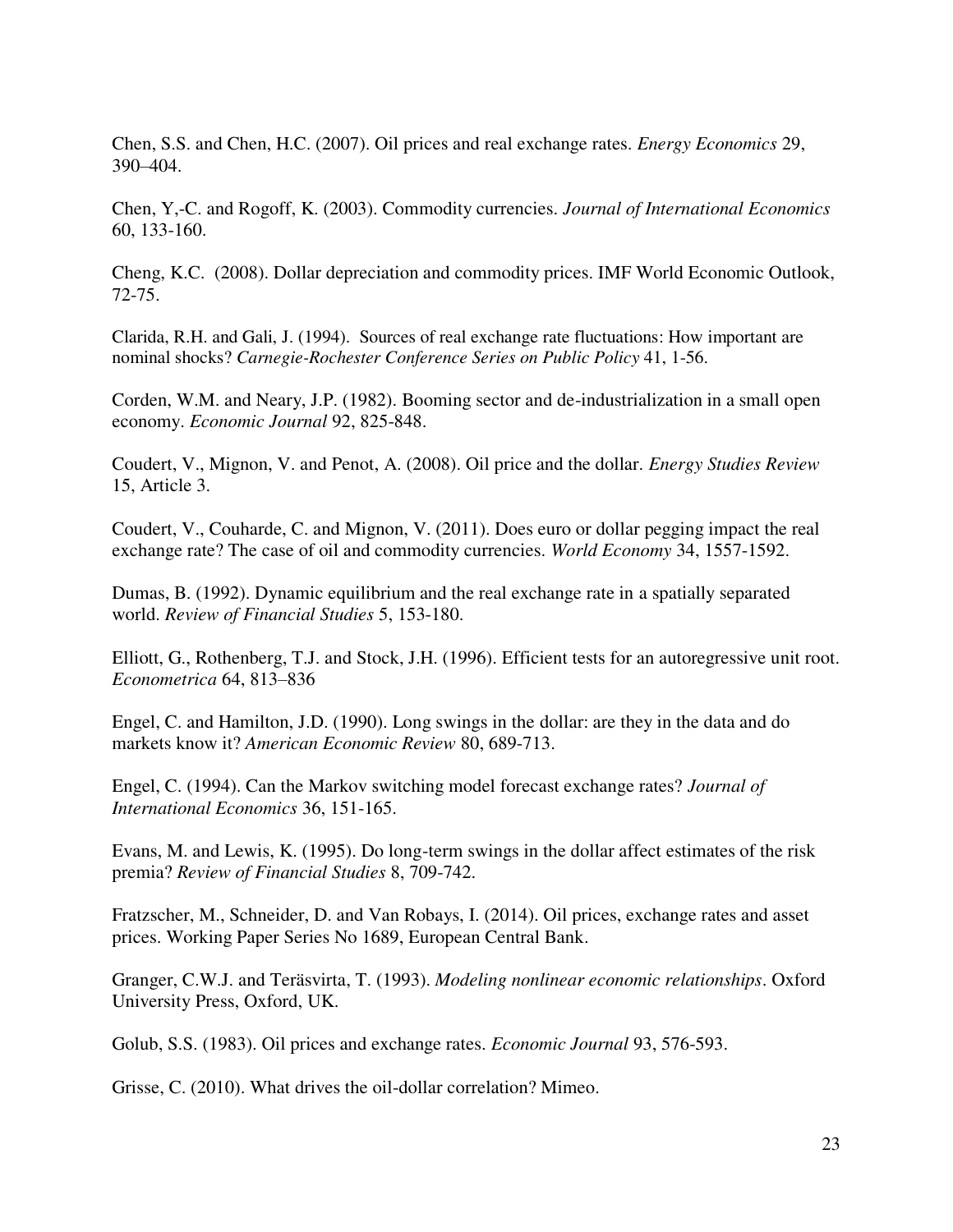Hamilton, J.D. (1989). A new approach to the economic analysis of nonstationary time series and the business cycle. *Econometrica* 57, 357-384.

Hamilton, J.D. (1990). Analysis of time series subject to changes in regime. Journal of Econometrics 45, 39-70.

Hamilton, J.D. (1994). *Time series analysis*. Princeton University Press, Princeton, NJ.

Hamilton, J.D. (2003). What is an oil shock? *Journal of Econometrics* 113, 363-398.

Hamilton, J.D. (2005). Oil and the macroeconomy in *The New Palgrave Dictionary of Economics*. Ed. by S. Durlauf and L. Blume, MacMillan, London, 2006, 2nd ed.

Hamilton, J.D. (2009). The causes and consequences of the oil shock of 2007–08. NBER Working Paper No. 15002.

Hamilton, J.D. (2011). Nonlinearities and the macroeconomic effects of oil prices. Macroeconomic Dynamics 15, 364–378.

Hamilton, J.D. and Susmel, R. (1994). Autoregressive conditional heteroskedasticity and change in regime. Journal of Econometrics 64, 307-333.

Huizinga, J. (1987). An empirical investigation of the long-run behavior of real exchange rates. *Carnegie-Rochester Series on Public Policy* 27, 149–215.

Kaminsky, G. (1993). Is there a peso problem? Evidence from the dollar/pound exchange rate, 1976-1987. *American Economic Review* 83, 450-472.

Kilian, L. (2009). Not all oil price shocks are alike: disentangling demand and supply shocks in the crude oil market. *American Economic Review* 99, 1053-1069.

Kilian, L. and Vigfusson, R.J. (2011a). Are the responses of the US Economy asymmetric in energy price increases and decreases? *Quantitative Economics* 2, 419–453.

Kilian, L. and Vigfusson, R.J. (2011b). Nonlinearities in the oil price-output relationship. *Macroeconomic Dynamics* 15, 337–363.

Kilian, L., Rebucci, A. and Spatafora, N. (2009). Oil shocks and external balances. *Journal of International Economics* 77, 181-194.

Kilian, L. and Park, C. (2007). The impact of oil price shocks on the U.S. stock market. *International Review* 50, 1267-1287.

Klaassen, F. (2002). Improving GARCH volatility forecast with regime-switching GARCH. *Empirical Economics* 27, 363-394.

Krugman, P. (1983). Oil and the dollar. NBER Working Paper No. 0554.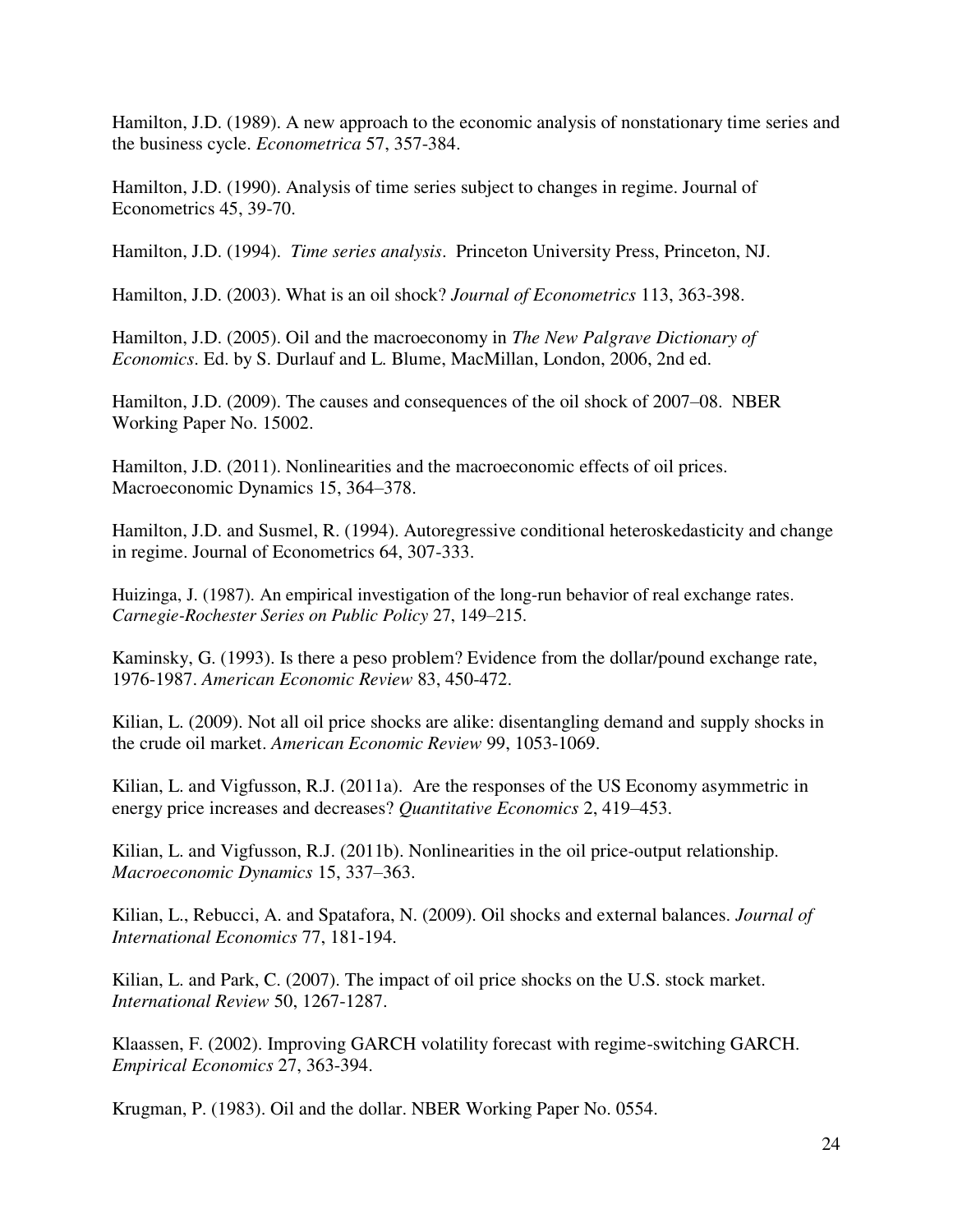Kwiatkowski, D., Phillips, P.C.B., Schmidt, P. and Shin, Y. (1992). Testing the null hypothesis of stationarity against the alternative of a unit root: How sure are we that economic time series have a unit root? *Journal of Econometrics* 54, 159–178.

Lizardo, R. and Mollick, A. (2010). Oil price fluctuations and the U.S. dollar exchange rates. Energy Economics 32, 399-408.

Marcucci, J. (2005). Forecasting stock market volatility with regime-switching GARCH models. Studies in Nonlinear Dynamics & Econometrics 9, 1-55.

Mork, K.A. (1989), Oil and the Macroeconomy. When prices go up and down: An extension of Hamilton's results. *Journal of Political Economy* 97, 740–744.

Perlin, M. 2008. fMarkovSwitching: R package for estimation, simulation and forecasting of a univariate Markov switching model.

Rasmussen, T. and Roitman, A. ( 2011). Oil shocks in a global perspective: Are they really that bad? IMF Working Paper WP/11/194.

Reboredo, J.C. (2012). Modelling oil price and exchange rate co-movements. *Journal of Policy Modeling* 34, 419-440.

Sadorsky, P. (2000). The empirical relationship between energy futures prices and exchange rates. *Energy Economics* 22, 253–266.

Sims, C.A., Stock, J.H., and Watson, M.W. (1990). Inference in linear time series models with some unit roots. *Econometrica* 58, 113-144.

World Bank (2015). Understanding the plunge in oil prices: sources and implications. *Global Economic Prospect*, 159-168.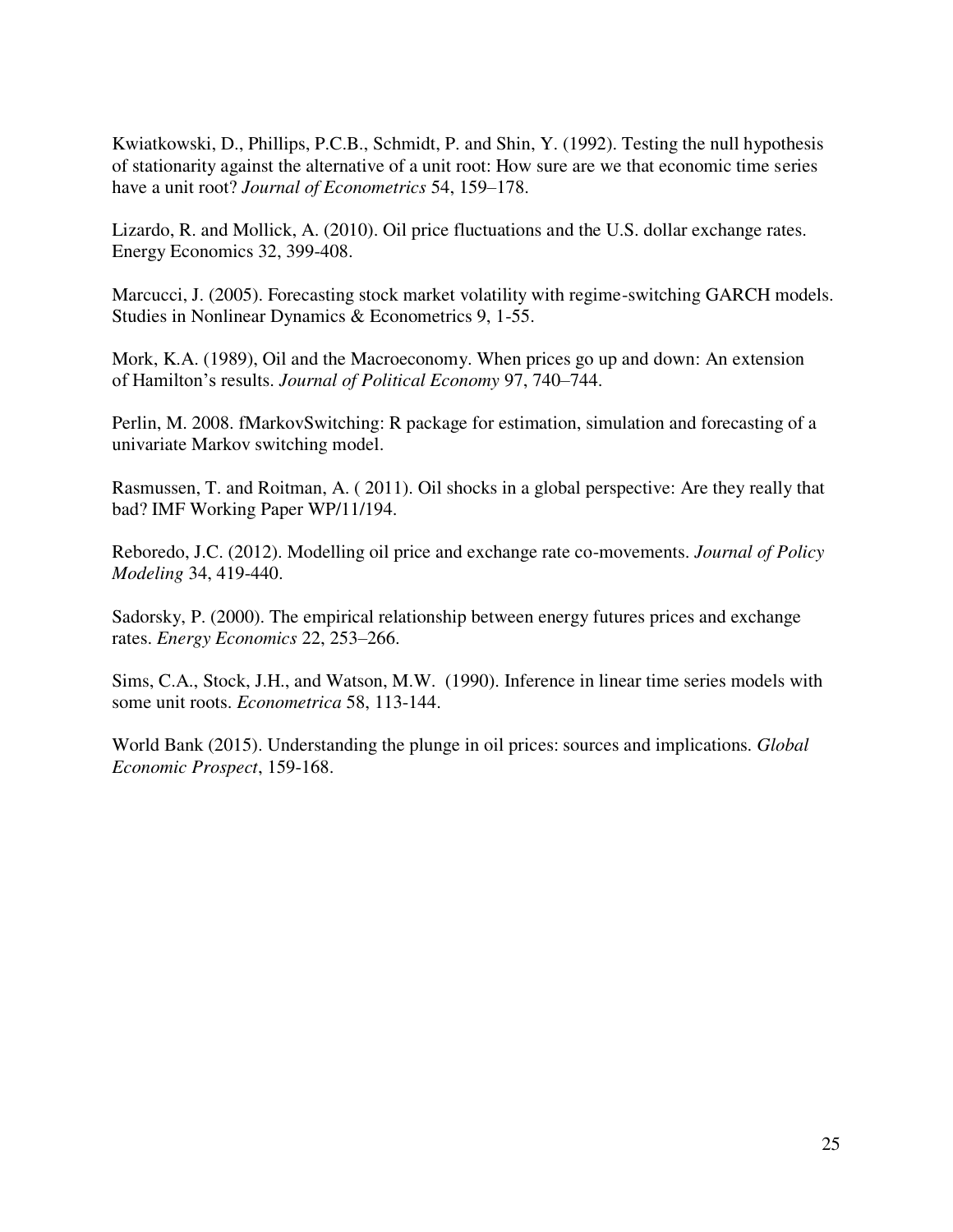|              | Supply   | Demand   | Oil      | <b>BRA</b> | <b>CAN</b> | <b>MEX</b> | <b>NOR</b> | <b>RUS</b> | UK        | <b>IND</b> | <b>JAP</b> | <b>KOR</b> |
|--------------|----------|----------|----------|------------|------------|------------|------------|------------|-----------|------------|------------|------------|
| observations | 457      | 457      | 457      | 229        | 457        | 243        | 457        | 193        | 457       | 457        | 457        | 394        |
| Min          | $-4.267$ | $-4.664$ | $-3.607$ | $-11.785$  | $-6.421$   | $-15.775$  | $-5.698$   | $-6.904$   | $-11.180$ | $-6.367$   | $-10.951$  | $-8.571$   |
| max          | 3.625    | 4.156    | 4.618    | 23.282     | 11.320     | 31.704     | 11.751     | 58.057     | 11.185    | 17.345     | 8.229      | 34.256     |
| median       | 0.035    | 0.012    | 0.046    | $-0.193$   | 0.000      | $-0.390$   | $-0.052$   | $-0.601$   | 0.034     | 0.039      | 0.139      | $-0.044$   |
| mean         | 0.000    | 0.000    | 0.000    | 0.071      | 0.027      | 0.040      | $-0.009$   | $-0.137$   | 0.020     | 0.105      | $-0.042$   | 0.021      |
| SE.mean      | 0.043    | 0.043    | 0.043    | 0.270      | 0.069      | 0.231      | 0.112      | 0.356      | 0.117     | 0.091      | 0.133      | 0.137      |
| std.dev      | 0.918    | 0.918    | 0.917    | 4.080      | 1.481      | 3.608      | 2.385      | 4.947      | 2.502     | 1.942      | 2.840      | 2.726      |
| skewness     | $-0.682$ | $-0.382$ | $-0.028$ | 1.783      | 0.628      | 3.187      | 0.265      | 8.606      | $-0.024$  | 1.736      | $-0.501$   | 5.496      |
| kurtosis     | 4.023    | 4.197    | 2.025    | 8.863      | 7.636      | 26.635     | 0.917      | 96.837     | 1.915     | 14.115     | 0.876      | 65.110     |
| normtest.W   | 0.938    | 0.947    | 0.981    | 0.857      | 0.943      | 0.726      | 0.989      | 0.434      | 0.982     | 0.898      | 0.983      | 0.635      |
| normtest.p   | 0.000    | 0.000    | 0.000    | 0.000      | 0.000      | 0.000      | 0.002      | 0.000      | 0.000     | 0.000      | 0.000      | 0.000      |

Table 1. Summary statistics on oil shocks and monthly real exchange rate returns

Supply denotes a global oil supply shock, Demand denotes a shock to global economic activity, and Oil denotes a shock to global oil prices.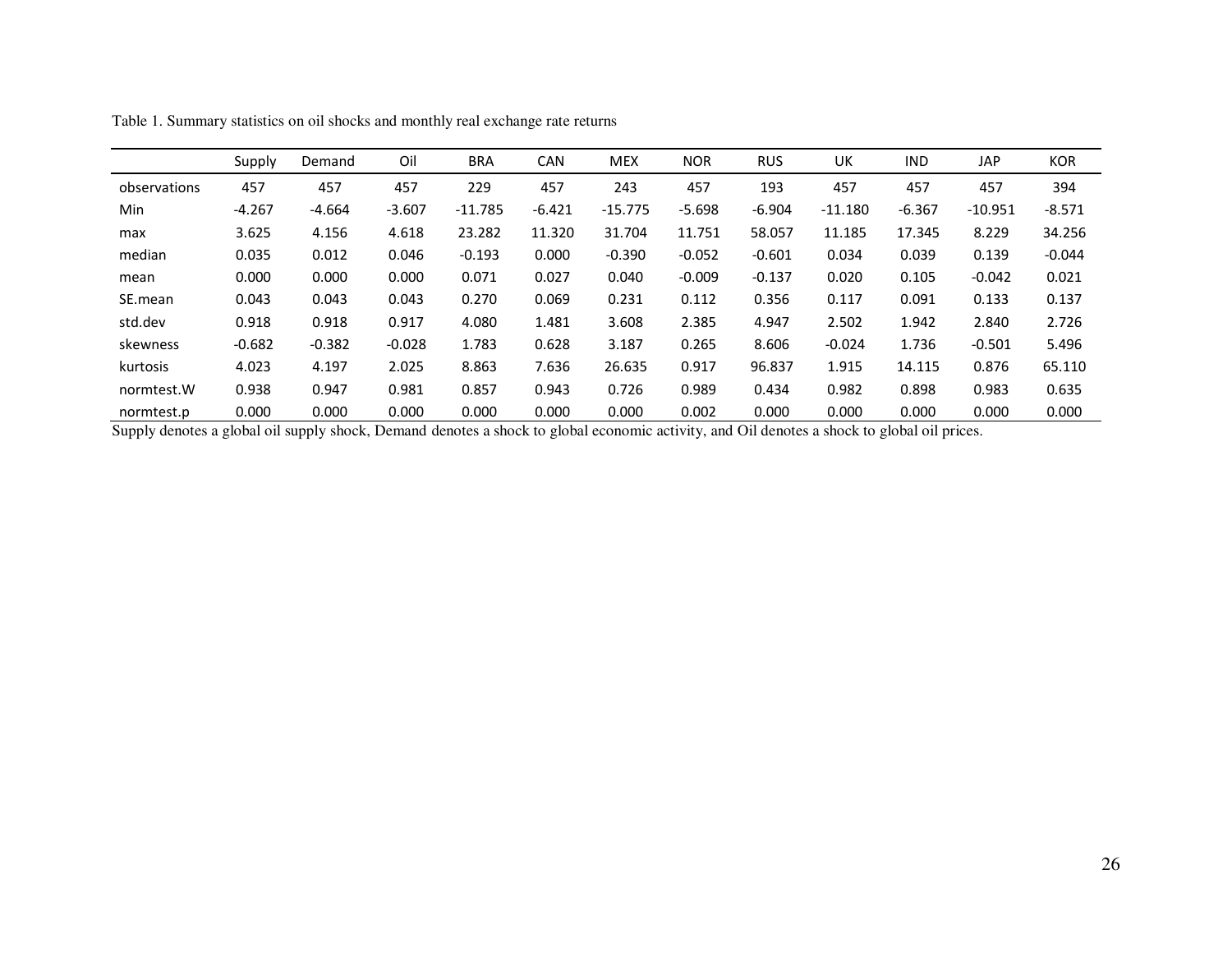|            | $DF-GLS$ (c)          | DF-GLS (t)            | KPSS $(\mu)$         | KPSS $(τ)$  |
|------------|-----------------------|-----------------------|----------------------|-------------|
| Supply     | $-1.653^c$            | $-1.713$              | 0.092                | 0.035       |
| Demand     | $-2.580^{b}$          | $-4.227$ <sup>a</sup> | 0.116                | 0.085       |
| Oil        | $-3.641$ <sup>a</sup> | $-4.165$ <sup>a</sup> | 0.162                | 0.100       |
| <b>BRA</b> | $-3.557$ <sup>a</sup> | $-4.050$ <sup>a</sup> | 0.207                | 0.105       |
| CAN        | $-1.883$ <sup>c</sup> | $-3.478$ <sup>b</sup> | 0.179                | 0.072       |
| <b>MEX</b> | $-2.552^{b}$          | $-3.924$ <sup>a</sup> | 0.053                | 0.048       |
| <b>NOR</b> | $-4.434$ <sup>a</sup> | $-5.674$ <sup>a</sup> | 0.045                | 0.038       |
| <b>RUS</b> | $-4.485$ <sup>a</sup> | $-4.328$ <sup>a</sup> | 0.199                | $0.165^{b}$ |
| UK         | $-4.428$ <sup>a</sup> | $-5.366$ <sup>a</sup> | 0.032                | 0.030       |
| <b>IND</b> | $-1.429$              | $-2.995^{b}$          | $0.351$ <sup>c</sup> | 0.085       |
| <b>JAP</b> | $-3.056$ <sup>a</sup> | $-4.536$ <sup>a</sup> | 0.142                | 0.040       |
| <b>KOR</b> | $-4.793$ <sup>a</sup> | $-5.435$ <sup>a</sup> | 0.052                | 0.041       |

Table 2. Unit root tests on oil shocks and monthly real exchange rate returns

Supply denotes a global oil supply shock, Demand denotes a shock to global economic activity, and Oil denotes a shock to global oil prices. A  $a$ ,  $b$ ,  $c$  denotes significance at the 1%, 5%, and 10% level of significance respectively.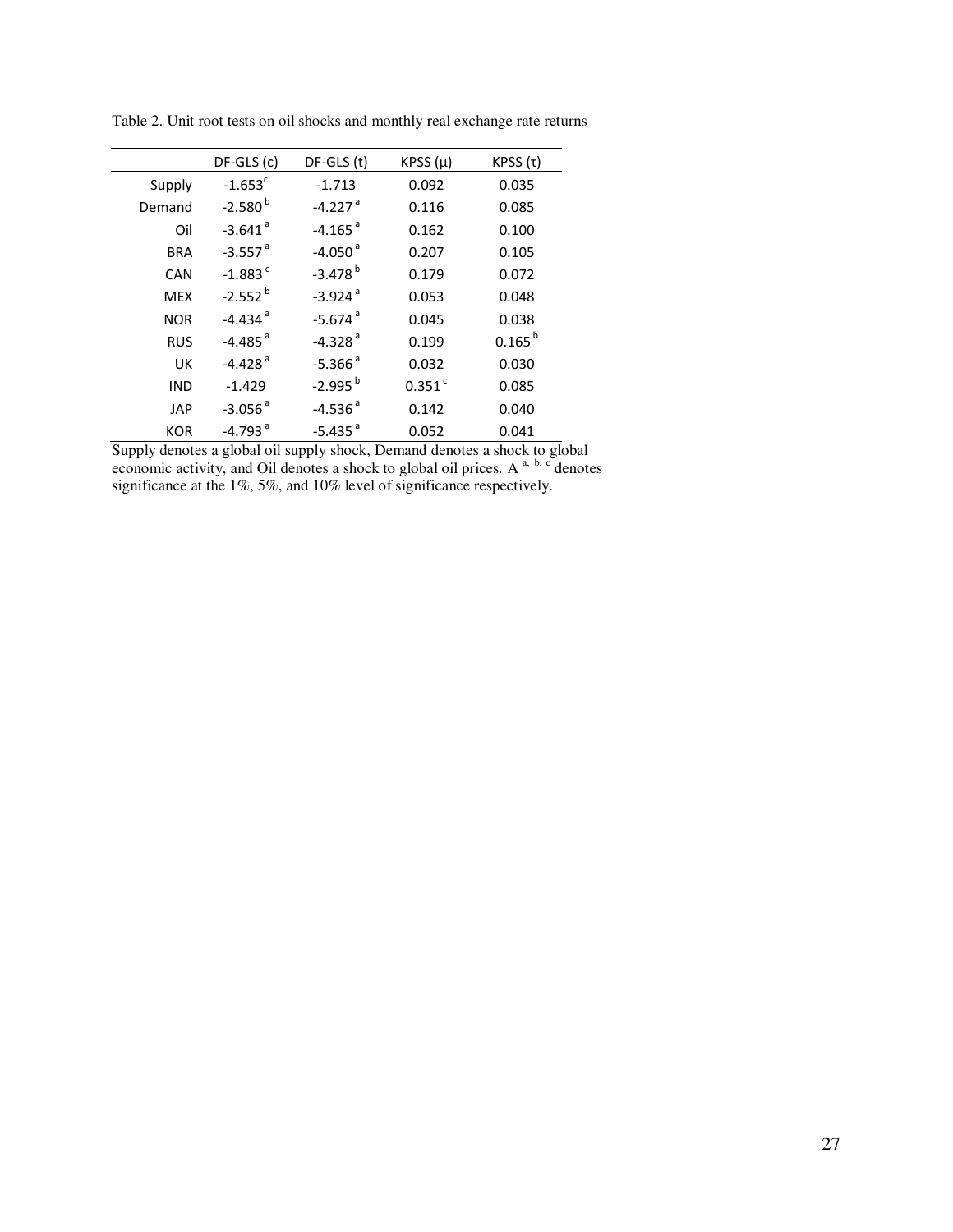|            | m                       | $\epsilon(1)$ | $\epsilon(2)$ | $\epsilon(3)$ | $\epsilon(4)$ |
|------------|-------------------------|---------------|---------------|---------------|---------------|
| <b>BRA</b> | $\overline{2}$          | 6.6948        | 5.5320        | 6.1247        | 6.0450        |
|            | $\overline{2}$          | (0.0000)      | (0.0000)      | (0.0000)      | (0.0000)      |
|            | 3                       | 9.8731        | 7.5959        | 7.3864        | 6.5504        |
|            | 3                       | (0.0000)      | (0.0000)      | (0.0000)      | (0.0000)      |
| CAN        | $\overline{2}$          | 4.5261        | 3.8869        | 3.4533        | 3.1324        |
|            | $\overline{\mathbf{c}}$ | (0.0000)      | (0.0001)      | (0.0006)      | (0.0017)      |
|            | 3                       | 6.1864        | 4.9403        | 4.6208        | 4.4270        |
|            | 3                       | (0.0000)      | (0.0000)      | (0.0000)      | (0.0000)      |
| <b>MEX</b> | $\overline{2}$          | 2.8992        | 3.5319        | 4.4941        | 4.7191        |
|            | $\overline{c}$          | (0.0037)      | (0.0004)      | (0.0000)      | (0.0000)      |
|            | 3                       | 3.1968        | 4.2920        | 5.0696        | 5.1645        |
|            | 3                       | (0.0014)      | (0.0000)      | (0.0000)      | (0.0000)      |
| <b>NOR</b> | $\overline{c}$          | 4.5071        | 5.8962        | 5.5082        | 5.6350        |
|            | $\overline{2}$          | (0.0000)      | (0.0000)      | (0.0000)      | (0.0000)      |
|            | 3                       | 6.1613        | 7.4496        | 6.4042        | 6.0449        |
|            | 3                       | (0.0000)      | (0.0000)      | (0.0000)      | (0.0000)      |
| <b>RUS</b> | $\overline{2}$          | 3.3897        | 1.9659        | $-0.2357$     | $-0.4948$     |
|            | $\overline{2}$          | (0.0007)      | (0.0493)      | (0.8137)      | (0.6208)      |
|            | 3                       | 5.0478        | 3.1643        | $-0.1150$     | $-0.5129$     |
|            | 3                       | (0.0000)      | (0.0016)      | (0.9085)      | (0.6080)      |
| UK         | $\overline{2}$          | 4.9102        | 5.1158        | 5.2905        | 5.4070        |
|            | $\overline{2}$          | (0.0000)      | (0.0000)      | (0.0000)      | (0.0000)      |
|            | 3                       | 5.6912        | 6.5310        | 6.2205        | 5.8020        |
|            | 3                       | (0.0000)      | (0.0000)      | (0.0000)      | (0.0000)      |
| <b>IND</b> | $\overline{\mathbf{c}}$ | 6.5695        | 5.9633        | 4.6265        | 2.7523        |
|            | $\overline{c}$          | (0.0000)      | (0.0000)      | (0.0000)      | (0.0059)      |
|            | 3                       | 9.0179        | 8.1957        | 6.2021        | 3.8031        |
|            | 3                       | (0.0000)      | (0.0000)      | (0.0000)      | (0.0001)      |
| JAP        | $\overline{\mathbf{c}}$ | 2.1881        | 2.9852        | 3.6363        | 4.7036        |
|            | $\overline{2}$          | (0.0287)      | (0.0028)      | (0.0003)      | (0.0000)      |
|            | 3                       | 1.6504        | 1.8585        | 2.5903        | 3.6454        |
|            | 3                       | (0.0989)      | (0.0631)      | (0.0096)      | (0.0003)      |
| KOR        | $\overline{c}$          | 9.8749        | 9.1612        | 10.0039       | 11.2724       |

Table 3. BDS tests for monthly real exchange rate returns

The parameter m is the embedding dimension and  $\varepsilon$  is the epsilon values for close points (numerical values not reported). P values are reported in parentheses.

2 (0.0000) (0.0000) (0.0000) (0.0000) 3 12.1156 10.4099 10.6452 11.3000 3 (0.0000) (0.0000) (0.0000) (0.0000)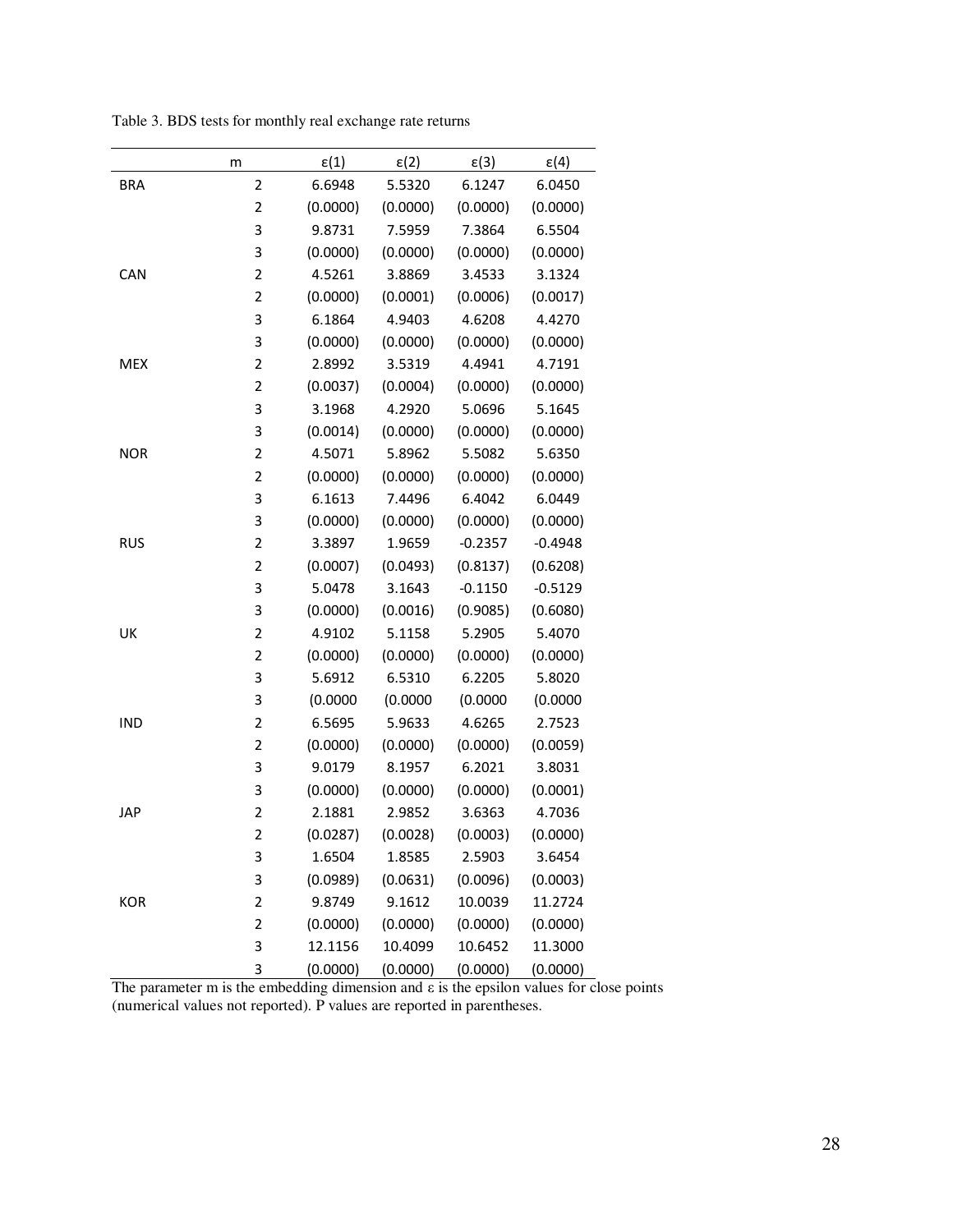|               | Constant    | Supply      | Demand           | Oil                    | $\Delta$ FX $(-1)$    | R squared |
|---------------|-------------|-------------|------------------|------------------------|-----------------------|-----------|
| <b>Brazil</b> | 0.0692      | $-0.0419$   | $-0.2155$        | $-0.3192$              | $0.3754$ <sup>a</sup> | 0.1630    |
|               | (0.3086)    | $(-0.0908)$ | $(-0.8396)$      | $(-1.0019)$            | (5.7493)              |           |
| Canada        | 0.0269      | 0.0799      | $-0.2844^{b}$    | $-0.2456^{b}$          | 0.1686 <sup>a</sup>   | 0.0957    |
|               | (0.3961)    | (1.0458)    | $(-2.3053)$      | $(-2.5386)$            | (3.2076)              |           |
| Mexico        | 0.0723      | $-0.4620$   | 0.0745           | $-0.3232$              | $0.1811$ <sup>a</sup> | 0.0450    |
|               | (0.4544)    | $(-0.9044)$ | (0.4337)         | $(-1.1508)$            | (7.3463)              |           |
| Norway        | $-0.0046$   | $-0.0069$   | $-0.1718$        | $-0.3716^{b}$          | $0.3194$ <sup>a</sup> | 0.1348    |
|               | $(-0.0467)$ | $(-0.0730)$ | $(-0.9723)$      | $(-2.4246)$            | (8.4156)              |           |
| Russia        | $-0.0539$   | $-1.6292$   | 0.0494           | $-0.7140$ <sup>a</sup> | $0.0677$ <sup>c</sup> | 0.0663    |
|               | $(-0.1420)$ | $(-1.3711)$ | (0.1913)         | $(-2.6693)$            | (1.8233)              |           |
| U.K.          | 0.0123      | $-0.1082$   | $0.2750^{\circ}$ | 0.1828                 | $0.2967$ <sup>a</sup> | 0.1100    |
|               | (0.1140)    | $(-0.8430)$ | (1.8864)         | (1.2204)               | (6.6569)              |           |
| India         | 0.0754      | $-0.0844$   | 0.0127           | $-0.1184$              | 0.2169 <sup>a</sup>   | 0.0524    |
|               | (0.8731)    | $(-1.1685)$ | (0.1119)         | $(-1.3546)$            | (4.7188)              |           |
| Japan         | $-0.0264$   | $-0.0164$   | 0.1500           | 0.0661                 | $0.3213$ <sup>a</sup> | 0.1051    |
|               | $(-0.2115)$ | $(-0.1249)$ | (0.9564)         | (0.3996)               | (9.6528)              |           |
| S. Korea      | 0.0118      | $-0.1241$   | $-0.0322$        | $-0.1482$              | $0.4374$ <sup>a</sup> | 0.1976    |
|               | (0.1234)    | $(-0.8744)$ | $(-0.2460)$      | $(-1.0207)$            | (9.0386)              |           |

Table 4. The impact of oil shocks on real exchange rates- linear models

The dependent variable is the monthly return on real exchange rates. Supply denotes a global oil supply shock, Demand denotes a shock to global economic activity, and Oil denotes a shock to global oil prices. HAC t-statistics are shown in parentheses. A<sup>a, b, c</sup> denotes significance at the 1%, 5%, and 10% level of significance respectively.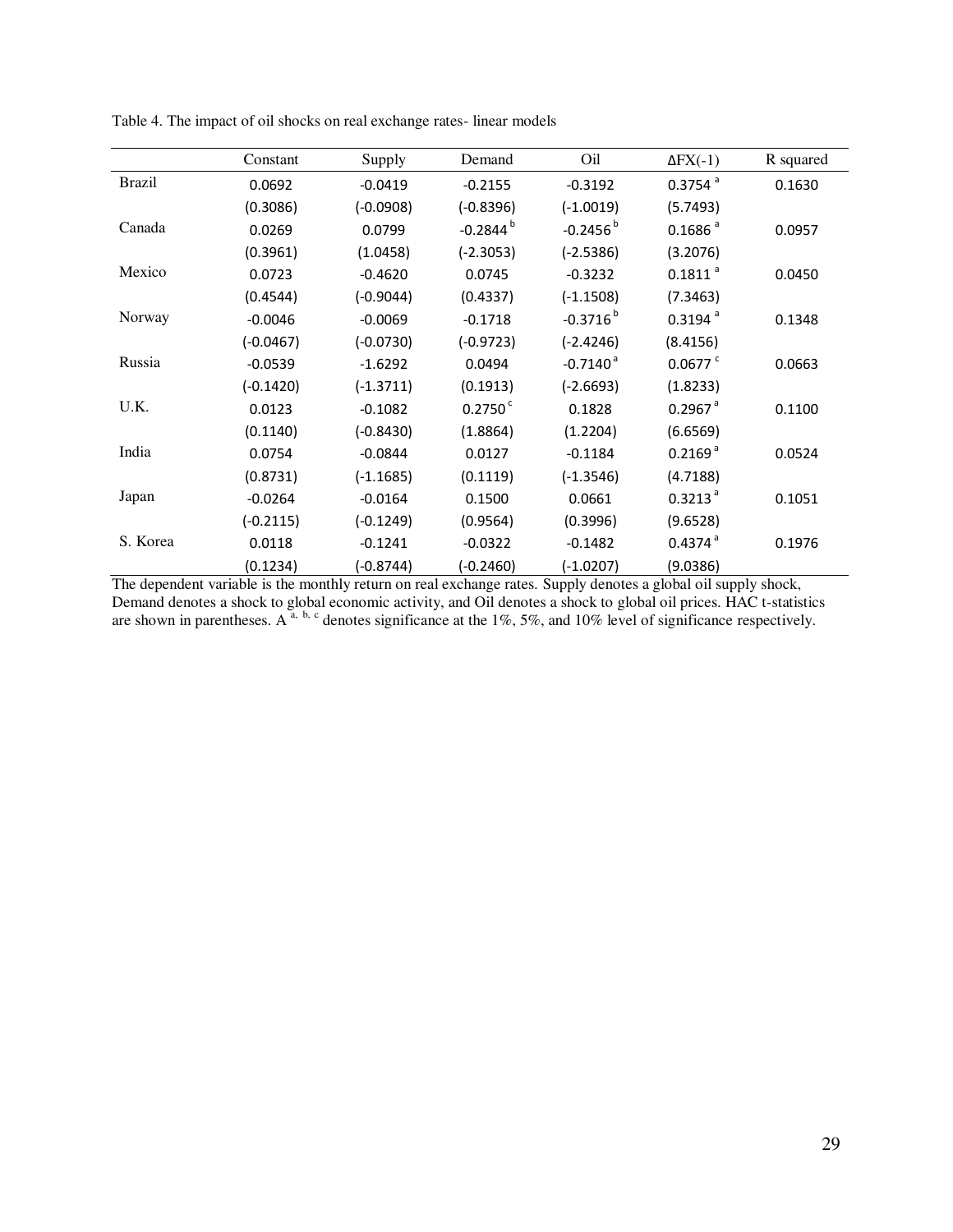# **Table 5. The impact of oil shocks on real exchange rates - Markov-switching models**

## **(normal distribution for the errors)**

| Country       | State          | Intercept              | Supply      | Demand                  | Oil                              | $\Delta$ FX(-1)        | sigma                 | LL         |
|---------------|----------------|------------------------|-------------|-------------------------|----------------------------------|------------------------|-----------------------|------------|
|               |                |                        |             |                         | <b>A. Estimated Coefficients</b> |                        |                       |            |
| <b>Brazil</b> | S <sub>1</sub> | 0.4229                 | $-0.1840$   | $-0.4250$               | 0.3196                           | $0.5781$ <sup>a</sup>  | $4.9422^a$            | $-568.50$  |
|               |                | (0.8447)               | $(-0.2372)$ | $(-0.9116)$             | (0.6318)                         | (4.5322)               | (12.4503)             |            |
|               | S <sub>2</sub> | $-0.3995$ <sup>a</sup> | 0.1311      | $-0.2129$               | $-0.7003$ <sup>a</sup>           | 0.0528                 | $1.2725$ <sup>a</sup> |            |
|               |                | $(-2.7387)$            | (0.5305)    | $(-1.5418)$             | $(-4.9149)$                      | (1.2776)               | (7.6921)              |            |
| Canada        | S <sub>1</sub> | $-0.1987$              | 0.3290      | $-1.4628$ <sup>a</sup>  | $-0.4109$                        | 0.0737                 | 1.8698 <sup>a</sup>   | $-763.85$  |
|               |                | $(-0.7181)$            | (0.7951)    | $(-5.2712)$             | $(-1.5542)$                      | (0.5942)               | (9.5107)              |            |
|               | S <sub>2</sub> | 0.1022                 | 0.0901      | 0.0278                  | $-0.1546^{b}$                    | $0.1279$ <sup>a</sup>  | $1.1548$ <sup>a</sup> |            |
|               |                | (1.6193)               | (1.2564)    | (0.3669)                | $(-2.1983)$                      | (2.6855)               | (24.9532)             |            |
| Mexico        | S <sub>1</sub> | 1.2493                 | $-4.9106$   | $-0.4853$               | $-3.1247$                        | 0.2955                 | 9.5998 <sup>a</sup>   | $-553.35$  |
|               |                | (0.4521)               | $(-1.1060)$ | $(-0.2514)$             | $(-0.8813)$                      | (1.0283)               | (5.1387)              |            |
|               | S <sub>2</sub> | $-0.1916$              | $-0.0281$   | $0.3075^{b}$            | $-0.0639$                        | $0.1577^{b}$           | $1.9285$ <sup>a</sup> |            |
|               |                | $(-1.2936)$            | $(-0.1159)$ | (2.2597)                | $(-0.4893)$                      | (2.4116)               | (14.1916)             |            |
| Norway        | S <sub>1</sub> | 0.2365                 | $-0.1804$   | $-0.2895$               | $-1.1172$ <sup>b</sup>           | $0.1889$ <sup>c</sup>  | $2.2991$ <sup>a</sup> | $-1001.93$ |
|               |                | (0.7805)               | $(-0.7083)$ | $(-1.2868)$             | $(-2.2812)$                      | (1.6865)               | (15.2517)             |            |
|               | S <sub>2</sub> | $-0.2592$              | 0.1713      | $-0.0079$               | 0.3595                           | $0.4542$ <sup>a</sup>  | $1.7573$ <sup>a</sup> |            |
|               |                | $(-0.9411)$            | (0.7891)    | $(-0.0290)$             | (0.9377)                         | (3.3580)               | (4.5335)              |            |
| Russia        | S <sub>1</sub> | 0.2478                 | $-2.0472$   | $-0.0180$               | $-0.9643$                        | $-0.2472$ <sup>c</sup> | 7.5180 <sup>a</sup>   | $-500.73$  |
|               |                | (0.2437)               | $(-1.3016)$ | $(-0.0309)$             | $(-1.0774)$                      | $(-1.7185)$            | (7.6728)              |            |
|               | S <sub>2</sub> | $-0.4111$              | $-0.6874$   | 0.0781                  | $-0.5014$ <sup>a</sup>           | 0.8183                 | 1.6783                |            |
|               |                | <b>NA</b>              | <b>NA</b>   | <b>NA</b>               | $(-4.5489)$                      | <b>NA</b>              | <b>NA</b>             |            |
| UK            | S <sub>1</sub> | $-0.0362$              | $-0.0460$   | $0.5770^{\,\mathrm{b}}$ | 0.6234c                          | $0.3317$ <sup>a</sup>  | $2.9050^{\text{a}}$   | $-1011.32$ |
|               |                | $(-0.1664)$            | $(-0.2176)$ | (2.4650)                | (1.9542)                         | (4.9140)               | (15.5006)             |            |
|               | S <sub>2</sub> | 0.1346                 | $-0.1325$   | 0.0705                  | $-0.1302$                        | $0.1774^{b}$           | $1.7370^{a}$          |            |
|               |                | (1.1066)               | $(-0.8756)$ | (0.5146)                | $(-1.0635)$                      | (2.5626)               | (20.8041)             |            |
| India         | S <sub>1</sub> | $-0.0054$              | $-0.0367$   | $-0.0783$               | $0.1787$ <sup>a</sup>            | $0.3516$ <sup>a</sup>  | $0.9704$ <sup>a</sup> | $-862.38$  |
|               |                | $(-0.0828)$            | $(-0.4496)$ | $(-0.8128)$             | (2.6180)                         | (5.2593)               | (17.2354)             |            |
|               | S <sub>2</sub> | 0.1904                 | $-0.1690$   | 0.0327                  | $-0.5667$ <sup>b</sup>           | $0.1851$ <sup>a</sup>  | 2.5837 <sup>a</sup>   |            |
|               |                | (1.0017)               | $(-0.7480)$ | (0.1988)                | $(-2.4626)$                      | (2.6136)               | (17.7752)             |            |
| Japan         | S <sub>1</sub> | $-0.7622$ <sup>b</sup> | $-0.0423$   | $-0.0337$               | 0.5762 <sup>b</sup>              | $0.4451$ <sup>a</sup>  | 2.9770 <sup>a</sup>   | $-1079.97$ |
|               |                | $(-2.3352)$            | $(-0.1703)$ | $(-0.1394)$             | (2.2555)                         | (4.8273)               | (17.7723)             |            |
|               | S <sub>2</sub> | $0.8765$ <sup>a</sup>  | 0.0699      | 0.2540                  | $-0.6761$ <sup>a</sup>           | $0.1851^{b}$           | $1.5924$ <sup>a</sup> |            |
|               |                | (3.8458)               | (0.3594)    | (1.1622)                | $(-2.9010)$                      | (2.4245)               | (7.4531)              |            |
| Korea         | S <sub>1</sub> | $-3.6918^{b}$          | $-4.5626b$  | 2.0698 <sup>a</sup>     | $-5.1592$ <sup>a</sup>           | 2.5984 <sup>a</sup>    | $3.3742$ <sup>a</sup> | $-763.85$  |
|               |                | $(-2.1556)$            | $(-2.4248)$ | (3.5555)                | $(-4.2330)$                      | (10.0830)              | (4.7410)              |            |
|               | S <sub>2</sub> | $-0.0988$              | $-0.0178$   | $-0.0067$               | 0.0403                           | $0.2611$ <sup>a</sup>  | 1.4936 <sup>a</sup>   |            |
|               |                | $(-1.2563)$            | $(-0.1922)$ | $(-0.0696)$             | (0.4758)                         | (8.5521)               | (24.8543)             |            |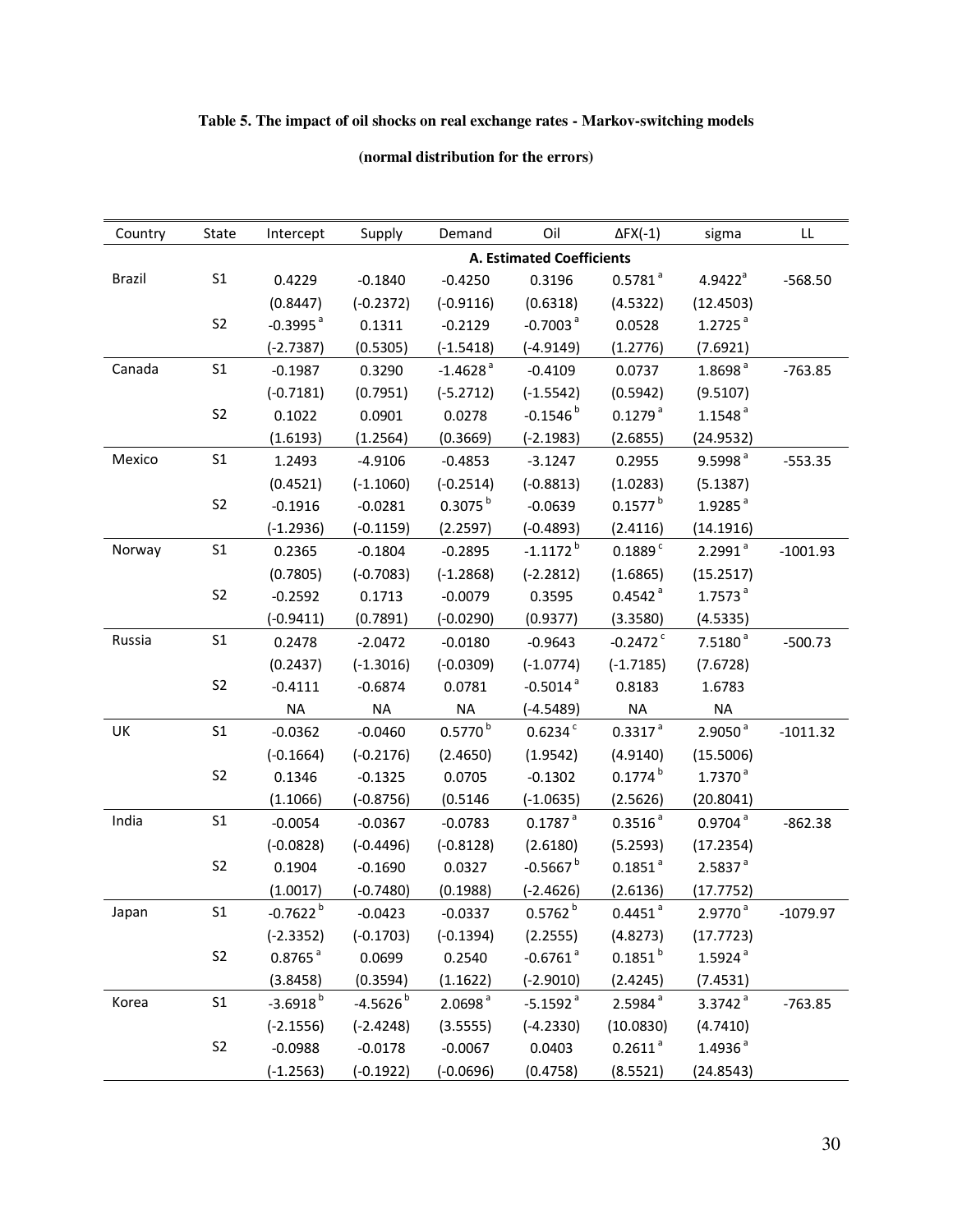|        | <b>B. Transition Probabilities and Expected Durations</b> |                 |                 |                 |       |                 |            |  |  |
|--------|-----------------------------------------------------------|-----------------|-----------------|-----------------|-------|-----------------|------------|--|--|
|        | P11                                                       | P <sub>12</sub> | P <sub>21</sub> | P <sub>22</sub> | DU1   | DU <sub>2</sub> | <b>RCM</b> |  |  |
| Brazil | 0.8377                                                    | 0.1448          | 0.1623          | 0.8551          | 6.16  | 6.90            | 35.89      |  |  |
| Canada | 0.9146                                                    | 0.0143          | 0.0854          | 0.9857          | 11.71 | 70.09           | 58.31      |  |  |
| Mexico | 0.6709                                                    | 0.0275          | 0.3291          | 0.9725          | 3.04  | 36.36           | 53.18      |  |  |
| Norway | 0.5559                                                    | 0.5314          | 0.4441          | 0.4686          | 2.25  | 1.88            | 86.66      |  |  |
| Russia | 0.4601                                                    | 0.4081          | 0.5399          | 0.5919          | 1.85  | 2.45            | 62.93      |  |  |
| UK     | 0.9805                                                    | 0.0149          | 0.0195          | 0.9851          | 51.28 | 67.19           | 22.46      |  |  |
| India  | 0.9617                                                    | 0.0504          | 0.0383          | 0.9496          | 26.11 | 19.83           | 21.62      |  |  |
| Japan  | 0.5339                                                    | 0.5853          | 0.4661          | 0.4147          | 2.15  | 1.71            | 74.20      |  |  |
| Korea  | 0.4091                                                    | 0.0239          | 0.5909          | 0.9761          | 1.69  | 41.85           | 39.74      |  |  |

The dependent variable is the monthly return on real exchange rates. Supply denotes a global oil supply shock, Demand denotes a shock to global economic activity, and Oil denotes a shock to global oil prices. Sigma refers to the standard deviation of each state. Student t statistics are shown in parentheses. A <sup>a, b, c</sup> denotes significance at the 1%, 5%, and 10% level of significance respectively. The maximized log likelihood value is denoted as LL. RCM is the regime classification measure. The transition probabilities are reported as  $p_{ij}$ . The expected duration of being in state i are reported as Dui, i.e., Du1 for state 1 and Du2 for state 2.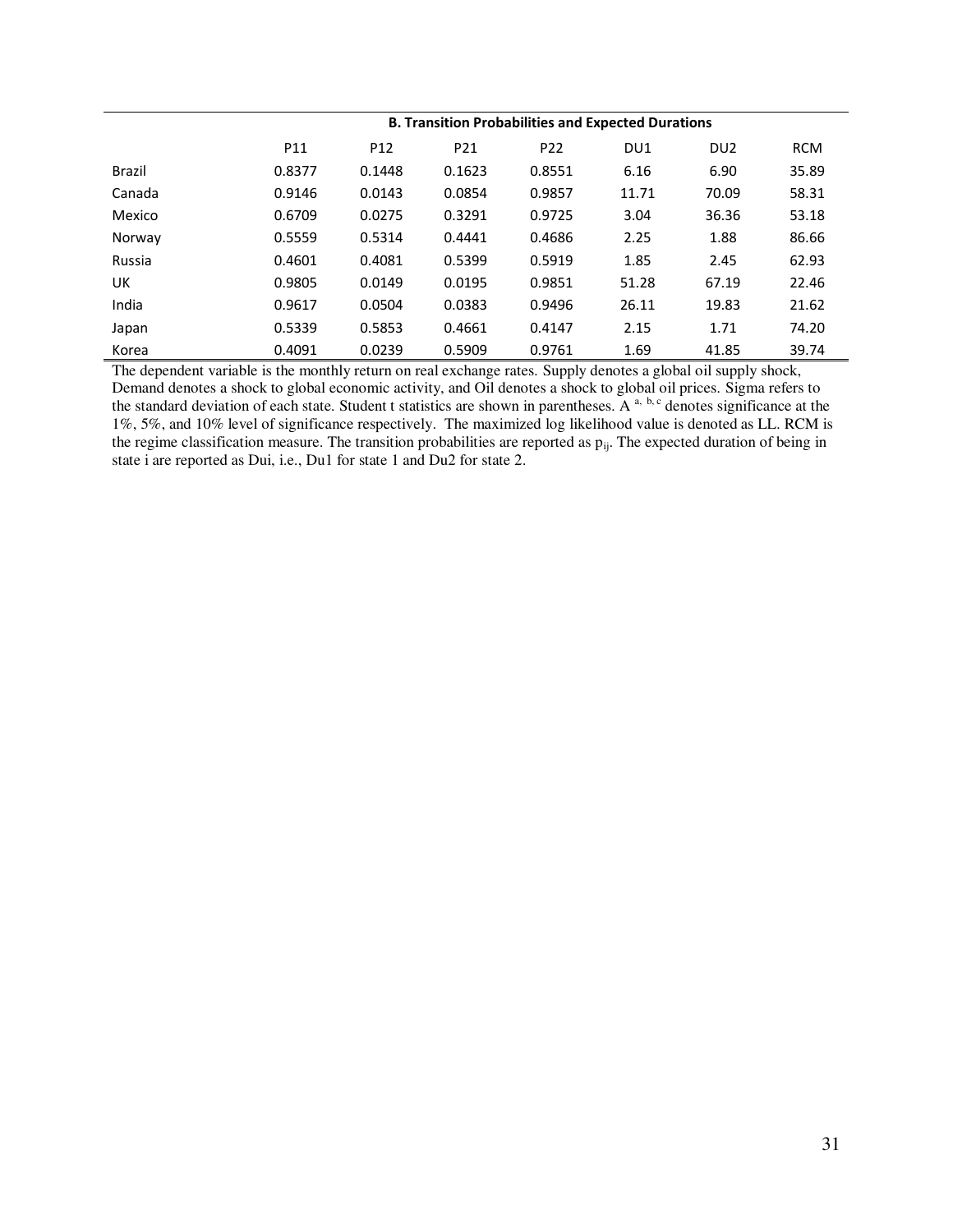## **Table 6. The impact of oil shocks on real exchange rates - Markov-switching models**

| Country       | State          | Intercept              | Supply                 | Demand                 | Oil                              | $\Delta$ FX(-1)       | sigma                 | LL         |
|---------------|----------------|------------------------|------------------------|------------------------|----------------------------------|-----------------------|-----------------------|------------|
|               |                |                        |                        |                        | <b>A. Estimated Coefficients</b> |                       |                       |            |
| <b>Brazil</b> | S <sub>1</sub> | $-0.1507$              | $-0.5374$ <sup>c</sup> | 0.0375                 | $-0.4085^{b}$                    | 0.2813 <sup>a</sup>   | $1.8637$ <sup>a</sup> | $-564.43$  |
|               |                | $(-0.9293)$            | $(-1.8783)$            | (0.2163)               | $(-2.4827)$                      | (3.8750)              | (8.1877)              |            |
|               | S <sub>2</sub> | 1.5582                 | 4.5684 <sup>c</sup>    | $-2.1362$              | 1.1501                           | $0.3741$ <sup>c</sup> | 7.0149 <sup>a</sup>   |            |
|               |                | (0.9402)               | (1.8290)               | $(-0.9980)$            | (0.6419)                         | (1.9261)              | (3.8468)              |            |
| Canada        | S <sub>1</sub> | $-0.3769$              | 0.0450                 | $-1.8914$ <sup>a</sup> | $-0.6513^{b}$                    | 0.4808 <sup>b</sup>   | $1.1586$ <sup>a</sup> | $-765.61$  |
|               |                | $(-1.1997)$            | (0.1328)               | $(-7.9187)$            | $(-2.2061)$                      | (2.2298)              | (5.9439)              |            |
|               | S <sub>2</sub> | 0.0839                 | 0.0532                 | 0.0357                 | $-0.1813^{b}$                    | $0.1273$ <sup>a</sup> | $1.2037$ <sup>a</sup> |            |
|               |                | (1.2136)               | (0.7353)               | (0.4473)               | $(-2.4708)$                      | (2.8410)              | (25.2607)             |            |
| Mexico        | S <sub>1</sub> | $-0.7222$ <sup>a</sup> | 0.0781                 | 0.1140                 | $-0.0693$                        | $-0.0131$             | $1.4861$ <sup>a</sup> | $-548.09$  |
|               |                | $(-5.1567)$            | (0.3740)               | (0.8714)               | $(-0.5821)$                      | $(-0.3434)$           | (10.1699)             |            |
|               | S <sub>2</sub> | 2.6186 <sup>a</sup>    | $-1.3303$ <sup>a</sup> | $0.4519^{b}$           | $-0.8523$ <sup>a</sup>           | 0.4693 <sup>a</sup>   | $1.1586^{b}$          |            |
|               |                | (7.4140)               | $(-3.7067)$            | (2.4539)               | $(-3.1730)$                      | (4.6565)              | (2.1735)              |            |
| Norway        | S <sub>1</sub> | $-0.0261$              | 0.0126                 | $-0.4233$ <sup>a</sup> | $-0.2658^{b}$                    | 0.3229 <sup>a</sup>   | 2.1280 <sup>a</sup>   | $-996.17$  |
|               |                | $(-0.2387)$            | (0.1107)               | $(-3.3475)$            | $(-2.2081)$                      | (7.0025)              | (23.1249)             |            |
|               | S <sub>2</sub> | $0.4941^{b}$           | $-0.0527$              | $0.4128$ <sup>a</sup>  | $-1.3278$ <sup>a</sup>           | $0.3311$ <sup>a</sup> | 1.5693                |            |
|               |                | (2.3184)               | $(-0.2238)$            | (2.6290)               | $(-5.5179)$                      | (2.9624)              | <b>NA</b>             |            |
| Russia        | S <sub>1</sub> | 0.0177                 | $-0.2202$              | 0.1969                 | $-1.2523$ <sup>a</sup>           | 0.0228                | 2.1179 <sup>a</sup>   | $-391.00$  |
|               |                | (0.0570)               | $(-0.4071)$            | (0.8404)               | $(-4.7220)$                      | (0.7719)              | (7.3972)              |            |
|               | S <sub>2</sub> | $-0.5439$ <sup>a</sup> | $-0.0742$              | $-0.4548$ <sup>a</sup> | $-0.1144$                        | 0.3399 <sup>a</sup>   | $0.9791$ <sup>a</sup> |            |
|               |                | $(-3.9201)$            | $(-0.4343)$            | $(-2.8600)$            | $(-1.2028)$                      | (3.6997)              | (9.3628)              |            |
| UK            | S <sub>1</sub> | 0.0947                 | $-0.0245$              | 0.5469 <sup>a</sup>    | 0.0486                           | $0.2985$ <sup>a</sup> | 2.1653 <sup>a</sup>   | $-1016.75$ |
|               |                | (0.7506)               | $(-0.1692)$            | (4.1312)               | (0.3548)                         | (5.8214)              | (17.2416)             |            |
|               | S <sub>2</sub> | $-0.5806$ <sup>a</sup> | $-0.5159$ <sup>a</sup> | $-1.2064$ <sup>a</sup> | $0.8213$ <sup>a</sup>            | 0.1153                | $0.7149$ <sup>a</sup> |            |
|               |                | $(-3.2185)$            | $(-3.1758)$            | $(-7.3882)$            | (5.1184)                         | (1.1385)              | (5.2539)              |            |
| India         | S <sub>1</sub> | 0.1100                 | $-0.1537$              | 0.0036                 | $-0.5013^{b}$                    | $0.1990^{\text{a}}$   | $1.9201$ <sup>a</sup> | $-847.06$  |
|               |                | (0.6874)               | $(-0.8010)$            | (0.0251)               | $(-2.4021)$                      | (3.0670)              | (11.8510)             |            |
|               | S <sub>2</sub> | $-0.0084$              | $-0.0214$              | $-0.0489$              | $0.1924$ <sup>a</sup>            | 0.3658 <sup>a</sup>   | $0.9022$ <sup>a</sup> |            |
|               |                | $(-0.1262)$            | $(-0.2620)$            | $(-0.4914)$            | (2.8915)                         | (5.2255)              | (12.4472)             |            |
| Japan         | S <sub>1</sub> | 1.08959 <sup>a</sup>   | 0.0986                 | $0.2482$ <sup>c</sup>  | $-0.2801$ <sup>c</sup>           | $0.3161$ <sup>a</sup> | 1.7994 <sup>a</sup>   | $-10/8.8/$ |
|               |                | (4.3241)               | (0.7346)               | (1.7378)               | $(-1.8352)$                      | (6.0243)              | (10.6192)             |            |
|               | S <sub>2</sub> | $-2.4663$ <sup>a</sup> | $-0.1561$              | 0.1553                 | $0.5270^{b}$                     | 0.6036 <sup>a</sup>   | $1.6912$ <sup>a</sup> |            |
|               |                | $(-6.2522)$            | $(-0.5279)$            | (0.6727)               | (2.5195)                         | (6.6396)              | (6.1245)              |            |
| Korea         | S <sub>1</sub> | $-0.1727$              | $-0.0344$              | 0.2359                 | $-0.1684$                        | $0.3102$ <sup>a</sup> | 2.1662 <sup>a</sup>   | $-690.50$  |
|               |                | $(-0.9968)$            | $(-0.1201)$            | (1.3897)               | $(-0.9838)$                      | (6.5112)              | (34.5928)             |            |
|               | S <sub>2</sub> | 0.0141                 | $-0.0038$              | $-0.2313$ <sup>a</sup> | $0.1197^{b}$                     | 0.4848 <sup>a</sup>   | 0.6523                |            |
|               |                | (0.2735)               | $(-0.0786)$            | $(-3.1304)$            | (2.0444)                         | (8.8405)              | <b>NA</b>             |            |

## **(Student-t distribution for the errors)**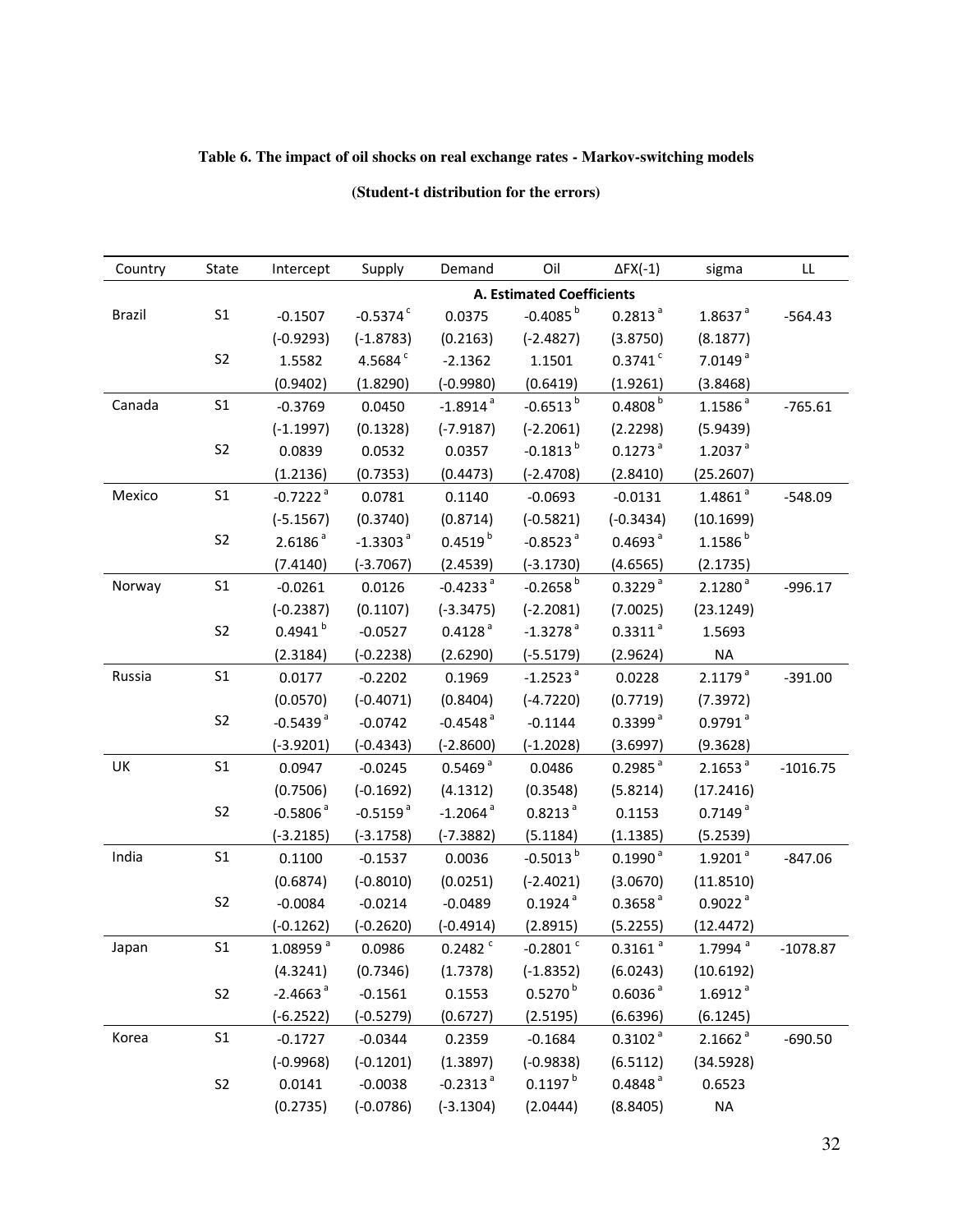|               | <b>B. Transition Probabilities and Expected Durations</b> |                 |                 |                 |                 |                 |            |  |  |
|---------------|-----------------------------------------------------------|-----------------|-----------------|-----------------|-----------------|-----------------|------------|--|--|
|               | P11                                                       | P <sub>12</sub> | P <sub>21</sub> | P <sub>22</sub> | DU <sub>1</sub> | DU <sub>2</sub> | <b>RCM</b> |  |  |
| <b>Brazil</b> | 0.9774                                                    | 0.1550          | 0.0226          | 0.8450          | 44.19           | 6.45            | 44.77      |  |  |
| Canada        | 0.2215                                                    | 0.1078          | 0.7785          | 0.8922          | 1.28            | 9.28            | 74.07      |  |  |
| Mexico        | 0.8440                                                    | 0.5746          | 0.1560          | 0.4254          | 6.41            | 1.74            | 51.70      |  |  |
| Norway        | 1.0000                                                    | 0.0204          | 0.0000          | 0.9796          | $1.00E + 06$    | 49.03           | 45.62      |  |  |
| Russia        | 0.9827                                                    | 0.0119          | 0.0173          | 0.9881          | 57.70           | 84.01           | 7.84       |  |  |
| UK            | 0.9118                                                    | 0.4925          | 0.0882          | 0.5075          | 11.34           | 2.03            | 39.30      |  |  |
| India         | 0.9619                                                    | 0.0328          | 0.0381          | 0.9672          | 26.26           | 30.46           | 20.89      |  |  |
| Japan         | 0.6157                                                    | 0.8132          | 0.3843          | 0.1868          | 2.60            | 1.23            | 50.16      |  |  |
| Korea         | 0.9946                                                    | 0.0053          | 0.0054          | 0.9947          | 183.90          | 190.29          | 3.26       |  |  |

The dependent variable is the monthly return on real exchange rates. Supply denotes a global oil supply shock, Demand denotes a shock to global economic activity, and Oil denotes a shock to global oil prices. Sigma refers to the standard deviation of each state. Student t statistics are shown in parentheses. A <sup>a, b, c</sup> denotes significance at the 1%, 5%, and 10% level of significance respectively. The maximized log likelihood value is denoted as LL. RCM is the regime classification measure. The transition probabilities are reported as  $p_{ij}$ . The expected duration of being in state i are reported as Dui.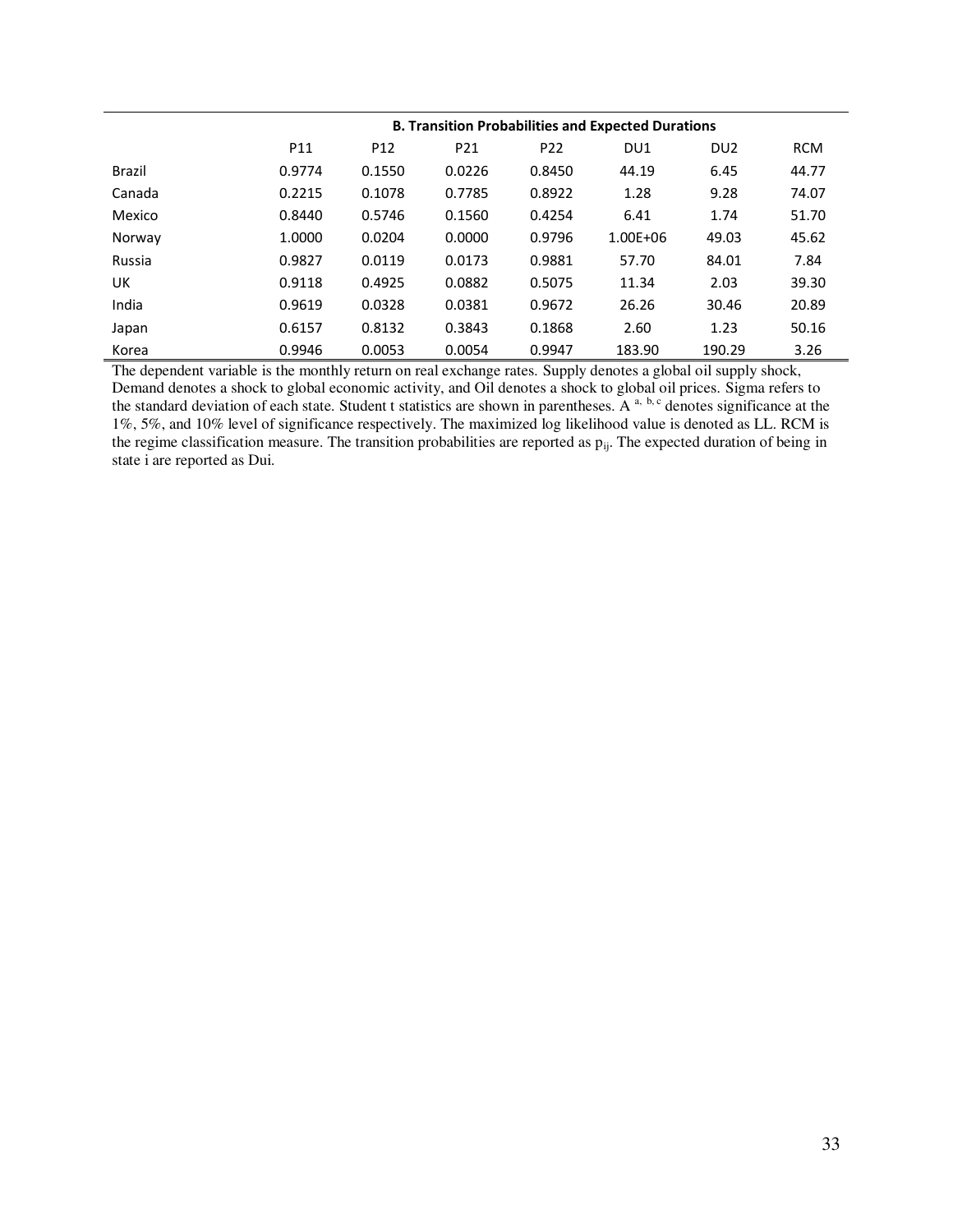

Figure 1. Real exchange rates – oil exporting countries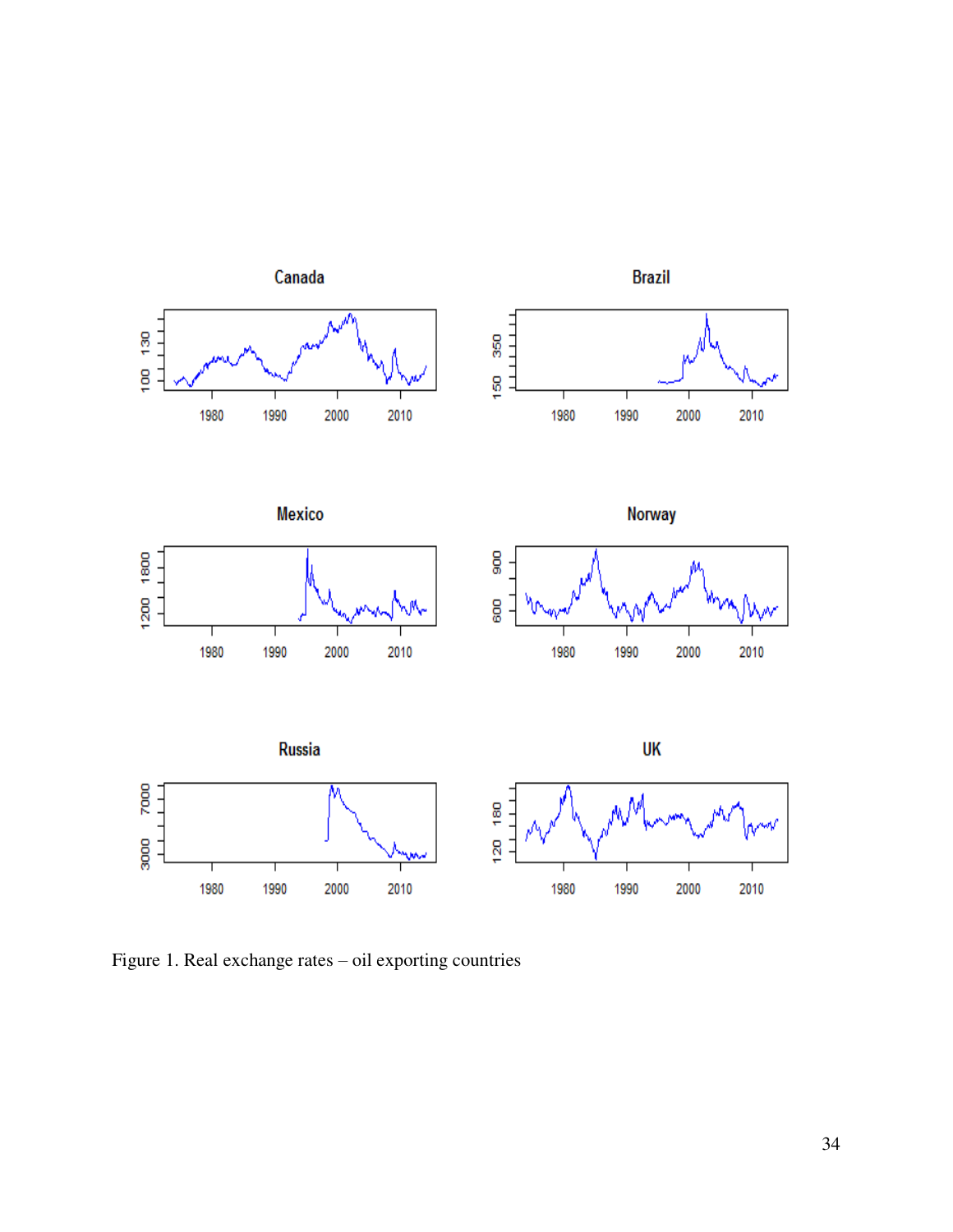

Figure 2. Real exchange rates – oil importing countries



Figure 3. Oil supply shocks, global economic activity demand shocks, and oil price shocks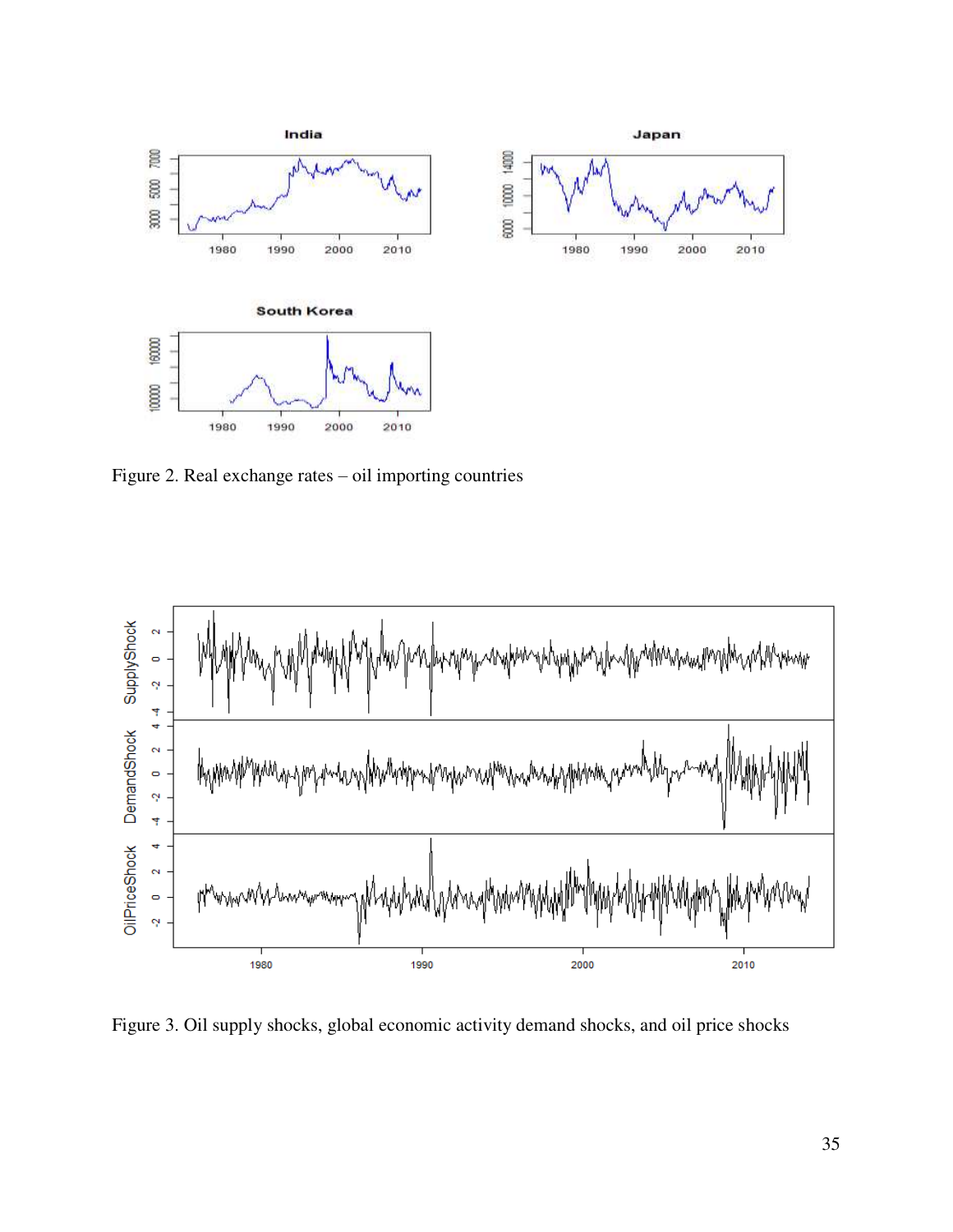

Figure 4. Smoothed probability of high volatility state (state 1 for all countries) – oil exporting countries (normal distribution for the errors)



Figure 5. Smoothed probability of high volatility state (state 1 for Japan and South Korea, state 2 for India) – oil importing countries (normal distribution for the errors)